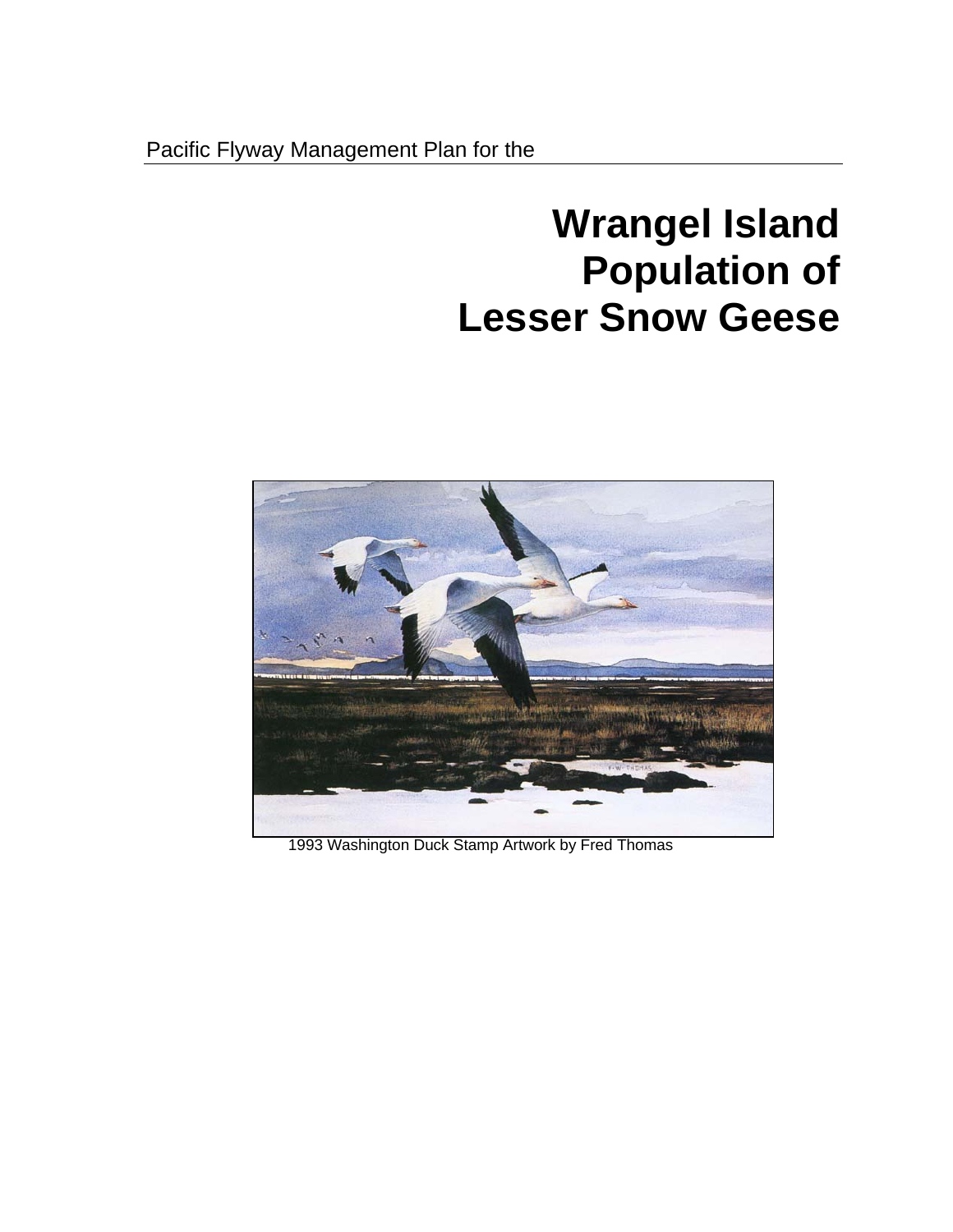This management plan is one of a series of cooperatively developed plans for managing the various species of migratory birds of the Pacific Flyway. Inquiries about this plan may be directed to member states of the Pacific Flyway Council or to the Pacific Flyway Representative, U.S. Fish and Wildlife Service, 911 N.E. 11th Ave., Portland, OR 97232.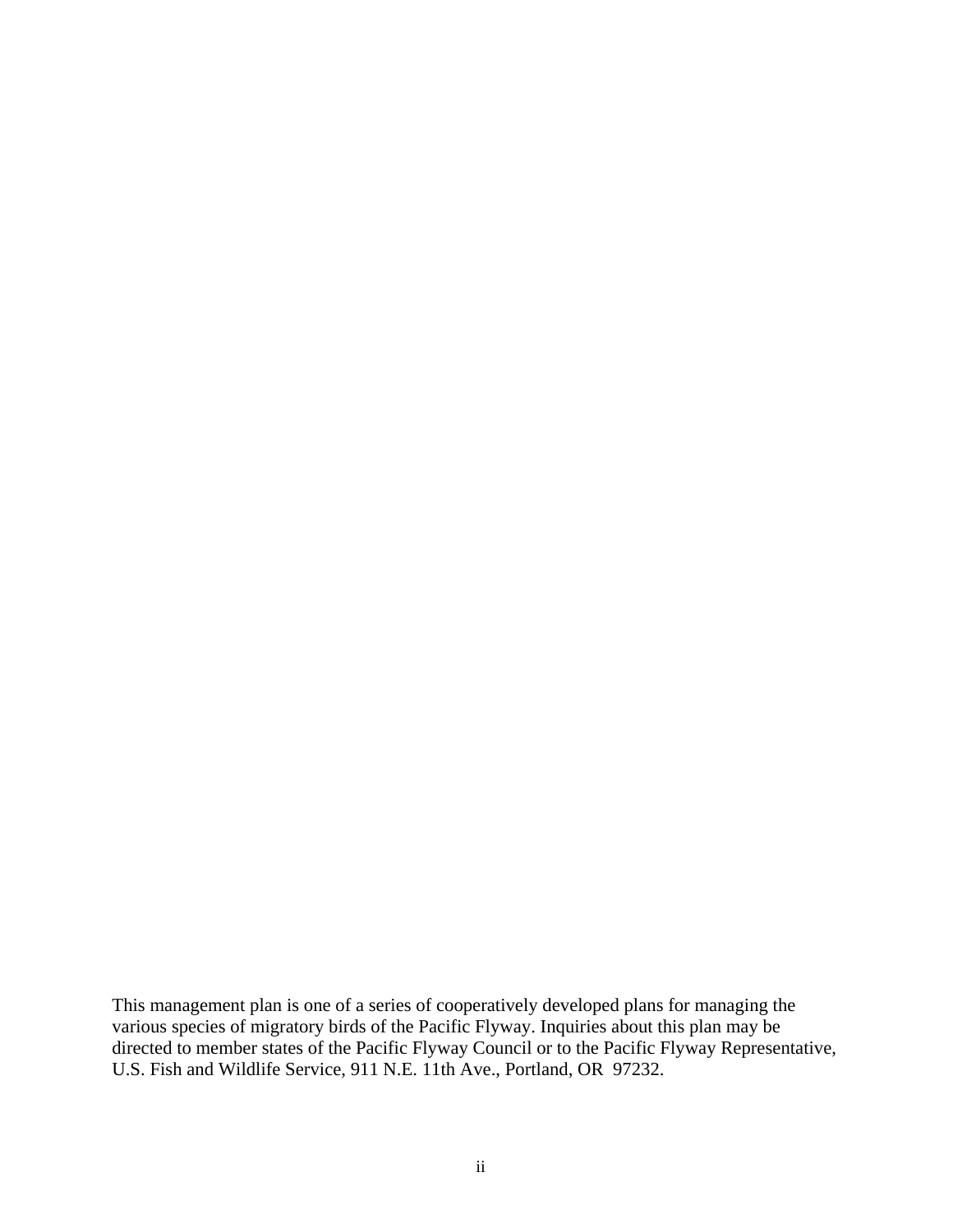## **PACIFIC FLYWAY MANAGEMENT PLAN FOR THE WRANGEL ISLAND POPULATION OF LESSER SNOW GEESE**

Prepared for the:

Pacific Flyway Council Russian Federation U.S. Fish and Wildlife Service Canadian Wildlife Service

Prepared by:

White Goose Subcommittee Pacific Flyway Study Committee

> March 1992 July 2006

Approved by:  $\sqrt{2m_1 + 1}$  .  $M$  angle to  $\sqrt{2m_1 + 1}$  and  $\sqrt{2m_1 + 1}$  and  $\sqrt{2m_1 + 1}$  and  $\sqrt{2m_1 + 1}$  and  $\sqrt{2m_1 + 1}$  and  $\sqrt{2m_1 + 1}$  and  $\sqrt{2m_1 + 1}$  and  $\sqrt{2m_1 + 1}$  and  $\sqrt{2m_1 + 1}$  and  $\sqrt{2m_1 + 1}$  and Chairman, Pacific Flyway Council Date

This management plan is one of a series of cooperatively developed plans for managing migratory birds in the Pacific Flyway. Inquiries about this plan may be directed to the Pacific Flyway Representative, U.S. Fish and Wildlife Service, 911 N.E. 11th Avenue, Portland, OR.

Suggested Citation: Pacific Flyway Council. 2006. Pacific Flyway management plan for the Wrangel Island population of lesser snow geese. White Goose Subcomm., Pacific Flyway Study Comm. [c/o USFWS], Portland, OR. Unpubl. rept. 20 pp.+ appendices.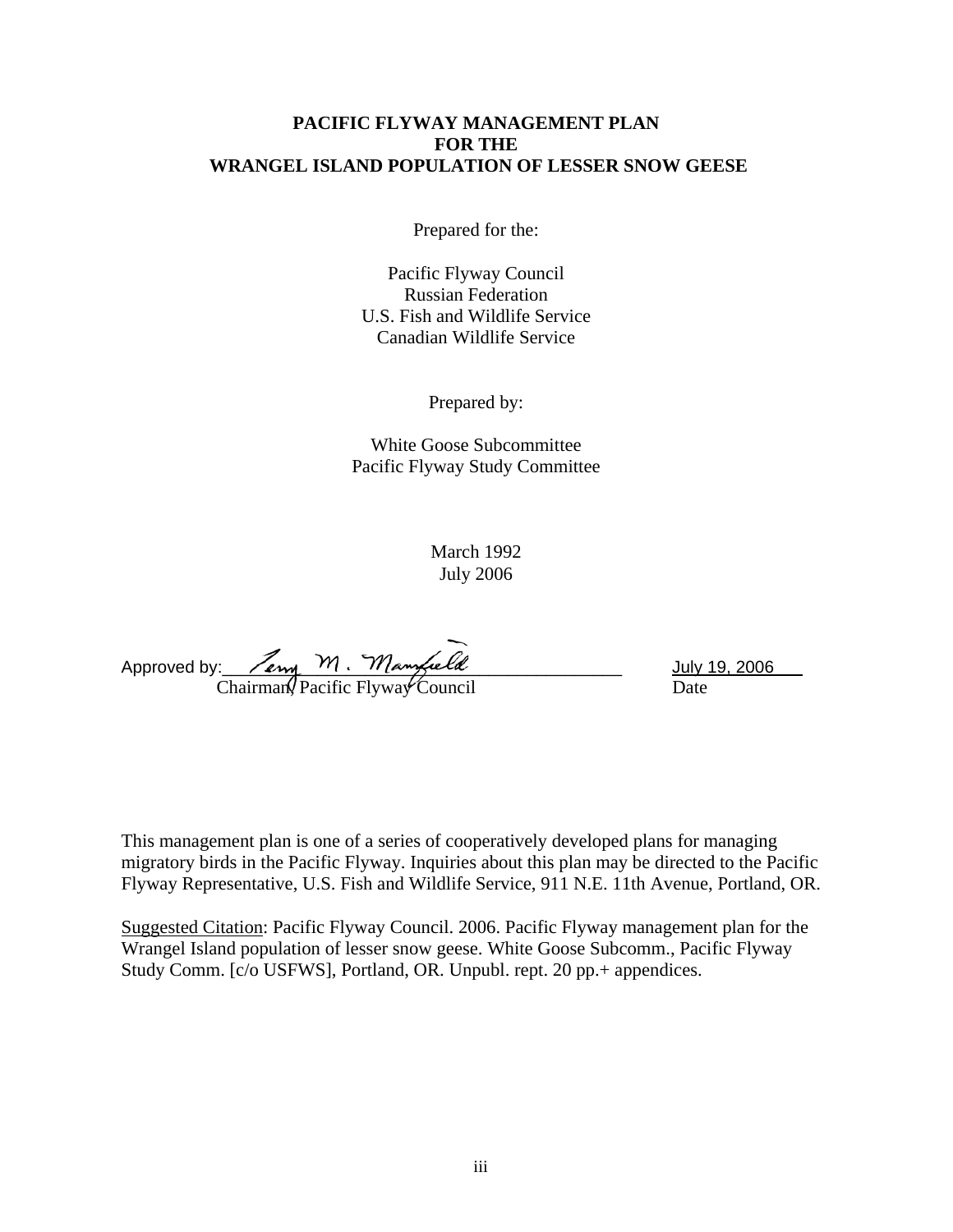# PACIFIC FLYWAY MANAGEMENT PLAN FOR THE WRANGEL ISLAND POPULATION OF LESSER SNOW GEESE

Prepared by the White Goose Subcommittee of the Pacific Flyway Study Committee:

Don Kraege, Washington Department of Fish and Wildlife Tom Aldrich, Utah Division of Wildlife Brad Bales, Oregon Department of Fish and Wildlife Joe Bohne, Wyoming Game and Fish Tom Hemker, Idaho Department of Fish and Game Craig Mortimore, Nevada Division of Wildlife Tom Rothe, Alaska Department of Fish and Game Mike Rabe, Arizona Department of Game and Fish Rick Northrup, Montana Department of Fish, Wildlife, and Parks Todd Sanders, Colorado Division of Wildlife Dan Yparraguirre, California Department of Fish and Game Andre Breault, Canadian Wildlife Service, Pacific & Yukon Region Sean Boyd, Canadian Wildlife Service, Pacific & Yukon Region Bruce Pollard, Canadian Wildlife Service, Prairie & Northern Region Brad Bortner, U.S. Fish and Wildlife Service, Region One Russ Oates, U.S. Fish and Wildlife Service, Region Seven Bob Trost, U.S. Fish and Wildlife Service, Division of Migratory Bird Management

With consultation by:

Vasiliy V. Baranyuk, Wrangel Island Reserve, Russian Federation Evgeny V. Syroechkovsky, Moscow Ringing Centre, Russian Academy of Science Konstantin Litvin, Moscow Ringing Centre, Russian Academy of Science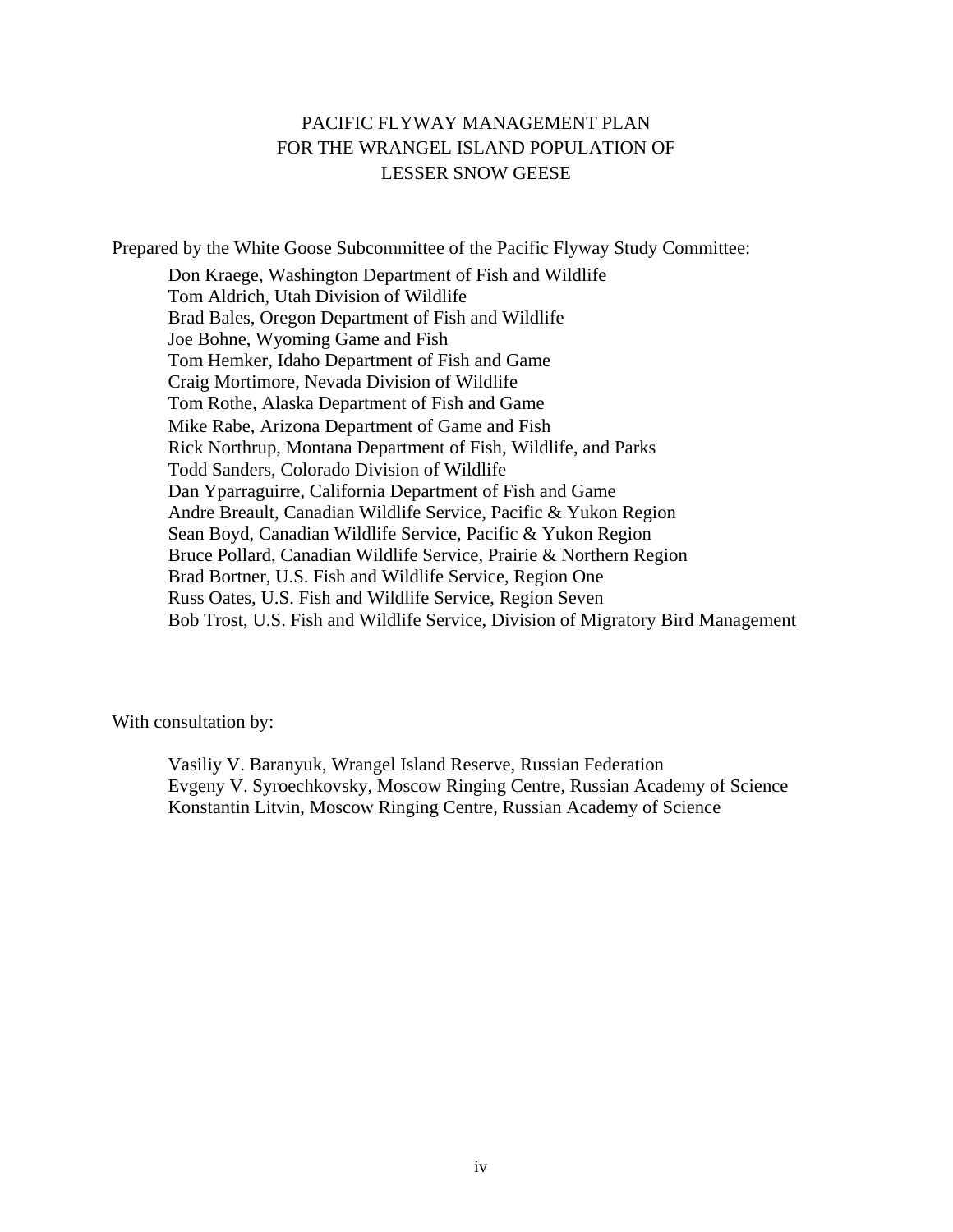|  | <b>TABLE OF CONTENTS</b> |
|--|--------------------------|
|--|--------------------------|

| $\mathsf{A}$ .  |  |
|-----------------|--|
| <b>B.</b>       |  |
| $\mathcal{C}$ . |  |
| D.              |  |
|                 |  |
|                 |  |
| A.              |  |
| $\mathbf{B}$ .  |  |
| C.              |  |
| D.              |  |
|                 |  |
|                 |  |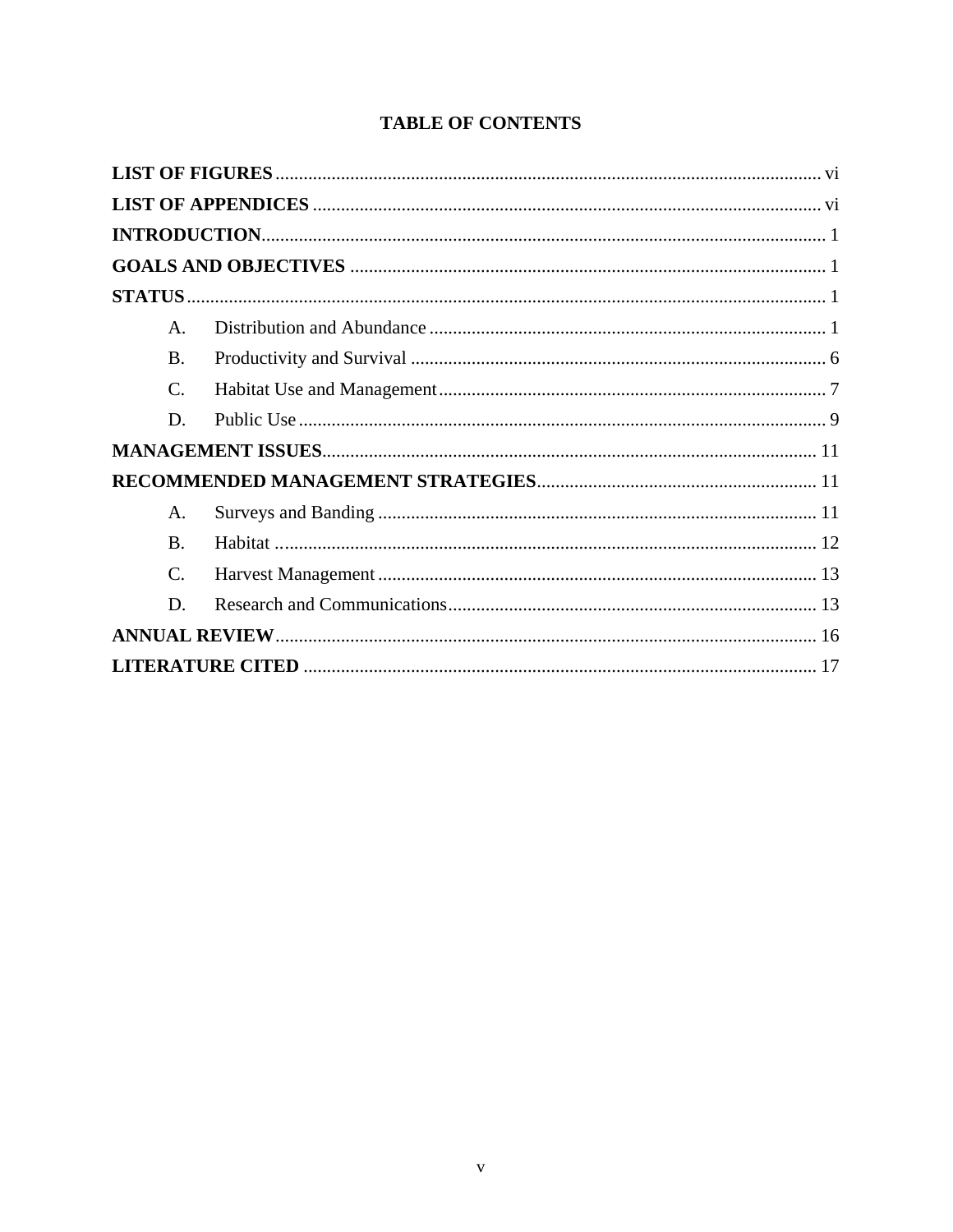## **LIST OF FIGURES**

<span id="page-5-0"></span>

| Figure 1. | Map of Wrangel Island, Russia                                                    |
|-----------|----------------------------------------------------------------------------------|
| Figure 2. | Spring population and nest indices for Wrangel Island snow geese                 |
| Figure 3. | Fall migration routes and wintering distribution of Wrangel Island snow<br>geese |
| Figure 4. | Klamath Basin snow goose fall trends                                             |
| Figure 5. | Wrangel Island snow goose winter trends                                          |
|           |                                                                                  |

## **LIST OF APPENDICES**

- Appendix A. Wrangel Island population / productivity information
- Appendix B. Use areas
- Appendix C. White goose indices in use areas south of Fraser-Skagit wintering area
- Appendix D. Fraser-Skagit wintering / harvest information
- Appendix E. Hunting seasons, season lengths, and bag limits
- Appendix F. Harvest estimates from federal surveys
- Appendix G. Harvest strategy 2006-2010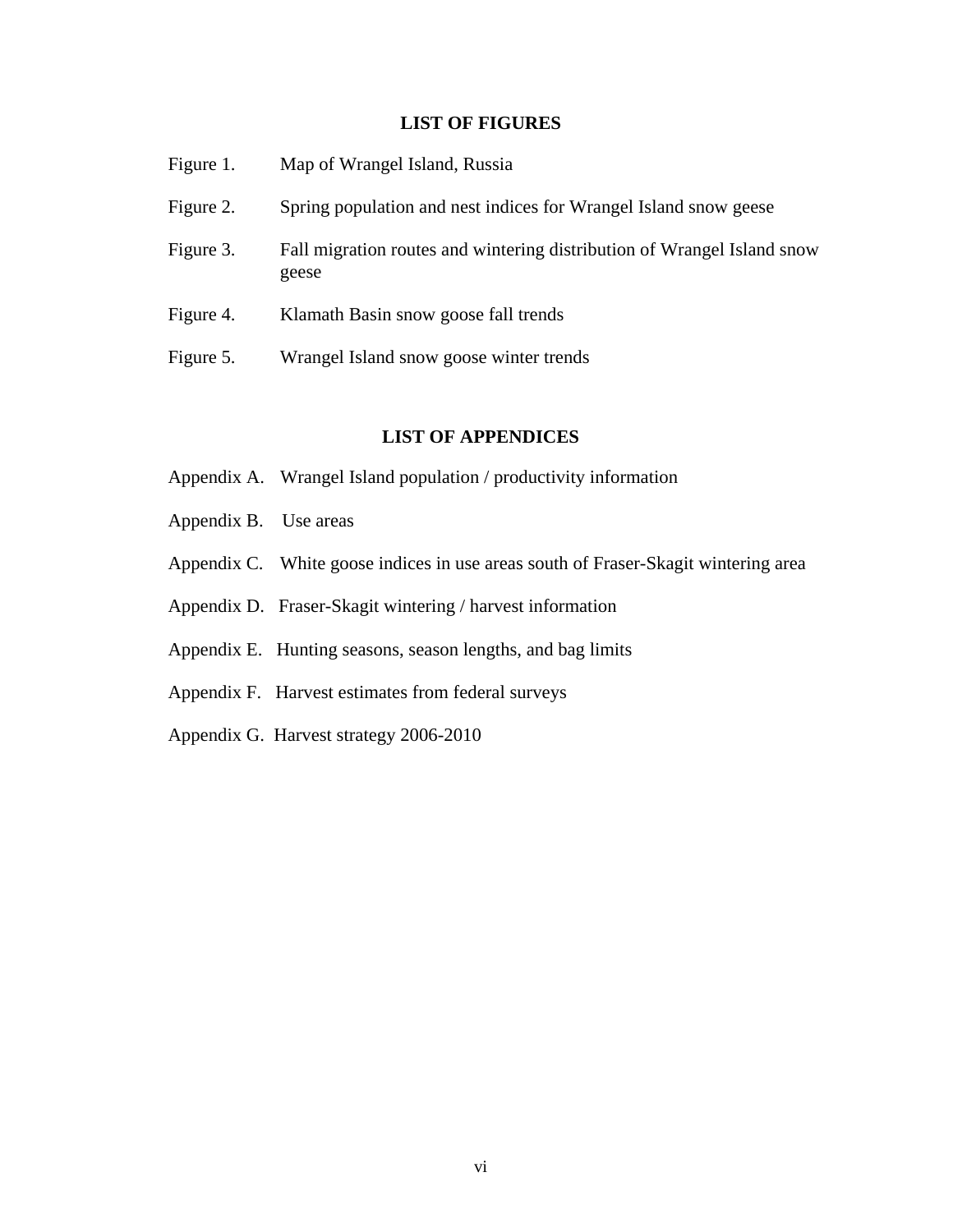## <span id="page-6-0"></span>**PACIFIC FLYWAY MANAGEMENT PLAN FOR THE WRANGEL ISLAND POPULATION OF LESSER SNOW GEESE**

## **INTRODUCTION**

This plan provides guidelines for cooperative management of the population of lesser snow geese (*Chen caerulescens caerulescens*) that breed on Wrangel Island, Russia and winter primarily in British Columbia, Washington, Oregon, and California. The plan provides updated information and management strategies to the original Wrangel Island snow goose plan developed by the Pacific Flyway Council in 1992 (Pacific Flyway Council 1992). The Wrangel Island lesser snow goose population represents the last major snow goose population breeding in Asia, and the primary Russian goose population that winters in North America. Another population of lesser snow geese that breeds primarily from Banks Island, NT to the North Slope of Alaska (105 to 107 degrees longitude) is treated in the Management Plan for the Western Arctic Population of Lesser Snow Geese (Pacific Flyway Council 1992).

## **GOALS AND OBJECTIVES**

The overall goals of the plan are to maintain and enhance this population and its habitats, as well as educational, scientific, aesthetic, and harvest values of this resource.

Objectives include:

- A. Maintain a total spring population of 120,000 snow geese on Wrangel Island (3-year average).
- B. Maintain current wintering distribution of the population.
- C. Maintain adequate habitat to meet the above population objective.
- D. Sustain traditional educational, scientific, aesthetic, and harvest uses.

## **STATUS**

#### **A. Distribution and Abundance**

*Breeding range –* Wrangel Island is located at 71° N off the coast of northeastern Siberia, bounded by the Arctic Ocean, East Siberian Sea, and Chukchi Sea (Figure 1). The entire 800,000-ha island was designated as a State Nature Preserve in 1976. The main nesting colony of this population is situated on the west-central part of the island, along the middle reaches of the Tundra River in a valley of the Severnye (northern) Mountains (Figure 1). The colony is relatively small, occupying a maximum area of 2,600 ha since 1969. In years with high numbers of lemmings, snowy owl nests are relatively common, and small "owl-associated" colonies (up to 2,000 birds) establish near the main colony and along the Neizvestnaya and Momontovaya rivers (Baranyuk 2001). Snow geese historically nested on the Siberian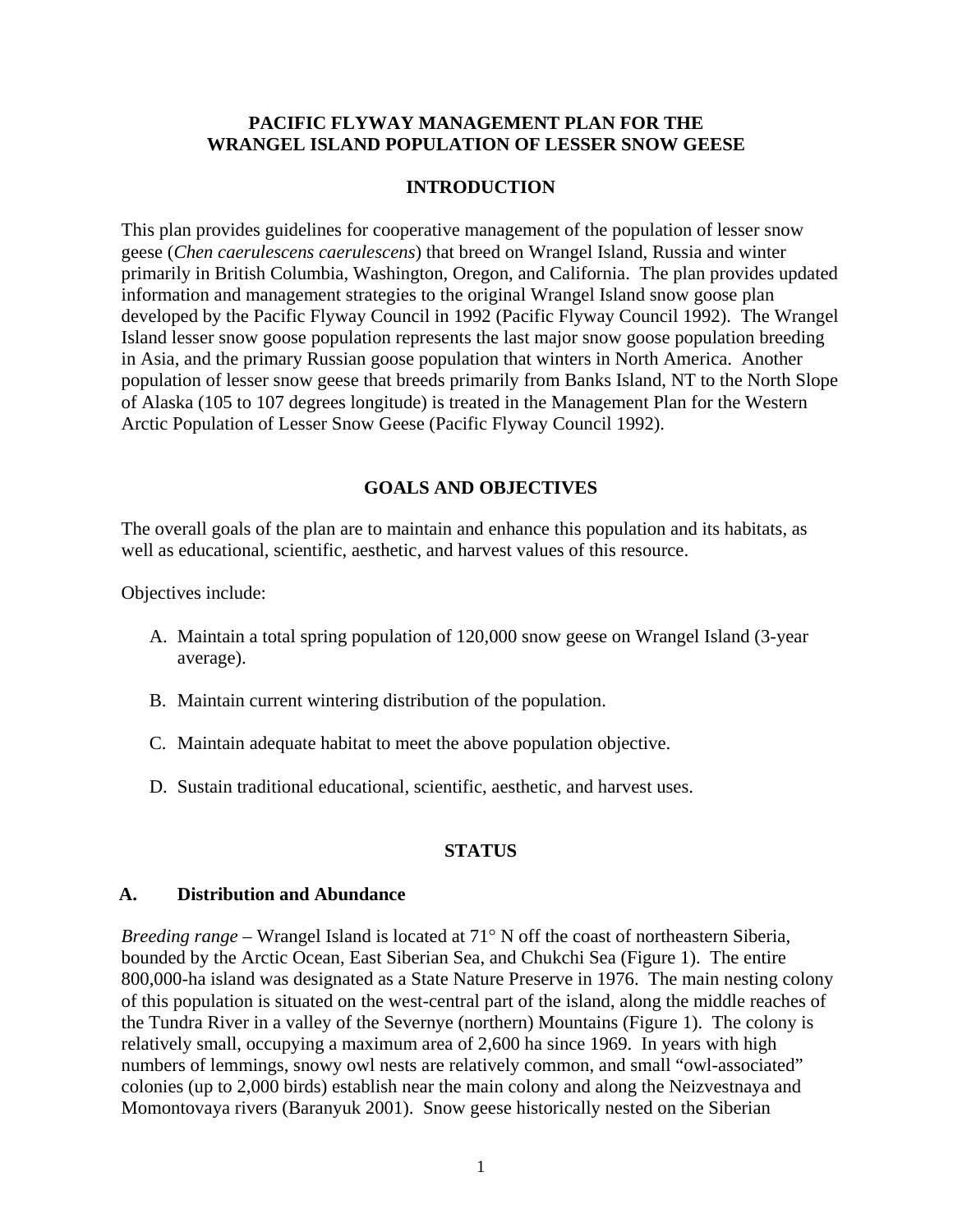mainland near Wrangel Island, but over time these populations have declined significantly to remnant levels (Syroechkovski 1997). It is suspected that a number of snow geese (100-300) wintering in the U.S. may still nest on the Siberian mainland near Wrangel Island, on the Chukochya and Kolyma River deltas (Syroechkovski 1997, Baranyuk 1999, Kerbes 1999).



Figure 1. Map of Wrangel Island, Russia, showing approximate location of lesser snow goose breeding colony (star).

Snow geese typically begin arriving at the colony in May. The first systematic survey of the spring population returning to the island was conducted in 1970, when 150,000 geese were counted in early June (Bousfield and Syroechkovsky 1985). The spring population declined to around 50,000 birds by the mid-1970s due to several consecutive years of breeding failures, increased to about 100,000 by the late 1980s and then decreased to about 65,000 during the early 1990s (see Figure 2 and Appendix A). Since that time, it has increased to almost 120,000 birds by 2004-2005. The total spring population estimate is obtained by combining colony transect estimates and estimates of nonbreeders from areas near the colony (Kerbes et al. 1999).



Figure 2. Wrangel Island snow goose spring population and nest indices.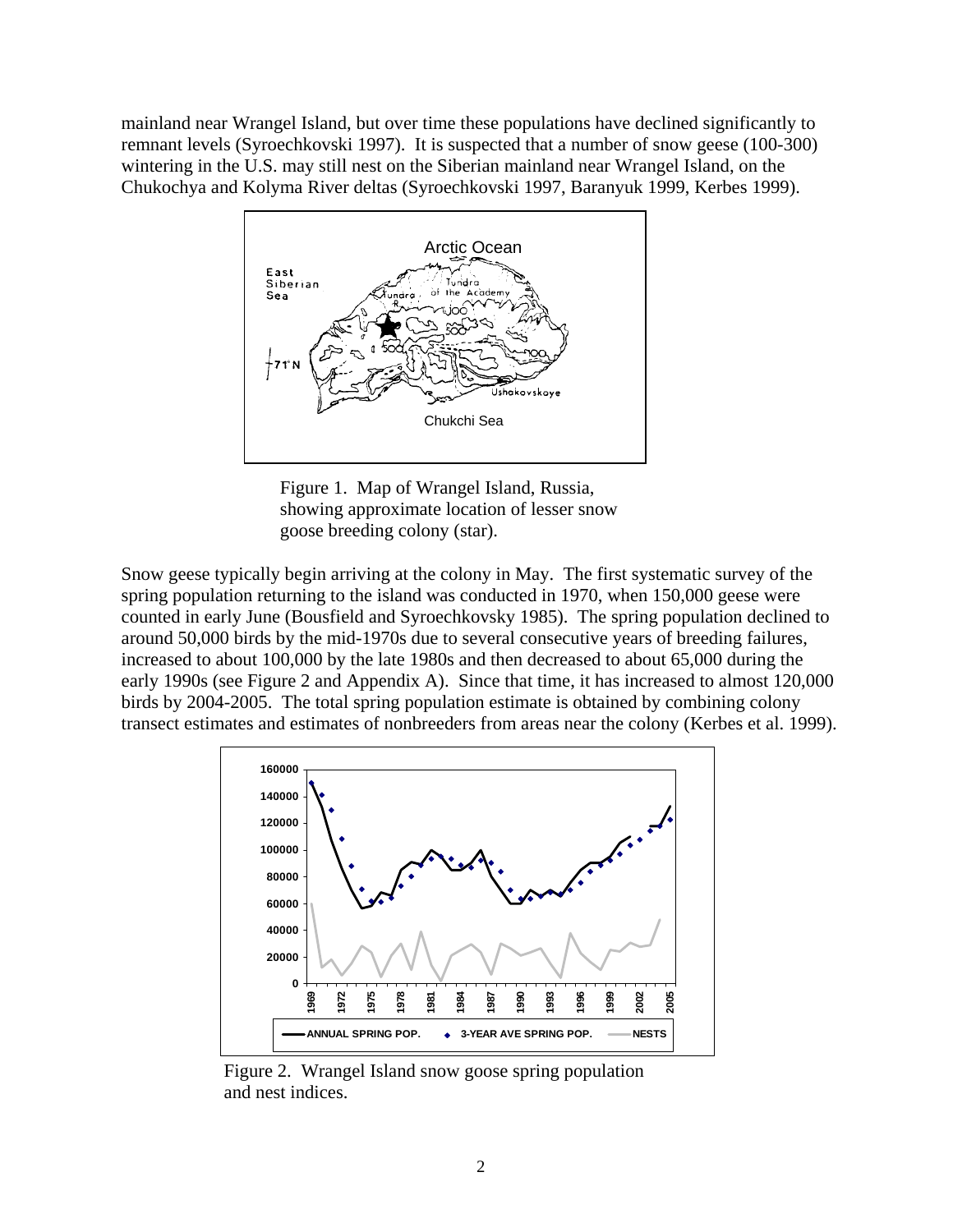*Fall Migration areas--* Wrangel Island snow geese undertake one of the longest migrations of any geese wintering in North America (Hines 1999b). Snow geese begin leaving Wrangel Island in late August and begin orienting toward two separate wintering areas (see Figure 3, Appendix B), including those using the Fraser and Skagit river deltas of British Columbia and Washington (Fraser-Skagit) and the Central Valley of California. Based on satellite telemetry in 1991, fall migration can be characterized as a combination of long stopovers and rapid, distant flights between them (Baranyuk and Takekawa 1998). In the fall, although some of the birds migrate east across Alaska's North Slope and eventually move through the Canadian Prairies, almost all of the population (>90%) migrates along coastal areas (Armstrong et al. 1999, Hines et al. 1999b). The first major stopovers are on the Chukotka region of Siberia, south and east of Wrangel Island on the mainland, including areas around Cape Billings and Koluthin Bay (Baranyuk and Takekawa 1999). From there the birds cross the Bering Sea to St. Lawrence Island and to the Seward Peninsula, but their first major stop in North America is on the northern Yukon-Kuskokwim River Delta (YKD). Fall staging occurs mostly around the mouth of the Yukon River and the south coast of Norton Sound. In late September, a small portion of the population stages further east in Cook Inlet, but their occurrence in fall is variable. Some of the coastal migrants make a final stop at the mouth of the Stikine River near Wrangell, Alaska before pushing on to wintering areas. The first small flocks arrive on the Fraser-Skagit in late September and build in numbers throughout October and early November.



Figure 3. Fall migration routes and wintering distribution of Wrangel Is. snow geese (adapted from Hines et al. 1999b, Baranyuk and Takekawa 1999).

Some geese staging on the Fraser-Skagit during fall migration continue on to southern wintering areas along the coast and through the Summer Lake - Klamath Basin of Oregon and California. Based on neck collar observations, approximately 78% of the California wintering population arrives via the Fraser-Skagit coastal route (Armstrong et al 1999). As shown in Figure 3, about 10% of the entire Wrangel Island population follows a fall migration route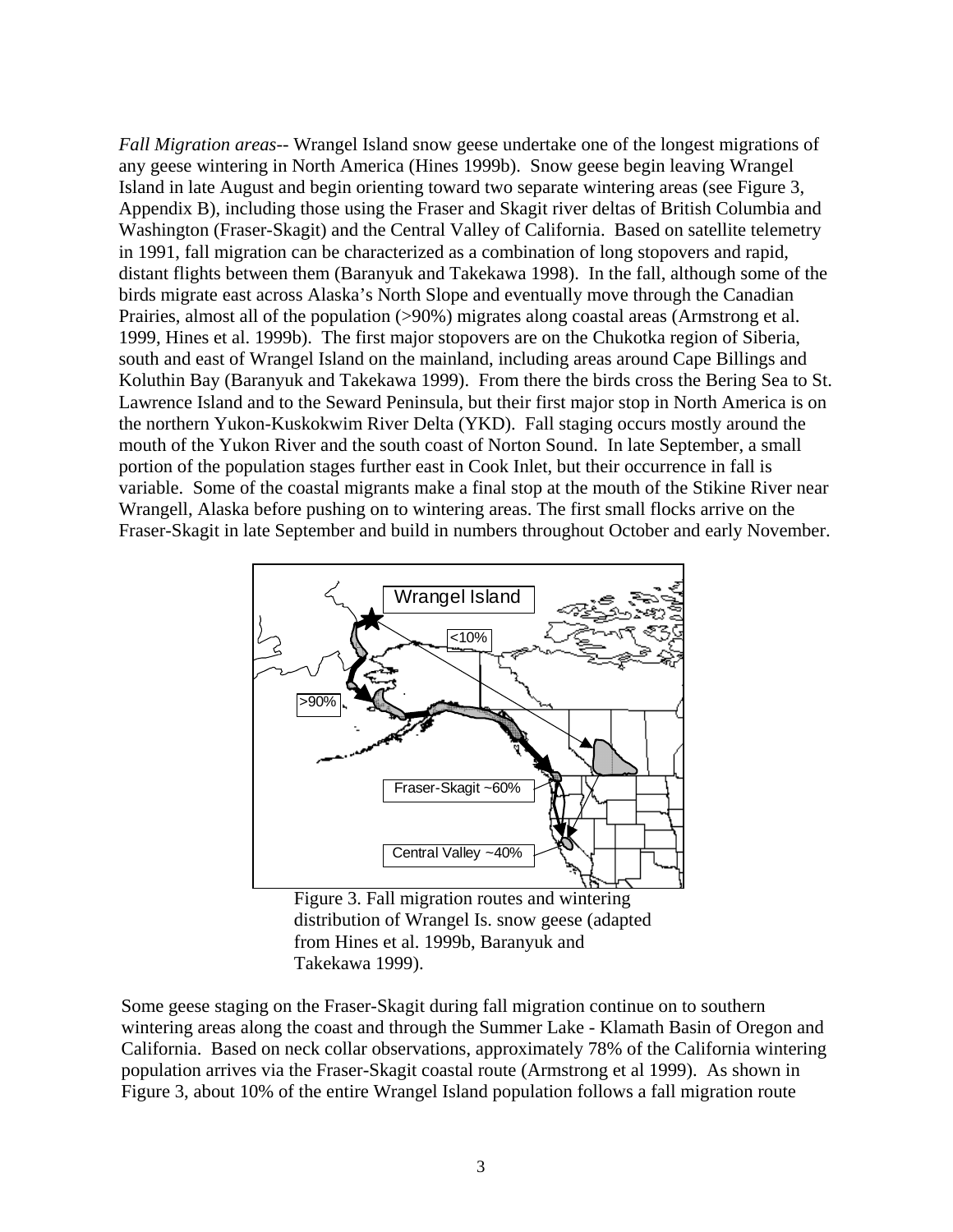inland through Yukon, NT, Alberta/Saskatchewan, Montana, and eastern Oregon to the Klamath Basin and California (Armstrong et al 1999).

Migrants into the Summer Lake - Klamath Basin prior to November are usually Wrangel Island birds, followed within 1-2 weeks by western Arctic snow geese. Numbers from both of these populations build through mid-November. It appears that relatively fewer geese are migrating through Oregon and northeastern California to California's Central Valley (see Figure 4 and Appendix C), despite increasing estimates of geese on Wrangel Island and on the Fraser-Skagit. Wrangel Island and western Arctic snow geese usually depart from the Klamath Basin in midto late November, primarily to the Central Valley but also to the Imperial Valley, New Mexico, and Mexico.



Figure 4. Tule Lake / Lower Klamath NWR peak white goose trends (Note: after 1990, over 90% of white geese staging in spring on Lower Klamath NWR have been Ross' geese [D. Mauser, pers. comm.]).

*Wintering areas--* The primary wintering areas for Wrangel Island snow geese include the Fraser-Skagit and the Central Valley of California, although a small wintering flock (mean= 1,572, n=21) of Wrangel Island snow geese occurs along the lower Columbia River of Oregon and Washington from Sauvie Is. to the mouth of the river (Appendix C). The proportions of Wrangel Island population wintering in the Fraser-Skagit and California have changed greatly over the past 40 years, with a significant shift to the north (Hines et al. 1999, Boyd and Cooke 2000, Figure 3). In the 1960s, between 78-90% of the population wintered in California (Hines et al. 1999). Marking studies in the 1980s indicated a winter distribution mainly in California (64%), with a smaller proportion (36%) in the Fraser-Skagit area (Syroechkovsky and Litvin, 1986). By the late 1980s, 50-56% of the population wintered on the Fraser-Skagit deltas (Baranyuk, 1992; Hines et al. 1999) and by 2000, the ratio shifted to about 60% in the Fraser-Skagit and about 40% in California (Boyd and Cooke 2000). The change in distribution among primary wintering areas may have resulted from a shift in wintering area for geese previously found in California, or differential survival and productivity rates of the two wintering flocks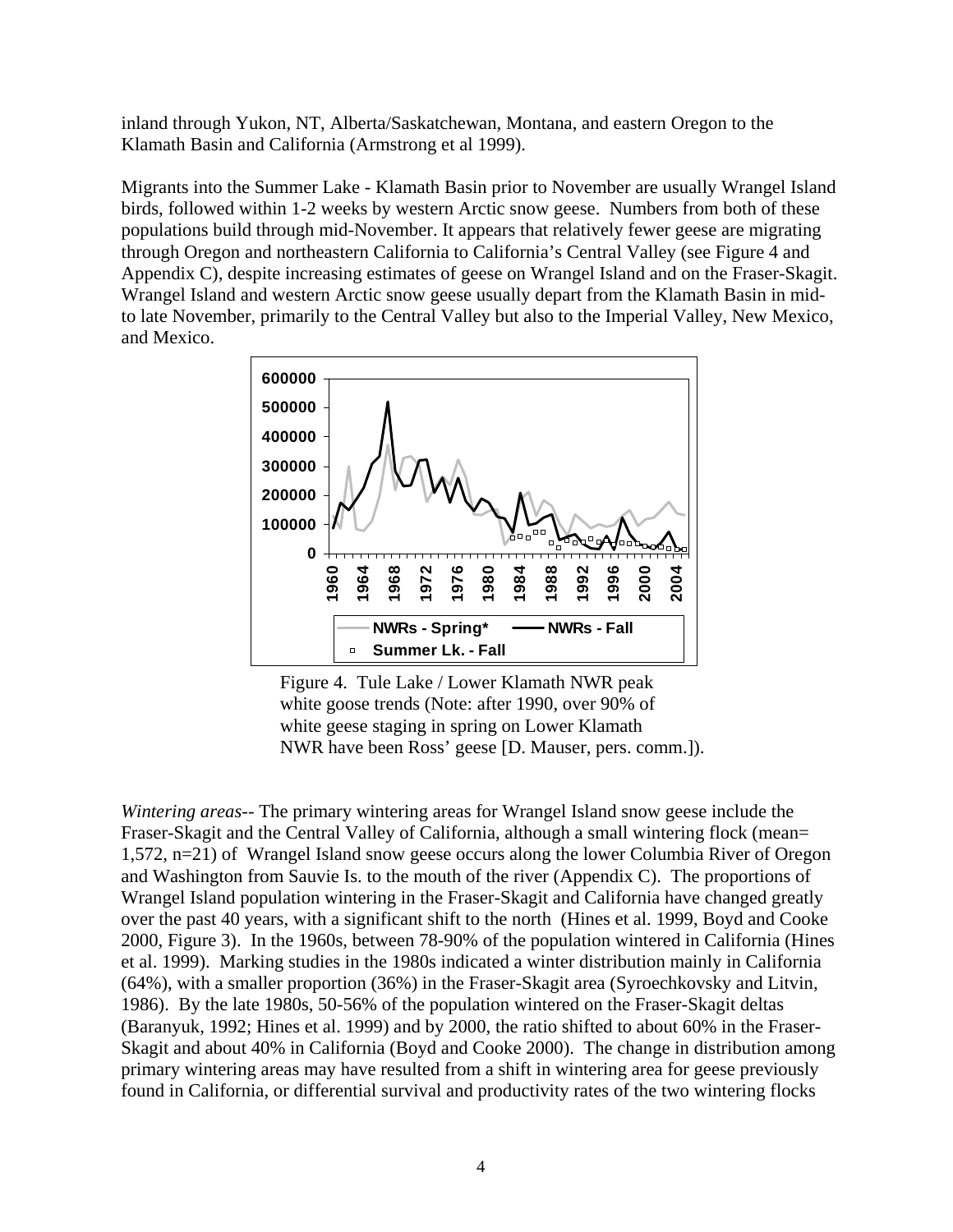(Hines et al 1999a). Recent analyses by Williams et al (in prep.) indicates that fidelity to current wintering areas is extremely high (>98%), with little evidence of significant short term interchange between the northern and southern flocks. Similarly, there is little evidence of exchange between Wrangel Island and Western Arctic breeding populations on an annual basis.

The Fraser-Skagit flock averaged 33,333 (n=58) for the winter survey period during 1948-05. Surveys have been conducted using aerial photo counts since 1978. Although the Fraser-Skagit survey showed a decline to a low of 12,346 during 1974, between 1992 and 2004 it increased dramatically with an average growth rate of 7% per year, higher than the average growth rate of 5% for the spring population on Wrangel Island during the same period. The Fraser-Skagit population averaged 68,517 between 2001 and 2005 (see Figure 4 and Appendix D). Good production on Wrangel Island is evident in the high proportion of juveniles in the population from the early 1990's through 2005.



Figure 5. Wrangel Island snow goose winter trends

The absolute number of Wrangel Island snow geese wintering in California and other areas is difficult to determine, because the Wrangel Island and Western Arctic populations mix in areas south of the Fraser-Skagit and the lower Columbia. Estimates of Wrangel Island snow geese wintering in these areas are presented in Figure 5, and calculated by subtracting winter counts from the Fraser-Skagit and lower Columbia from the Wrangel Island spring population estimate. Increases in estimates on Wrangel Island of approximately 60,000 from 1992-2005 (Figure 2) are difficult to detect in the light goose index in areas of the Pacific Flyway outside of the Fraser-Skagit (the Pacific Flyway December goose survey averaged 575,000 for areas outside of the Fraser-Skagit in 2002-04). Additionally, an increasing proportion of light geese in California's Central Valley is comprised of Ross' geese (Moser 2001).

Historically, snow geese from the Fraser-Skagit deltas were more likely to exhibit red facial staining than geese wintering in California, due to the high iron content of intertidal foraging areas on the deltas (Baranyuk et al.1999). Over the past 10 years, however, Fraser-Skagit geese have lost much of this staining due to their increased use of upland feeding areas on public and private lands (Boyd 2000). Kuznetsov et al. (1998) suggested some potential genetic variation between the northern and southern wintering flocks. Baranyuk (1999) documented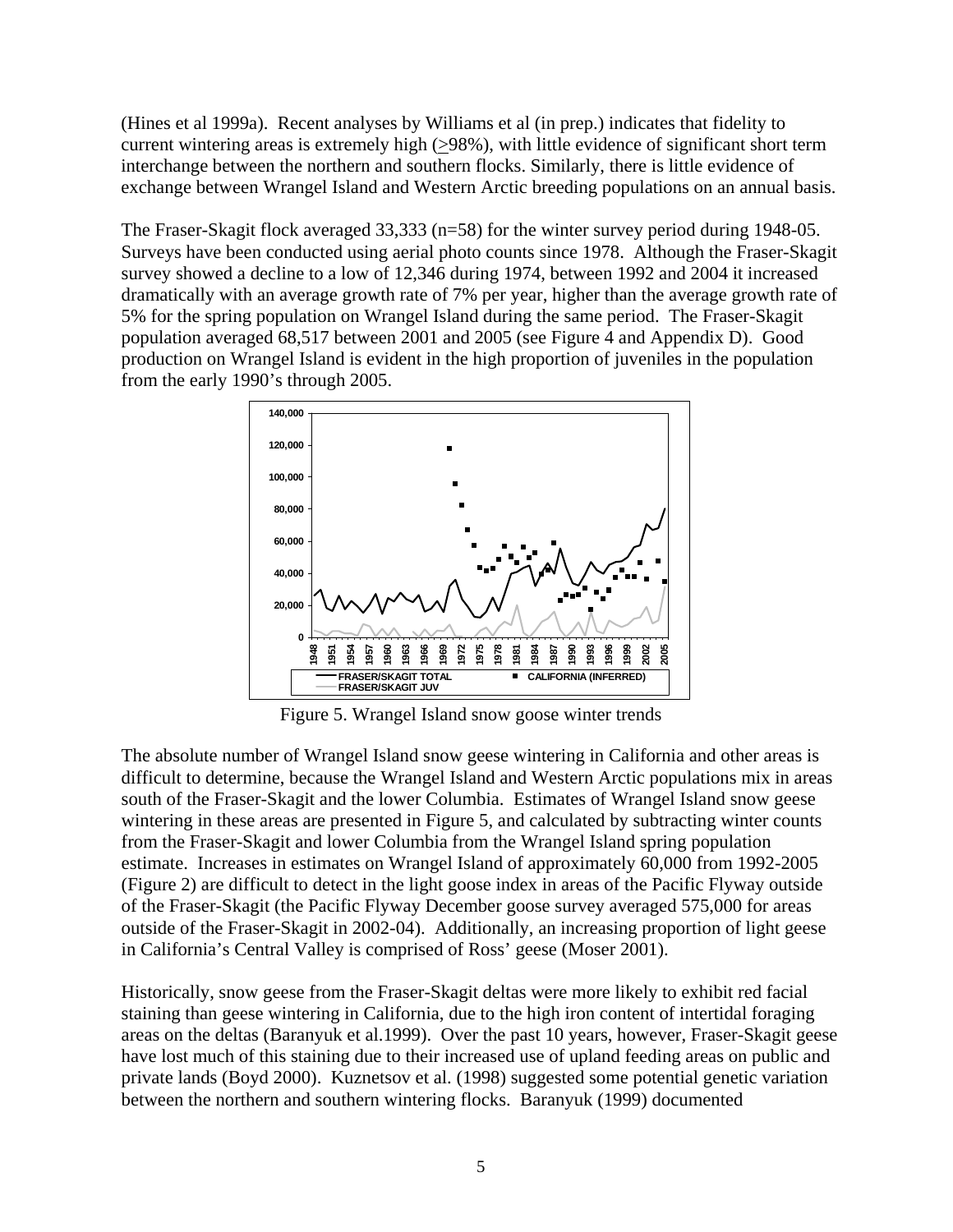<span id="page-11-0"></span>significantly larger body size in males and females of the northern flock compared to geese wintering in California.

*Spring migration areas*—Migration use areas during spring are generally the same as depicted during fall migration as shown in Figure 3, although some important differences exist. Beginning in February and March, geese from the Fraser-Skagit deltas and a minor component of California wintering flock follow a coastal migration route to staging areas in Alaska where they feed and advance as snow melt allows (Armstrong et al. 1999; Hupp et al. 2001). Up to 10,000 snow geese (avg = 5,000,  $n = 8$  years of surveys) have been observed at the Stikine River Delta in Southeast Alaska during mid-April. Small numbers of snow geese use areas in Prince William Sound, however Upper Cook Inlet in Southcentral Alaska is the next major staging area where up to 34,000 snow geese (avg = 18,000,  $n = 9$  years of surveys) have been observed in late April. Wrangel Island snow geese also concentrate on the Lower Yukon River in early May, however survey data are not available. In May, the geese move to mainland Russia and then on to Wrangel Island. Birds wintering in California also begin moving north from the Central Valley to the Klamath Basin, Summer Lake, and Malheur in February and March. In mid-April, more than 74% of the Wrangel Island population wintering in California follows an inland migration route, staging on Freezeout Lake in Montana and in the Canadian prairies. Little is known about spring migration routes in northwestern Canada, Alaska, or northeastern Siberia (Armstrong et al. 1999), although snow geese migrate through the interior of Alaska, across the Seward Peninsula (Kessel 1989), and along the North Slope. The geese may remain on staging areas or in transit until mid-May before departure to Wrangel Island (Armstrong et al. 1999).

Depending on weather conditions along the vastly different migration routes, coastal and/or inland migrants begin arriving on Wrangel Island in late May and most have arrived by early June. Nest site selection and resulting nest success for each flock may be influenced by their respective arrival times.

## **B. Productivity and Survival**

*Nesting chronology and productivity--* Geese begin nesting on Wrangel Island as soon as snow conditions permit, usually a few days after they arrive on the breeding grounds. The proportion of adults breeding or attempting to breed, as measured by ground-based colony transects, fluctuates greatly depending on the extent of spring snow melt and weather conditions during late May - early June (Baranyuk 2005). The first nest is typically initiated by the end of May, with the peak of nesting usually occurring during the first week of June. Average incubation period for one egg is 22-24 days and for the entire clutch is approximately 28-30 days (Baranyuk, pers. comm.), during which time females may lose more than 30% of their peak spring body weight. This weight loss is typical of Arctic nesting geese and is due to a paucity of forage in the nesting area, cold temperatures, and the need to continuously incubate clutches. Females are often emaciated at hatch; evidence from other locations in similar circumstances suggests some birds may even die of starvation while still on the nest (Ankney and Mclnnes, 1978).

Nesting propensity and clutch size in a given year are influenced by the timing of snow melt;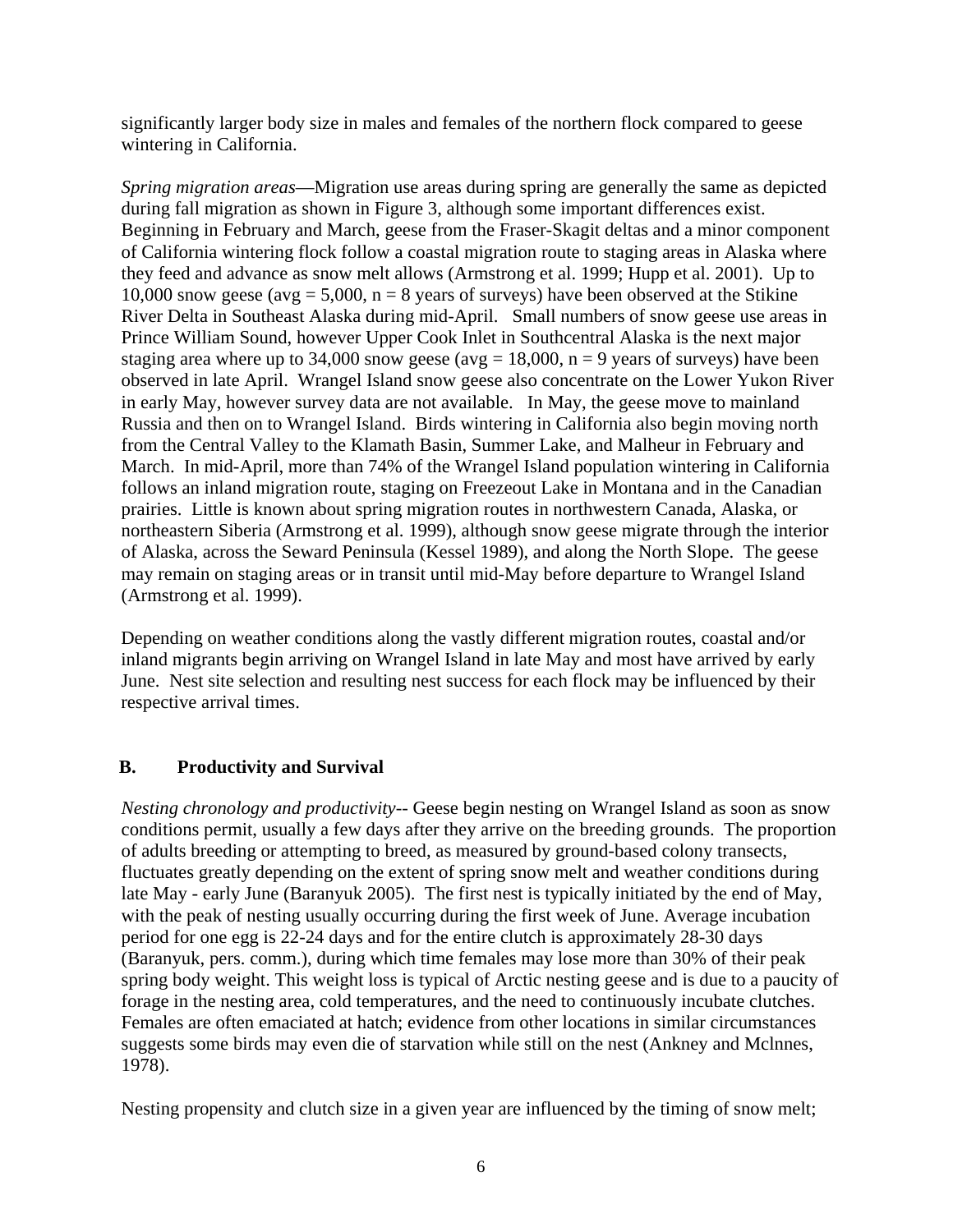<span id="page-12-0"></span>the longer that snow persists on the nesting grounds, the fewer number of geese that attempt to nest and the fewer eggs that are laid per clutch (Baranyuk 1992). Under extreme weather conditions, many adults forego nesting altogether or they abandon their nests due to their need for food. In addition to weather, reindeer and muskoxen sometimes roam through the colony, destroying nests and reducing available forage. Clutch size is also influenced by Arctic fox predation, which is closely tied to the availability of lemmings. In addition to foxes, avian predators (e.g. gulls, jaegers) also take eggs and young goslings. Brood rearing occurs on the broad coastal plain on the northern part of the island, near the mouth of the Tundrovaya River. Average clutch size on the Tundra River colony is 3.7 (with dumping eggs - 4.2), average brood size leaving the colony is 3.4, and average brood size leaving the island is 2.6 (Appendix A). During 1975-1994, aerial age composition surveys were flown in fall on the Yukon-Kuskokwim Delta as an indication of productivity after the birds left Wrangel Island. Results of these surveys indicated a strong relation to annual nest success and subsequent age composition from the Fraser-Skagit area (unpubl. data, USFWS Yukon Delta NWR).

Productivity has been monitored using age-ratio surveys on the Fraser-Skagit area since 1948. Historic age ratio counts on the Fraser-Skagit area were conducted using ground surveys, but since 1987 these have been estimated from aerial photos taken during December - January population surveys (Appendix D).

*Survival—*Several studies have estimated survival rates of Wrangel Island snow geese using collars and leg bands. These studies have shown that survival rates have increased dramatically from 1975-2002. Survival rates for adult geese during 1975-1977 estimated from leg band recoveries were  $0.668 \pm 0.084$ , approximately 0.10-0.15 lower than for western Canadian Arctic geese, and among the lowest values reported for snow geese (Hines et al. 1999a). Unlike leg band studies, survival estimates based on collar observations are of apparent survival, and typically don't take into account collar loss. Survival estimates from neck collar studies in the late 1980s showed survival rates of  $0.685 \pm 0.033$  for females, and no differences between northern and southern wintering areas (Hines et al 1999a). However, survival rates of Wrangel birds wintering in California were significantly lower than western Arctic snow geese in California, possibly indicating higher mortality outside of the wintering period (Hines et al 1999a). More recent neck collar analyses by Williams et al (in prep) reported similar apparent annual survival rates (including permanent emigration and neckband loss) for birds wintering on Fraser-Skagit (0.67-0.78) and California (0.66-0.80) between 1993-1994 and 1996-1997. Conn et al. (2004) reported apparent annual survival rates (including permanent emigration) from 0.78-0.84 for adults wintering in California during 1994-1996, using neck collar data. Current estimates of adult average annual survival by Trost et al (in prep.) using leg band recoveries are estimated to be very high (>90%).

## **C. Habitat Use and Management**

Snow geese in the Fraser-Skagit area forage on intertidal marsh and agricultural areas during fall and winter. Historically, snow geese using the Fraser Delta area foraged primarily in intertidal estuaries until the late 1970s, when they first began using agricultural fields (Campbell et al 1990). In 1987, Boyd (1995) initiated systematic monitoring of intertidal areas (primarily three-square bulrush) using vegetation plot surveys, and these have been continued on a regular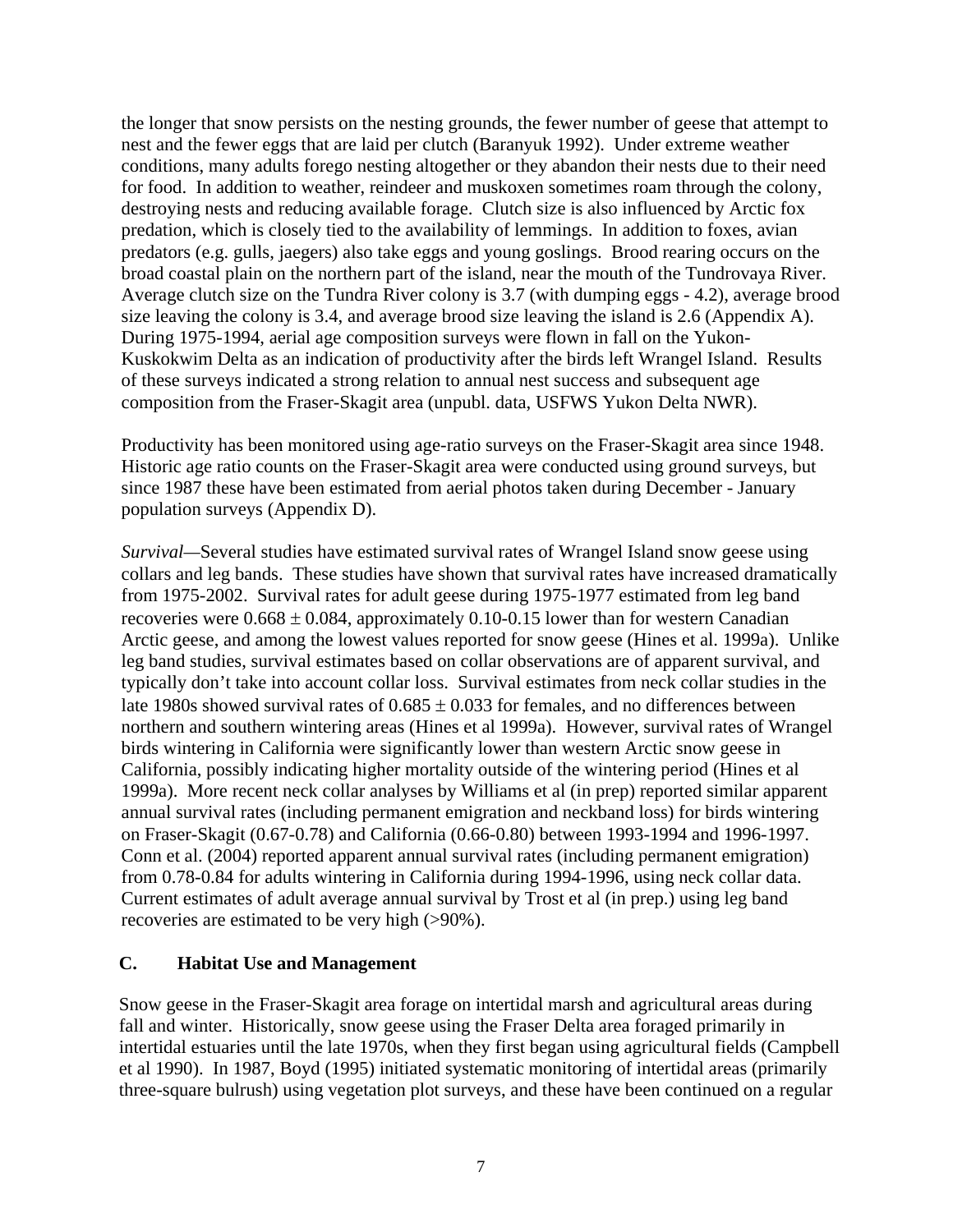basis. In some intertidal areas of both deltas, intense grubbing of three-square bulrush by snow geese has resulted in low biomass levels in general and, in some parts of the upper bulrush zone, almost complete extirpation of the plant (Boyd 1995 and Boyd, unpubl. data). Several species of cordgrass (*Spartina spp*.), introduced from eastern North America, threaten to displace native bulrush on the Skagit Delta, but recent management efforts appear to be successful at controlling these invasive species.

Agricultural crop availability to snow geese on the Fraser-Skagit deltas has changed in recent years. Preferred agricultural crops used by snow geese include pasture, winter cover crops (e.g. mainly cereal rye, but also barley, wheat, oats, and clover), as well as waste grain and potatoes. Following harvest of primary summer crops (e.g. alfalfa, barley, corn, grass, oats, peas, potatoes, and wheat), planting of fall and winter cover crops increased during the 1990's as more landowners used this technique to reduce soil erosion and nutrient loss. In the Fraser River Delta, the Greenfields project is a cooperative project that encourages farmers to plant winter cover crops by providing a financial incentive of \$45/acre. The project is delivered by the Delta Farmland and Wildlife Trust with funding from several partners including CWS and DUC and involves 40-60 farmers who plant a total average of 3,500 acres of winter cover crops each year (Merkens 2004). Over the last twenty years, WISG have also gradually moved further inland to forage. Unoccupied and suitable habitats are available in the eastern portion of Delta and there is potential for further conflicts with agriculture should the geese start using this habitat.

Winter habitat conditions on the Fraser-Skagit deltas have also improved for snow geese due to the establishment of sanctuaries. On the Fraser Delta, the 648 ha Reifel Migratory Bird Sanctuary and the 300 ha Alaksen National Wildlife Area were established by CWS in 1963 and 1972, respectively. On the Skagit Delta, the 200 ha Fir Island / Hayton Reserve was established by WDFW in 1996. Both of these reserves are planted with winter cover crops favored by snow geese. Another 4,200 ha are managed for fish and wildlife by WDFW on the Skagit Delta.

The presence of large flocks of snow geese is already a concern in some parts of the Fraser River Delta, and depredation concerns have started to develop on the Skagit Delta beginning in 2005-06. Near the Vancouver International Airport, snow geese are routinely excluded from intertidal foraging areas due to aviation safety concerns. Existing agricultural areas in refuges are often heavily grazed by geese, leading birds to seek forage on private lands. On the Skagit Delta, crop damage concerns involve grass seed and winter wheat fields during March-April.

In southern Oregon (including Summer Lake Wildlife Area) and northeastern California (Gilmer et al 2004), snow goose use has declined in recent years. In Oregon, during fall migration snow geese make extensive use of alkaline and freshwater emergent marsh habitats found at the 18,700 acre Summer Lake Wildlife Area. Roots and tubers of American threesquare and alkali bulrush are preferred forage plants on the area. Agricultural crops, with the exception of alfalfa and native and tame hay pasture are minimal in the surrounding area. In the Klamath Basin, snow goose use occurs primarily in California with limited use occurring in agricultural fields found in the Strait's Drain area in Oregon.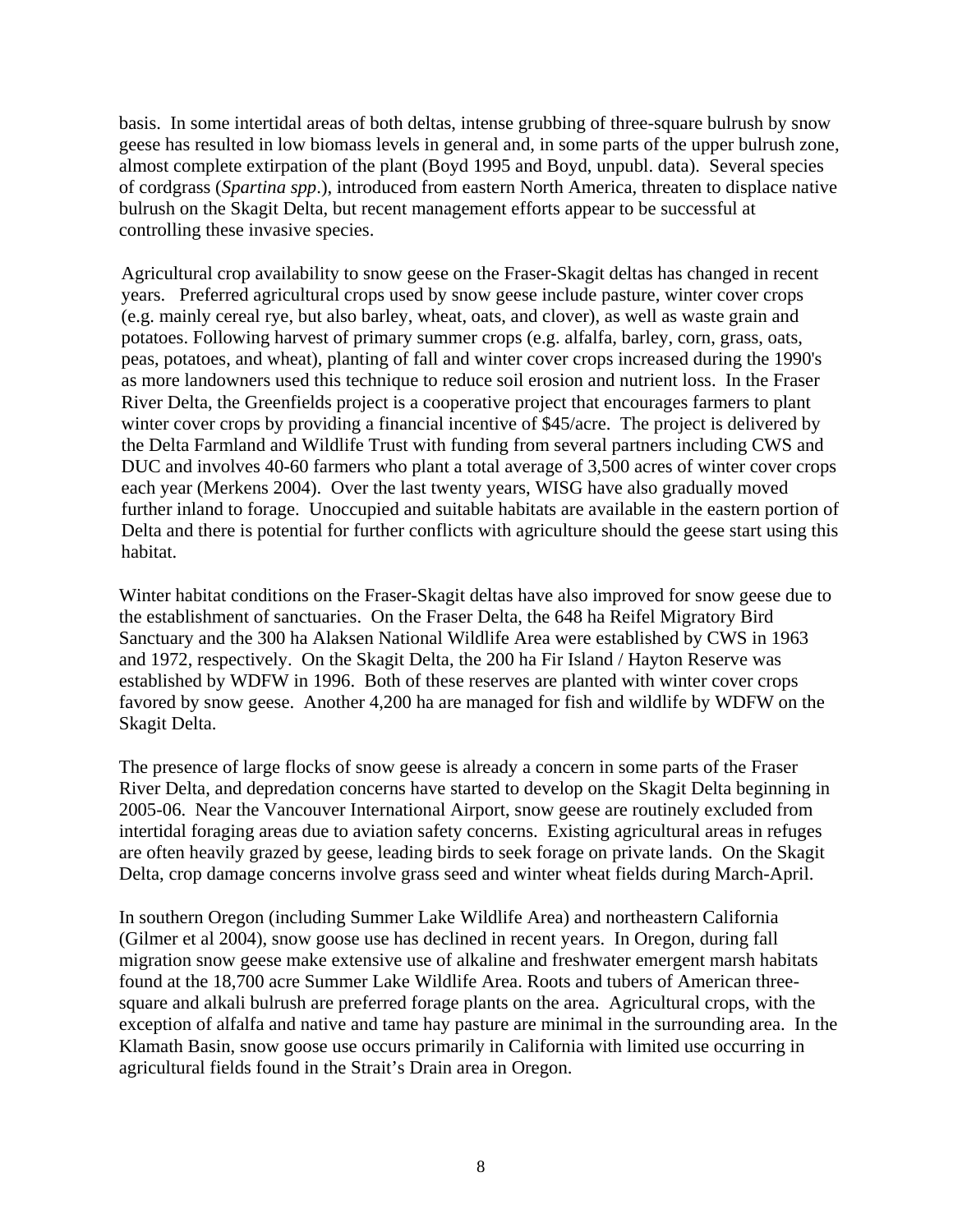<span id="page-14-0"></span>During spring migration, snow goose use occurs over a wide area of south central Oregon in Harney, Klamath and Lake Counties. Precipitation, snowmelt and runoff result in flooded wetland basins and floodplains where native and tame grass pastures are utilized for foraging. Agricultural crops of alfalfa and small grains are also utilized in portions of Klamath County. Klamath Basin wetlands, including Langell, Poe, Sprague River, Swan Lake, and Yonna Valleys provide foraging habitat for snow geese. In Lake County, the Chewaucan Marshes, Goose Lake, Summer Lake Wildlife Area, and Warner Valleys, snow geese utilize emergent marsh and flooded hayfields and pastures for foraging. Numerous large lakes and ponds found in each of these areas provide critical resting and roosting sites in close proximity to foraging sites. The Silvies River floodplain and other wetlands in the Harney Basin provide foraging habitat for large numbers of staging snow geese.

In winter, snow geese from Wrangel Island and the Western Arctic mingle with increasing numbers of Ross' geese primarily in California's Sacramento Valley. Agricultural habitats, primarily rice, are the main foraging habitat in this area. Rice acreage in California has averaged about 455,000 acres over the last 20 years and about 509,000 acres over the last 10 years (http://www.usda.gov/nass/). Roosting occurs at National Wildlife Refuges and State Wildlife Areas, both of which have increased in size and acreage, as well as in lightly or unhunted flooded rice fields. Beginning in 1991 with legislation to phase out the burning of rice stubble, increasing proportions of the rice crop in the Central Valley have been plowed, disked, and / or flooded to decompose rice stubble. It is estimated that about 60% of the rice crop is flooded each year (P. Butner, CA Rice Comm. pers. comm.).

Unlike other populations of lesser snow geese, birds in the Fraser–Skagit wintering population only exploit natural forage during spring migration through Alaska and do not use agricultural habitats. They exploit underground parts of Lyngbyaei sedge (*Carex lyngbyeai*) during spring staging in salt marsh habitats on the Stikine River Delta in Southeast Alaska, and primarily consume underground parts of goose tongue (*Plantago maritima*), arrow grass (*Triglochin maritimum*), and sedges (*C. ramenskii* and *C. lyngbyaei*) during spring staging in coastal wetlands of Cook Inlet. Habitats used by snow geese in Cook Inlet are used concurrently by Canada geese (*Branta hutchinsii minima* and *B. h. taverneri*) that nest in western Alaska. Grubbing by snow geese altered plant species composition (Zacheis et al. 2001) and nutrient cycling (Zacheis et al. 2002) in Cook Inlet wetlands but did not result in long-term deterioration of spring habitats. Snow cover affects distribution and use of wetlands in Cook Inlet as flocks prefer to feed near melting snow patches and avoid areas that lack snow cover (Hupp et al. 2001). In years of early snow melt, migration through Cook Inlet is rapid and smaller numbers of snow geese stop over. No data are available regarding spring and fall habitat use by snow geese on the Yukon-Kuskokwim Delta.

## **D. Public Use**

Wrangel Island snow geese are harvested in Alaska during both spring and summer subsistence hunts and fall seasons. Although harvest data are not very precise, and a more thorough statewide harvest survey is being implemented, snow geese are taken by subsistence hunters mostly (~60%) during spring migration, but also in fall. Statewide subsistence harvest may range about 6-8,000 birds annually, with the YKD as a primary harvest area  $(-2,500$  birds).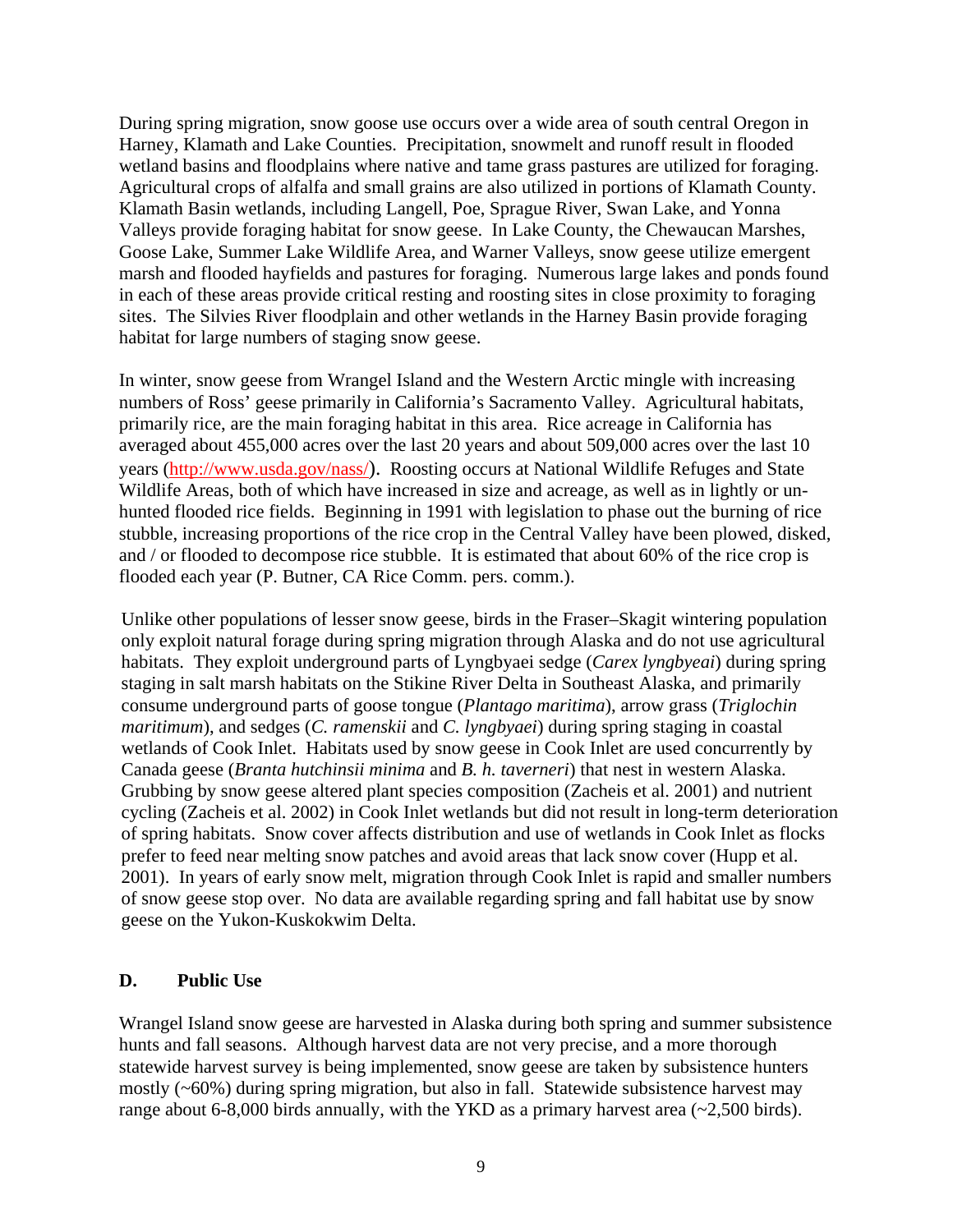Snow geese are also harvested in southern Norton Sound, Seward Peninsula, and the Bering Strait region including St. Lawrence Island. Estimates of sport harvest derived from state surveys 1971-1997 indicate that an average of about 400 snow geese are taken annually in fall, mostly in western Alaska, Cook Inlet, and Stikine River.

To improve accuracy and precision of estimates of the Fraser-Skagit flock, focused harvest surveys began in the early 1990s. In BC, CWS initiated a special postal survey of Fraser River area snow goose hunters in 1991. Since 1993 in WA, all hunters have been required to obtain a hunting authorization and are also required to report harvest of snow geese during the season. Results are analyzed using a two-wave response design after Dillman (1978). Harvest estimates for the Fraser-Skagit segment have averaged 5,328 (n=58 years) since 1948 and 6,163 (n=5) for the period 2001-05 (see Appendix D). In the Skagit area, hunter access to private lands has become more limited during the past 20 years because many farms have been leased as hunting clubs for a few individuals or closed to public access (M. Davison, WDFW, pers. comm.).

A total harvest estimate for Wrangel Island snow goose is not available because the Wrangel population mixes with western Arctic geese in Oregon and California. Snow goose hunting season dates, season lengths, and bag limits in areas important to Wrangel Island geese are listed in Appendix E. Harvest of snow geese in Oregon and California includes both Wrangel and western Arctic populations (see Appendix F). The majority of snow goose harvest in Oregon occurs in south-central Oregon (Klamath Basin/Summer Lake) where Wrangel Island geese are typically the first to arrive, while the majority of snow goose harvest in California now occurs in the Sacramento Valley.

Nonconsumptive use of snow geese has been increasing throughout the range. For example, viewing activities on California state waterfowl areas tripled from the early 1970s to early 1980s. Similar increases have been recorded in Washington and British Columbia. In British Columbia, snow geese attract over 6,000 visitors to the Reifel Migratory Bird Sanctuary when the geese are present in large numbers during the October-November period. In Washington, the Fir Island / Hayton Reserve maintained by WDFW provides winter food and a popular observation area for viewing. In Oregon, Summer Lake Wildlife Area and the Harney Basin are popular viewing areas. During winter in California and spring in Oregon, festivals occur that promote non-consumptive uses of snow geese. During migration through Alaska, snow geese are a hallmark viewing attraction during spring and fall. The aggregation at Stikine Delta is well known to people in Wrangell and Petersburg, and spring arrivals at the mouth of the Kenai River draw birders from local communities and Anchorage. Small numbers of snow geese are also a spring attraction on the Anchorage Coastal Wildlife Refuge.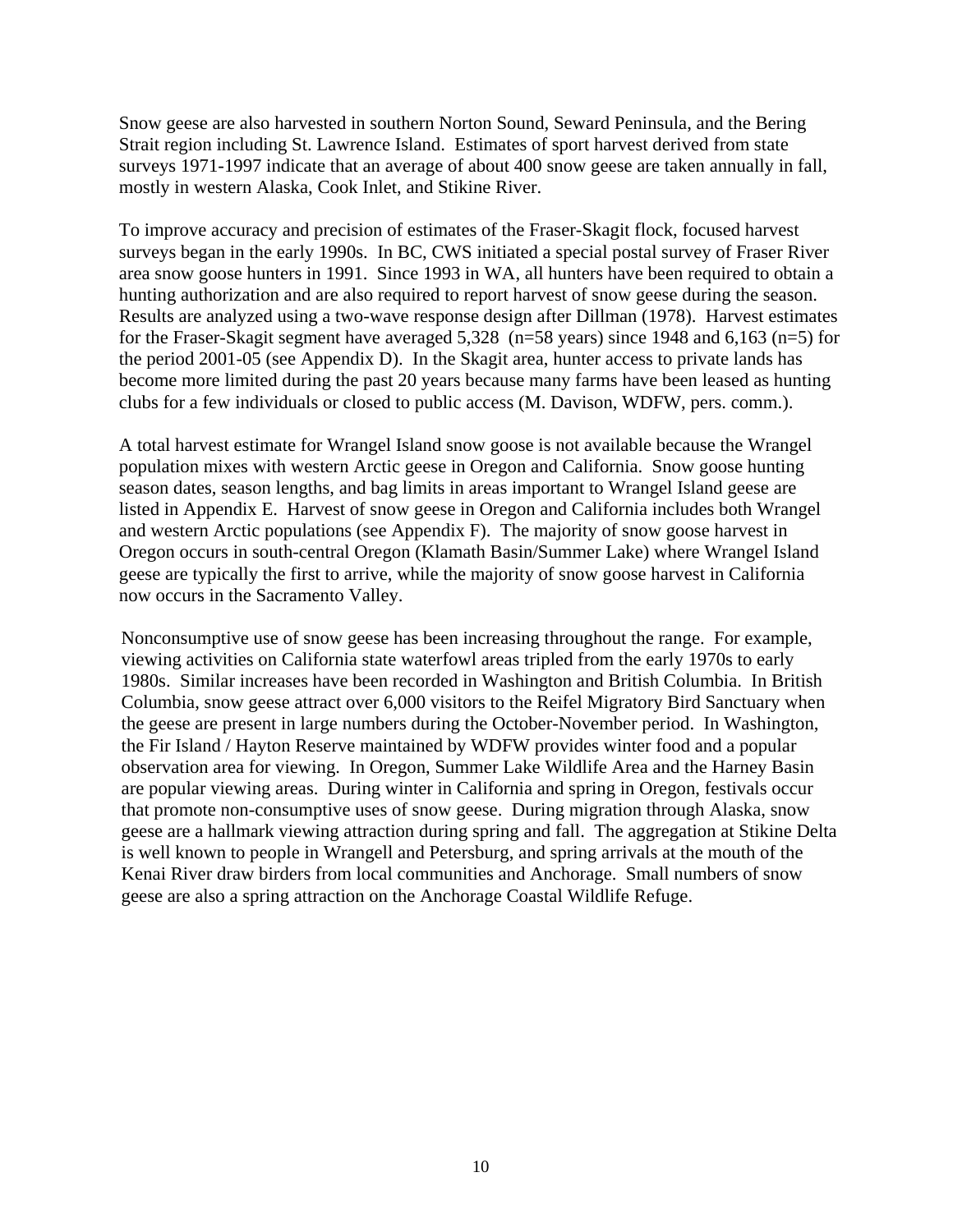## **MANAGEMENT ISSUES**

- <span id="page-16-0"></span>A. Consistent survey methodology has been implemented to estimate the size of the snow goose population on Wrangel Island annually, but funding and logistics have prevented the implementation of accurate aerial photo protocols.
- B. The distribution of snow geese from Wrangel Island has changed, leading to increased wintering in the Fraser-Skagit area and reduced migration through Oregon and to California.
- C. Increasing numbers of geese foraging on intertidal areas of the Fraser-Skagit deltas may reduce the biomass and extent of their preferred natural food, three-square bulrush.
- D. Agricultural crop depredation may limit the number of snow geese tolerated in migration and wintering areas.
- E. Urban and industrial expansion into upland foraging areas and degradation of intertidal areas are long-term threats to migration and wintering areas in British Columbia and Washington.
- F. Oil spills and chronic oil pollution are a constant threat throughout the coastal migration range, particularly on Cook Inlet staging areas.
- G. The spread of exotic cordgrass (*Spartina* spp.) threatens to reduce the carrying capacity of Skagit-Port Susan estuaries in Washington.
- H. In some years, predation by arctic foxes and disturbance by ungulates (reindeer and muskoxen) on the Wrangel Island colony have negatively impacted breeding birds and recruitment.

## **RECOMMENDED MANAGEMENT STRATEGIES**

## **A. Surveys and Banding**

1. Conduct annual ground surveys in spring to estimate the abundance of snow geese and production on Wrangel Island, and distribute information to management agencies.

Lead Agency: WINP Participating: USFWS, CWS, WDFW Priority: 1 Schedule: Ongoing

2. Conduct the Midwinter Waterfowl Survey to assess winter population trends for the Skagit-Fraser segment, using photo counts when possible to improve accuracy.

Lead Agency: USFWS Participating: CWS, WA Priority: 1 Schedule: Ongoing

3. Conduct age-ratio counts on the Fraser-Skagit area, using aerial photo counts to reduce bias.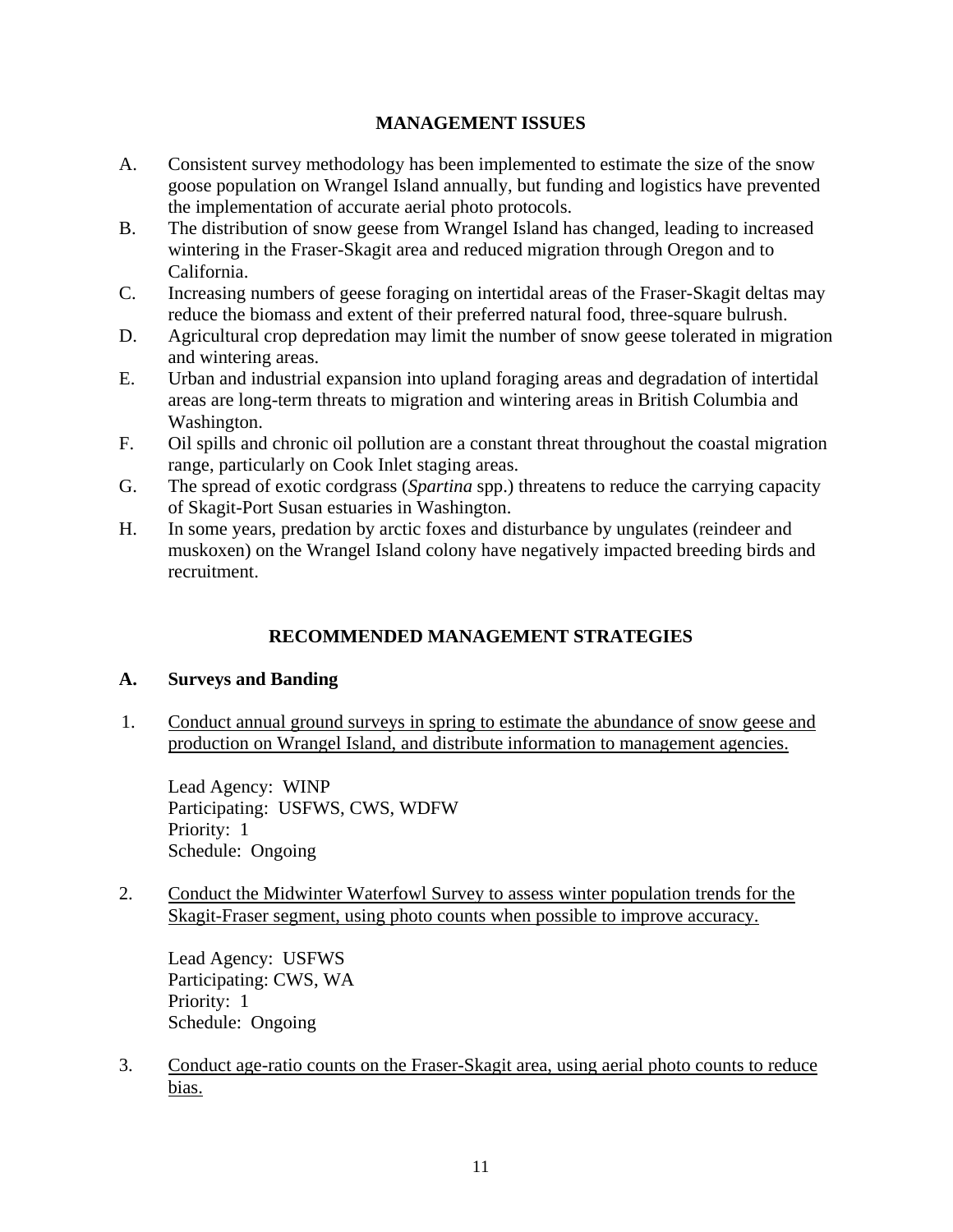<span id="page-17-0"></span>Lead Agency: CWS, WDFW Participating: Priority: 1 Schedule: Ongoing

4. Annually band at least 500 geese on Wrangel Island to monitor survival and distribution changes.

Lead Agency: WINP Participating: USFWS, CWS, States Priority: 2 Schedule: Ongoing

## **B. Habitat**

1. Protect important habitat from urban encroachment, commercial exploitation, and industrial development through easements, leasing, acquisition, and support for habitat protection initiatives.

Lead Agency: PCJV, USFWS, CWS, WINP, States, Provinces Participating: Priority: 1 Schedule: Ongoing

2. Manage public lands, as well as influence agricultural practices and incentive programs on private lands, to maintain current distribution in migration and wintering use areas.

Lead Agency: PCJV, States, Provinces Participating: CWS Priority: 2 Schedule: Ongoing

3. Monitor spread of cordgrass and eliminate from intertidal foraging areas in the Fraser-Skagit area, while maintaining three-square bulrush areas.

Lead Agency: WDFW, CWS Participating: WDNR, USFWS Priority: 2 Schedule: Ongoing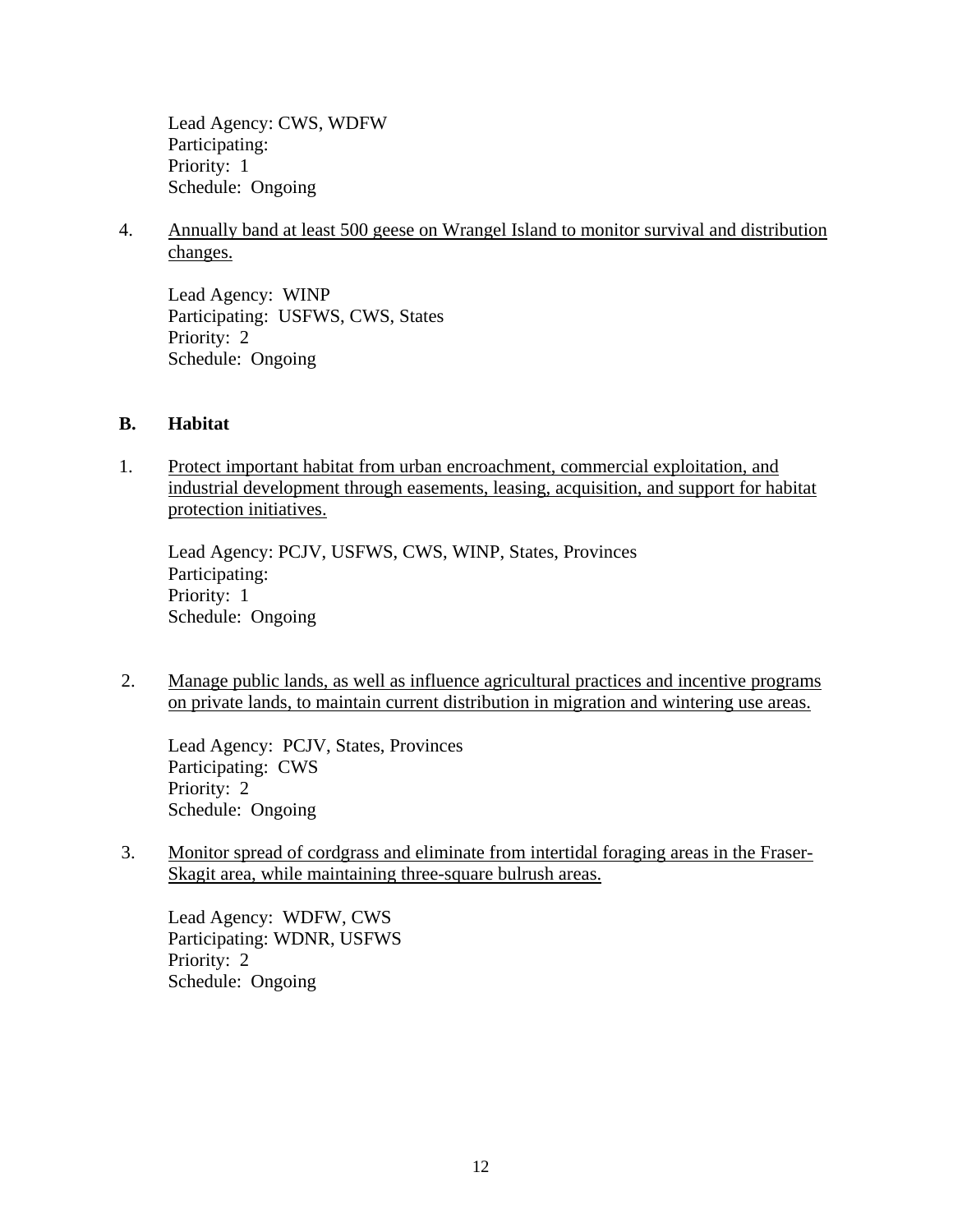## <span id="page-18-0"></span>**C. Harvest Management**

1. Implement harvest strategy (see Appendix G) to direct hunting regulation changes, and monitor and evaluate strategy for potential refinements.

Lead Agency: USFWS, CWS, Provinces, States Participating: Priority: 1 Schedule: Ongoing

2. Conduct special hunter surveys for the Fraser-Skagit area to estimate annual harvest.

Lead Agency: CWS, WDFW Participating: USFWS Priority: 1 Schedule: Ongoing

3. Support efforts to minimize effects on WISG from efforts to control overabundant white goose populations in other parts of North America.

Lead Agency: USFWS, CWS, Provinces, States Participating: Priority: 2 Schedule: Ongoing

4. Monitor subsistence harvest levels in Alaska, Canada, and Russia.

Lead Agency: USFWS Participating: ADFG, CWS, WINP, YK Priority: 3 Schedule: Ongoing

## **D. Research and Communications**

1. Describe fall/spring migration routes, timing, and important staging sites used by Wrangel snow geese in Canada, Alaska, and Siberia through the use of satellite telemetry.

Lead Agency: CWS, USGS Participating: WINP Priority: 1 Schedule: 2008

2. Investigate trends in biomass and growth dynamics of American bulrush, impacts of grubbing by snow geese on intertidal marshes, and the carrying capacity of the Fraser-Skagit.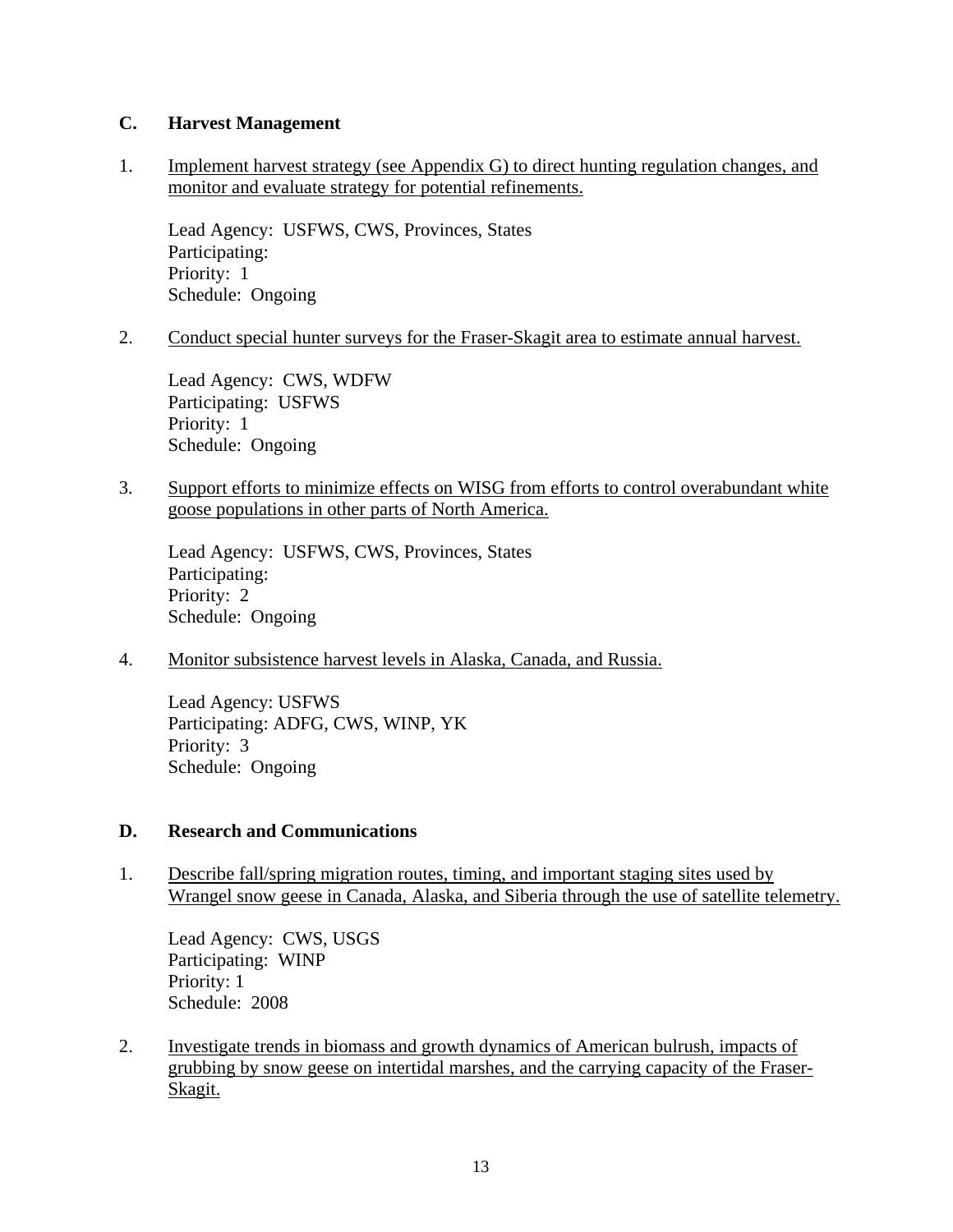Lead Agency: CWS Participating: WDFW Priority: 1 Schedule: Ongoing

3. Analyze existing banding data to evaluate occurrence and harvest of Wrangel Island snow geese in migration and wintering areas where they mix with other populations.

Lead Agency: USFWS, CWS, USGS Participating: states, provinces Priority: 1 Schedule: >2008

4. Continue to improve U.S., Canada, and Russia communications through scientific exchanges, site visits, and cooperative research projects.

Lead Agency: USFWS, CWS, WINP, States, Provinces Participating: Priority: 2 Schedule: Ongoing

5. Assess the role of predation and reindeer / muskoxen trampling on survival and reproduction, including relative mortality rates, periods of vulnerability, habitat impacts, interaction of weather and predation, and seasonal/annual variation.

Lead Agency: WINP Participating: USFWS, CWS, USGS Priority: 2 Schedule: Ongoing

6. Refine evaluation of genetic differences among wintering flocks, western Arctic, and breeding subgroups (e.g. main colony vs. satellite colonies).

Lead Agency: WINP Participating: USGS, CWS, WDFW Priority: 2 Schedule: 2006-08

7. Determine the significance of body condition during spring migration to snow goose survival and reproduction rates; identify where birds derive nutrients for reproduction and how these differ between the two wintering flocks.

Lead Agency: USGS Participating: USFWS, CWS, WINP, States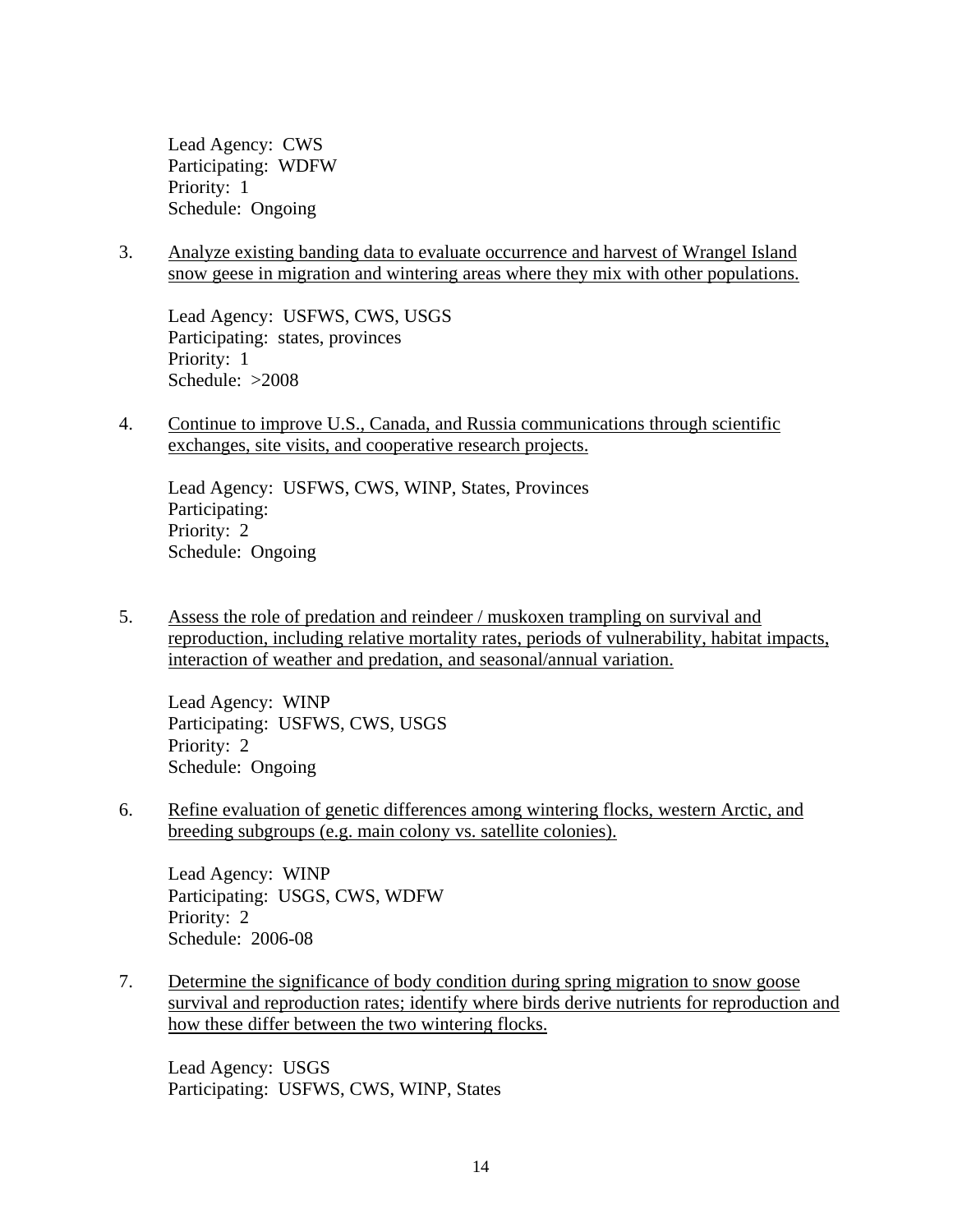Priority: 2 Schedule: 2008

8. Using existing demographic data collected on Wrangel Island and on the Fraser-Skagit deltas, develop a reliable population model to forecast trends and identify significant factors influencing population dynamics of that wintering segment.

Lead Agency: CWS Participating: WDFW, USGS Priority: 3 Schedule: Ongoing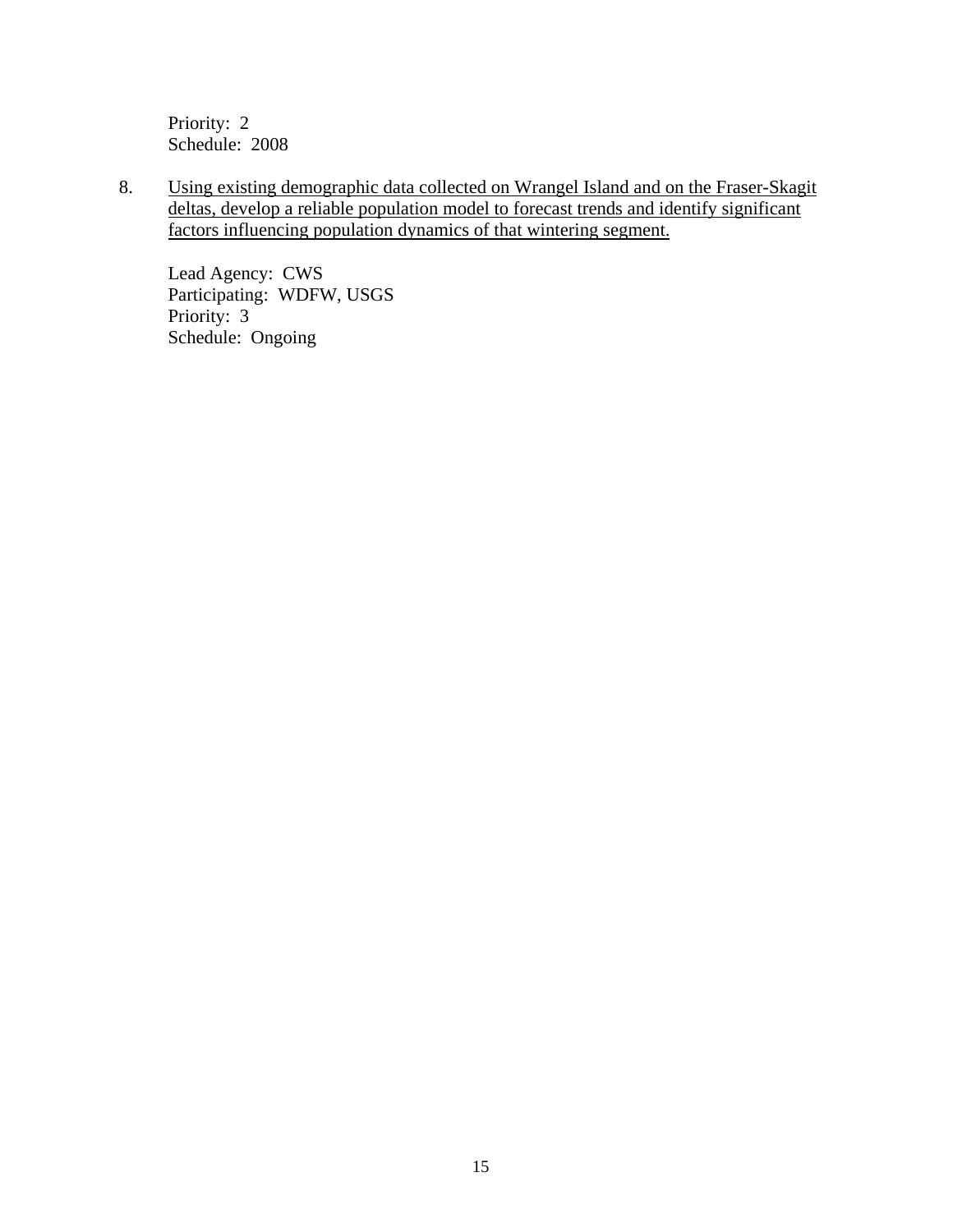## **ANNUAL REVIEW**

<span id="page-21-0"></span>Progress toward achieving the goals and objectives of this plan will be monitored annually by the White Goose Subcommittee and coordinated with plans for the western Arctic population and Ross' goose populations. The schedule for rotation of the subcommittee chair shall follow the following order (terms begin October 1 of year listed and continue for 2 years):

| Year | Chair      |
|------|------------|
| 2005 | California |
| 2007 | Alaska     |
| 2009 | Oregon     |
| 2011 | Washington |
| 2013 | USFWS-R1   |
| 2015 | Idaho      |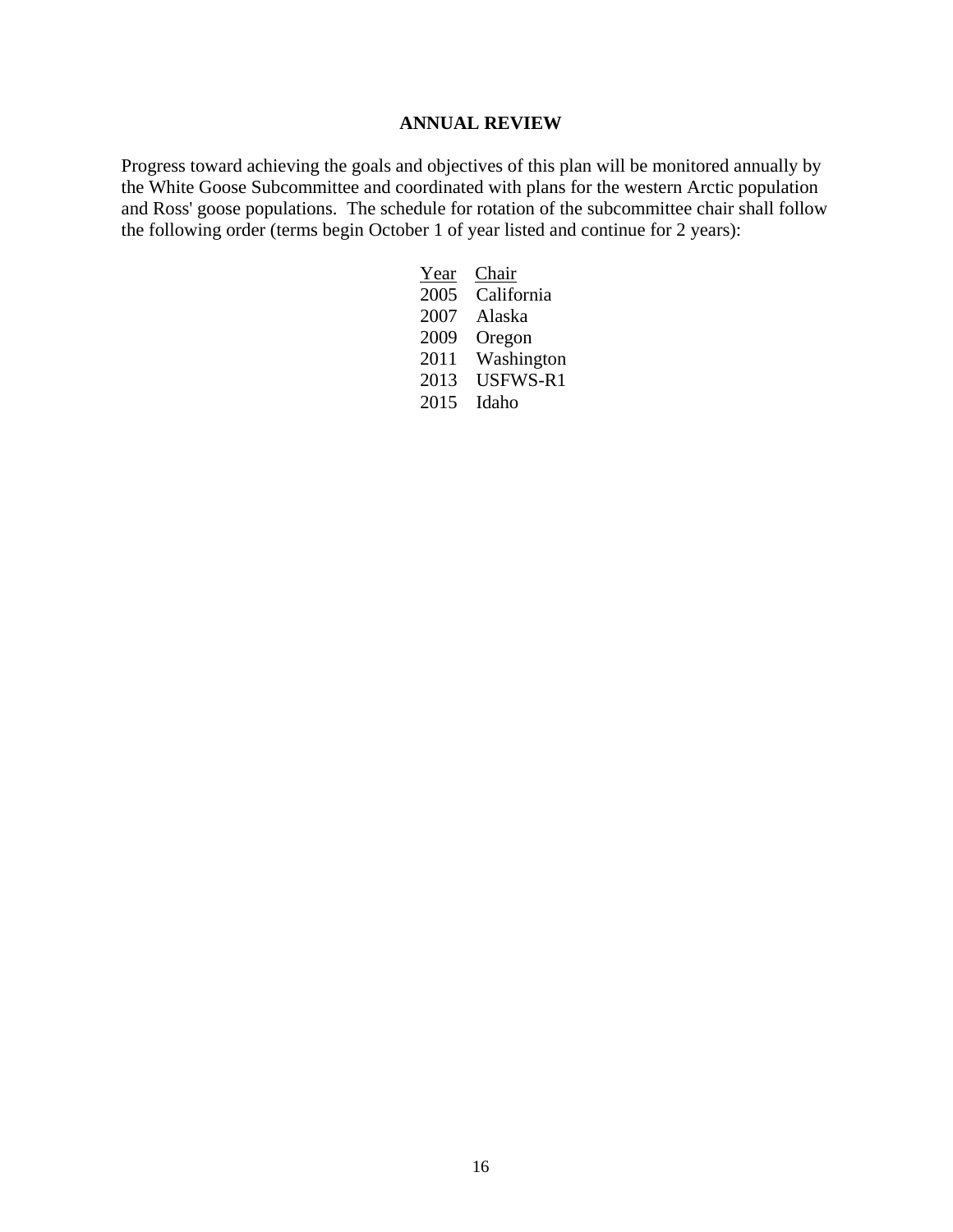#### **LITERATURE CITED**

- <span id="page-22-0"></span>Ankeny, C.D. and C.D. Mclnnes. 1978. Nutrient reserves and reproductive performance of female lesser snow geese. Auk 95:459-471.
- Armstrong, W.T. 1999. Routes and timing of migration of lesser snow geese from the western Canadian arctic and Wrangel Island, Russia, 1987-1992. Pages 75-88 *in* Kerbes, R.H., K.M. Meeres, and J.E. Hines, eds. Distribution, survival, and numbers of lesser snow geese of the western Canadian Arctic and Wrangel Island, Russia. Occasional Paper No. 98, Canadian Wildlife Service, Saskatoon, Saskatchewan, Canada.
- Baranyuk, V.V. 2005. Warming of arctic and Wrangel Island snow goose population [abstract]. 11<sup>th</sup> North American Arctic Goose Conference and Workshop, 5-8 January 2005, Reno, NV.
- Baranyuk, V.V. 2000. Weather surprises and breeding of the snow geese on Wrangel Island in 2000. Pages 359-364 *in* E.E. Syroechkovski, Jr. ed., Casarca No. 6, Russian Aacademy of Sciences, Moscow, Russia.
- Baranyuk, V.V. 1999. Breeding of the lesser snow goose in limited nesting area. Pages 161-176 *in* E.E. Syroechkovski, Jr. ed., Casarca No. 5, Russian Academy of Sciences, Moscow, Russia.
- Baranyuk, V.V., J.E. Hines, and E.V. Syroechkovsky. 1999. Mineral staining of facial plumage as an indicator of the wintering ground affinities of Wrangel Island Lesser Snow Geese. Pages 111-114 in R.H. Kerbes, K.M. Meeres, and J.E. Hines, editors, Distribution, survival, and numbers of Lesser Snow Geese of the Western Canadian Arctic and Wrangel Island, Russia. Canadian Wildlife Service Occasional Paper 98. Ottawa, Ontario.
- Baranyuk, V.V. 1998. Breeding of the snow geese on Wrangel Island in 1996-1998. Pages 161- 168 *in* E.E. Syroechkovski, Jr. ed., Casarca No. 4, Russian Academy of Sciences, Moscow, Russia.
- Baranyuk, V.V. and J.Y. Takekawa. 1998. Migration of the snow geese in Chukotka and St. Lawrence Island. Pages 169-187 *in* E.E. Syroechkovski, Jr. ed., Casarca No. 4, Russian Academy of Sciences, Moscow, Russia.
- Baranyuk, V.V. 1992. Wrangel Island lesser snow geese population status, numbers, structure, and problems of protection [abstract]. Page 23 in  $7<sup>th</sup>$  North American Arctic Goose Conference and Workshop, 7-12 January 1992, Vallejo, CA.
- Batt, B.D.J., editor. 1997. Arctic ecosystems in Peril: report of the Arctic Goose Habitat Working Group. Arctic Goose Joint Venture Special Publication. U.S. Fish and Wildlife Service, Washington D.C. and Canadian Wildlife Service, Ottawa, Canada, Ontario. 120 pp.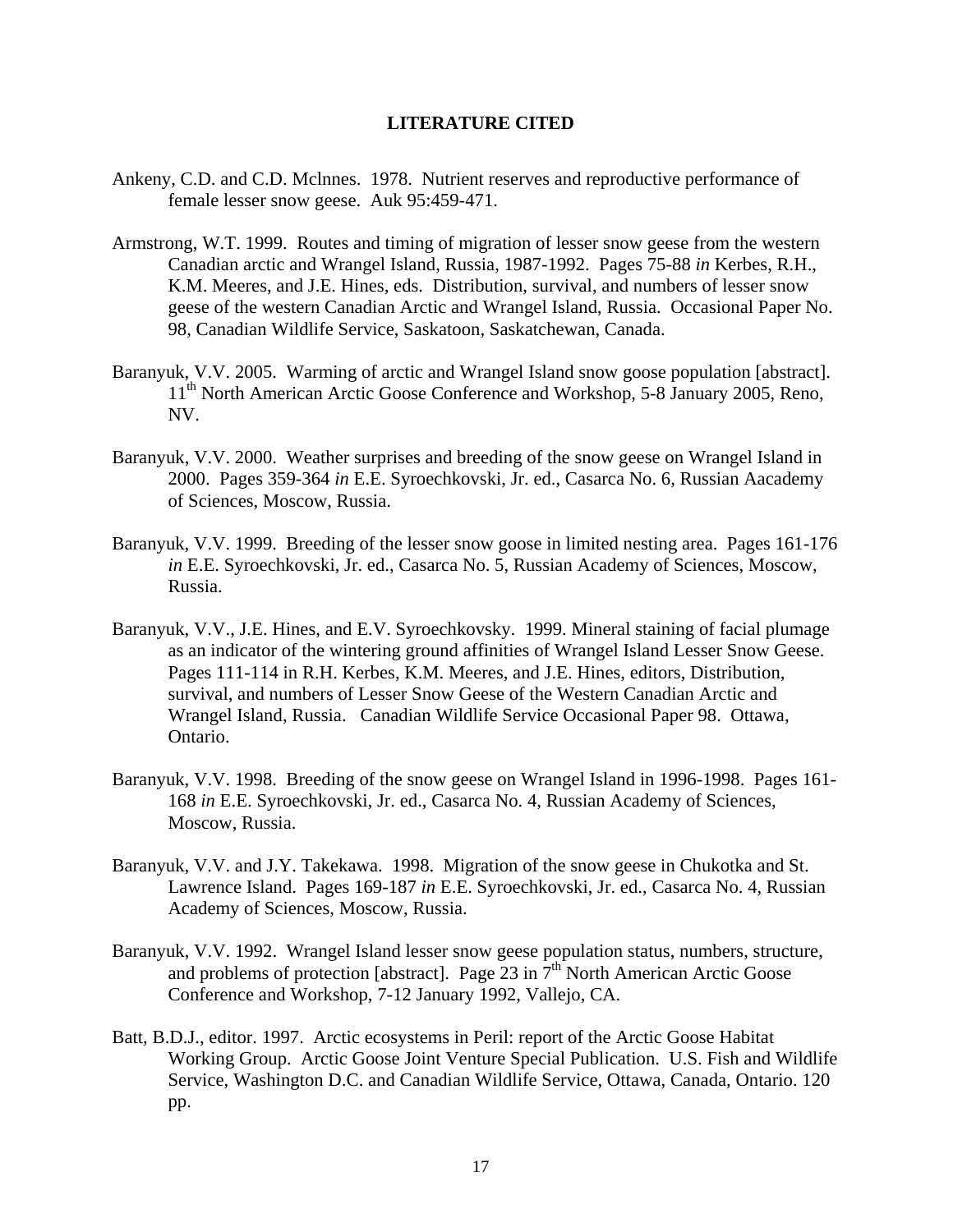- Bousefield, M. A., and E. V. Syroechkovsky. 1985. A review of Soviet research on the lesser snow goose on Wrangel Island, USSR. Wildfowl 36:13-20.
- Boyd, W.S. and F. Cooke 2000. Changes in the wintering distribution of Wrangel Island Snow Geese. Wildfowl 51: 59-66.
- Boyd, W.S. 1995. Lesser snow geese (*Anser c. caerulescens*) and American three square bulrush (*Scripus americanus*) on the Fraser and Skagit river deltas. Ph.D. Thesis, Department of Biological Sciences, Simon Fraser University, North Burnaby, British Columbia, Canada. 154 pp.
- Boyd, W.S. 1989. The importance of nutrient reserves to female lesser snow geese (Anser caerulescens caerulescens). CWS, unpub. report. Delta B.C.
- Cooch, F.G. 1958. The breeding biology and management of the blue goose (*Chen caerulesens*). Ph.D. Thesis, Cornell University, Ithaca, N.Y. 235 pp.
- Conn, P. B., W. J. Kendall, and M. D. Samuel. 2004. A general model for the analysis of markresight, capture-recapture, and band-recovery data under tag loss. Biometrics 60:900- 999.
- Dillman, D A., 1978. Mail and Telephone Surveys: The Total Design Method. John Wiley & Sons, New York, New York, USA.
- Dzubin, A. 1971. Recent increases of blue geese in western North America. Pp 141-175 *in* R. L. Jarvis and J. C. Bartonek, eds. Management and biology of Pacific Flyway geese. OSU Book Stores, Corvallis, Oregon.
- Gilmer, D.S., Yee, J.L., Mauser, D.M., and Hainline, J.L., 2004, Waterfowl migration on Klamath Basin National Wildlife Refuges 1953-2001: U.S. Geological Survey, Biological Resources Discipline Biological Science Report USGS/BRD/BSR - 2003-2004, 66 p.
- Hines, J. E., M. O. Wiebe, S. J. Barry, V. V. Baranyuk, J. P. Taylor, R. McKelvey, S. R. Johnson, and R. H. Kerbes. 1999a. Survival rates of lesser snow geese in the Pacific and Western Central flyways, 1953-1989. Pgs. 89-109 *in* Kerbes, R. H., K. M. Meeres and J. E. Hines eds. Distribution, survival, and numbers of lesser snow geese of the Western Canadian Arctic and Wrangel Island, Russia. Occasional Paper Number 98, Canadian Wildlife Service, Ottawa, Ontario.
- Hines, J.E., V.V. Baranyuk, B. Turner, W.S. Boyd, J.G. Silveira, J.P. Taylor, S.J. Barry, K.M. Meeres, R.H. Kerbes, and W.T. Armstrong 1999b. Autumn and winter distribution of lesser snow geese from the western Canadian Arctic and Wrangel Island, Russia, 1953- 1992. Pages 39-74 *in* Kerbes, R.H., K.M. Meeres, and J.E. Hines, eds. Distribution, survival, and numbers of lesser snow geese of the western Canadian Arctic and Wrangel Island, Russia. Occasional Paper No. 98, Canadian Wildlife Service, Saskatoon,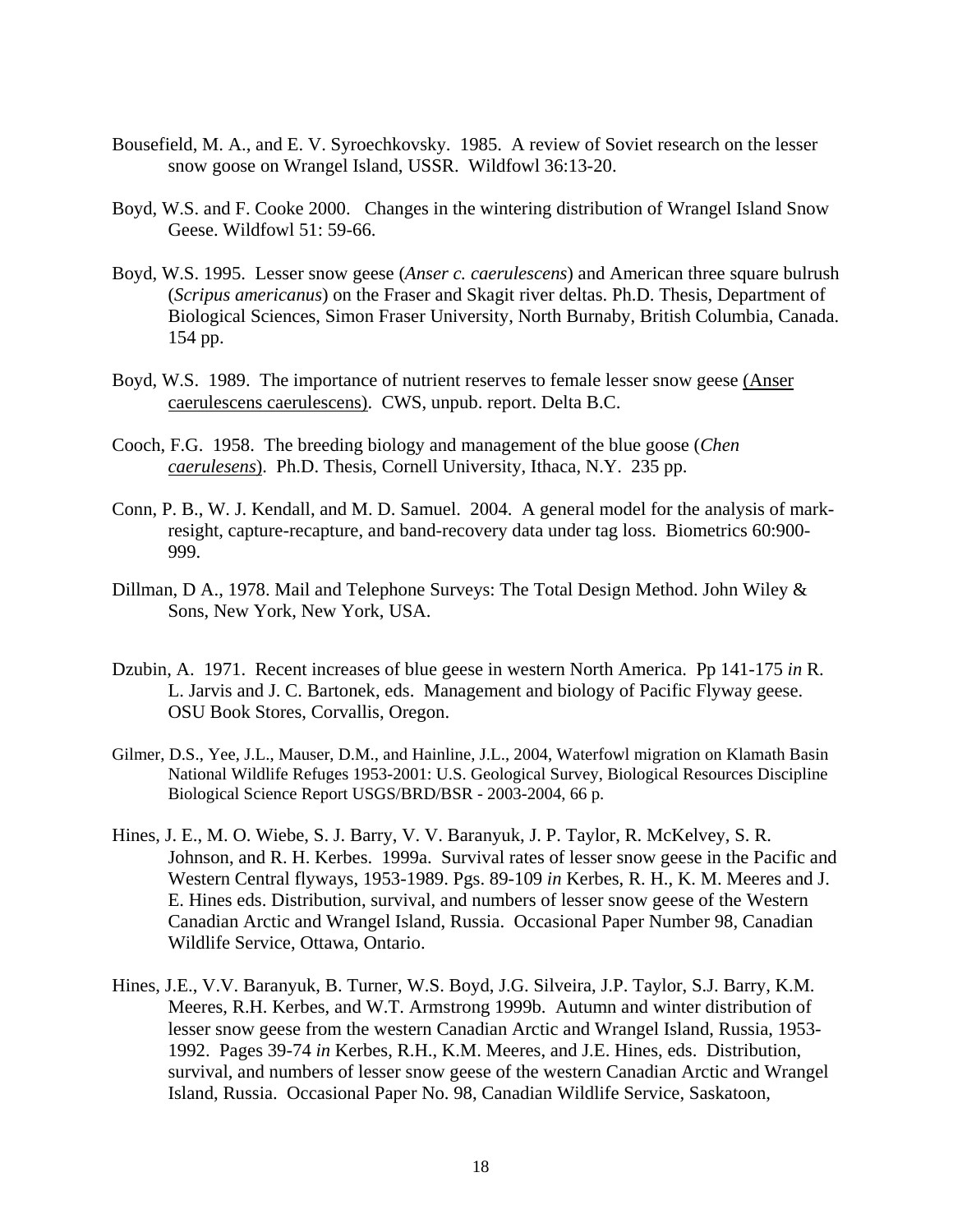Saskatchewan, Canada.

- Hupp, J. W., A. B. Zacheis, R. M. Anthony, D. G. Robertson, W. P. Erickson, and K. C. Palacios. 2001. Snow cover and snow goose *Anser caerulescens caerulescens* distribution during spring migration. Wildlife Biology 7:65-76.
- Kerbes, R.H., V.V. Baranyuk, and J.E. Hines. 1999. Estimated size of the western Canadian Arctic and Wrangel Island lesser snow goose populations on their breeding and wintering grounds. Pages 25-38 *in* Kerbes, R.H., K.M. Meeres, and J.E. Hines, eds. Distribution, survival, and numbers of lesser snow geese of the western Canadian Arctic and Wrangel Island, Russia. Occasional Paper No. 98, Canadian Wildlife Service, Saskatoon, Saskatchewan, Canada.
- Kessel, Brina. 1989. Birds of the Seward Peninsula, Alaska. University of Alaska Press, Fairbanks. 330pp.
- Kuznetsov, S. B., V. V. Baranyuk, and J. Y. Takekawa. 1998. Genetic differentiation between wintering populations of lesser snow geese nesting on Wrangel Island. The Auk 115(4):1053-1057.
- Merkens 2004. Partners in stewardship: an example of using incentives for agricultural wildlife habitat enhancement. Delta Farmland and Wildlife Trust, 205 – 4882 Delta Street, Delta, BC, Canada.
- Moser, T. J., editor. 2001. The status of Ross's geese. Arctic Goose Joint Venture Special Publication. U.S. Fish and Wildlife Service, Washington, D.C., and Canadian Wildlife Service, Ottawa, Ontario.
- Pacific Flyway Council, 1992. Management plan for the western Arctic population of lesser snow geese. U.S. Fish and Wildlife Service, Portland, Oregon.
- Pacific Flyway Council, 1992. Management plan for the Wrangel Island population of lesser snow geese. U.S. Fish and Wildlife Service, Portland, Oregon.
- Reinecker, W.C. 1965. A summary of band returns from lesser snow geese of the Pacific Flyway. California Department of Fish and Game, 51:132-146.
- Syroechovsky E.V. and Litvin K.E., V. 1986. The study of migration Wrangel Island Snow Geese with individual markers. In - The ringing and marking of birds in Russia 1979- 1982. Moscow: "Nauka" 5-20. [Translated by M.A. Bousfield, CWS, Delta, B.C.]
- Trost, R.E., V.V. Baranyuk, W.S. Boyd, K.A. Wilkins, M.S. Drut, and D.K. Kraege. 2005 (in prep.) Survival and recovery rates of Wrangel Island lesser snow geese, 1995-2002. U.S. Fish and Wildlife Service, Portland, Oregon.
- Williams, C.K., Samuel. M.D., Baranyuk, V.V., Cooch, E.G., Kraege, D. 2005 (in prep). Winter fidelity and apparent survival of lesser snow goose populations in the Pacific Flyway.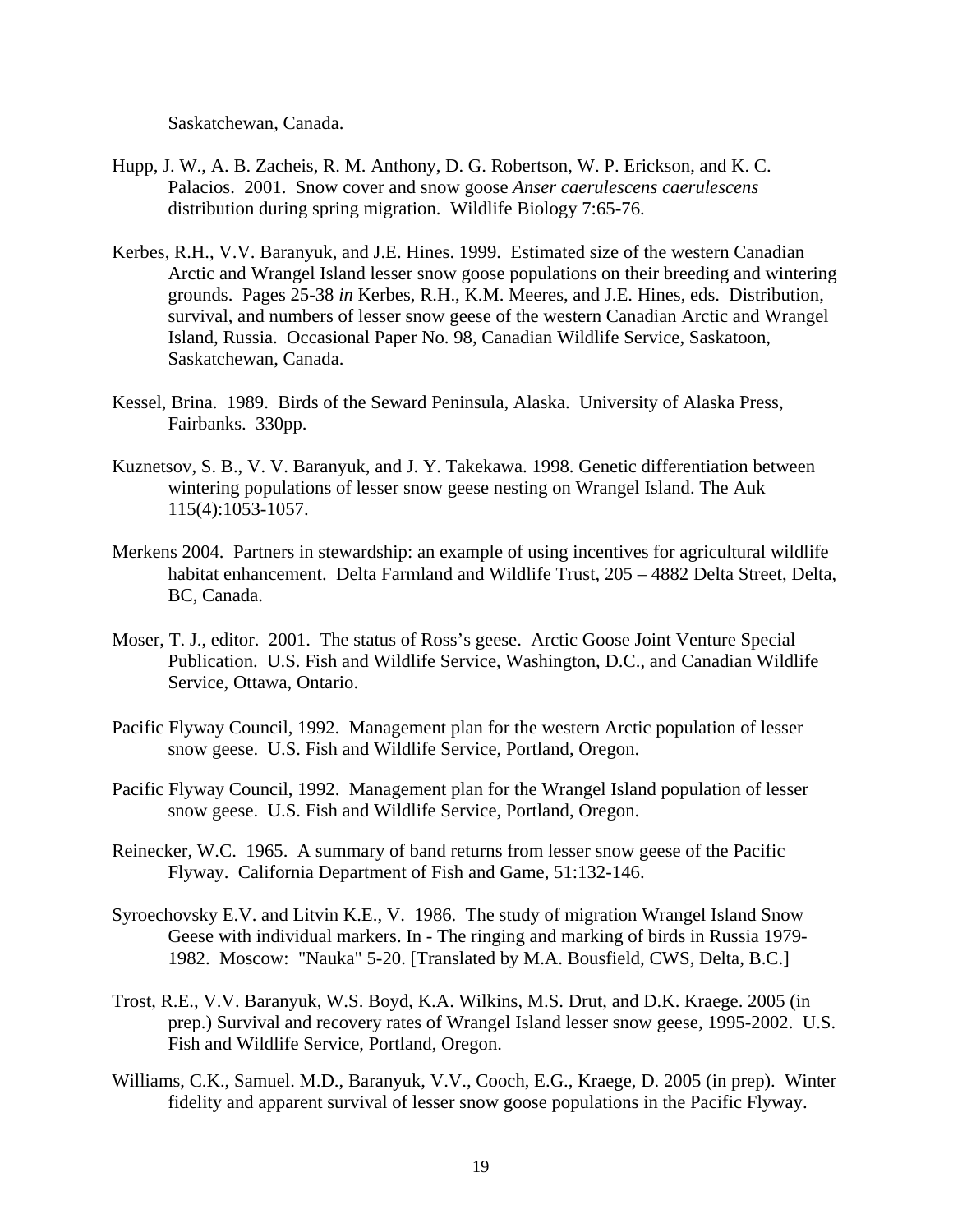- Zacheis, A. B., J. W. Hupp, and R. W. Ruess. 2001. Effects of migratory geese on plant communities of an Alaskan salt marsh. Journal of Ecology 89:57-71.
- Zacheis, A. B., R. W. Ruess, and J. W. Hupp. 2002. Nitrogen dynamics in an Alaskan salt marsh following spring use by geese. Oecologia 130:600-608.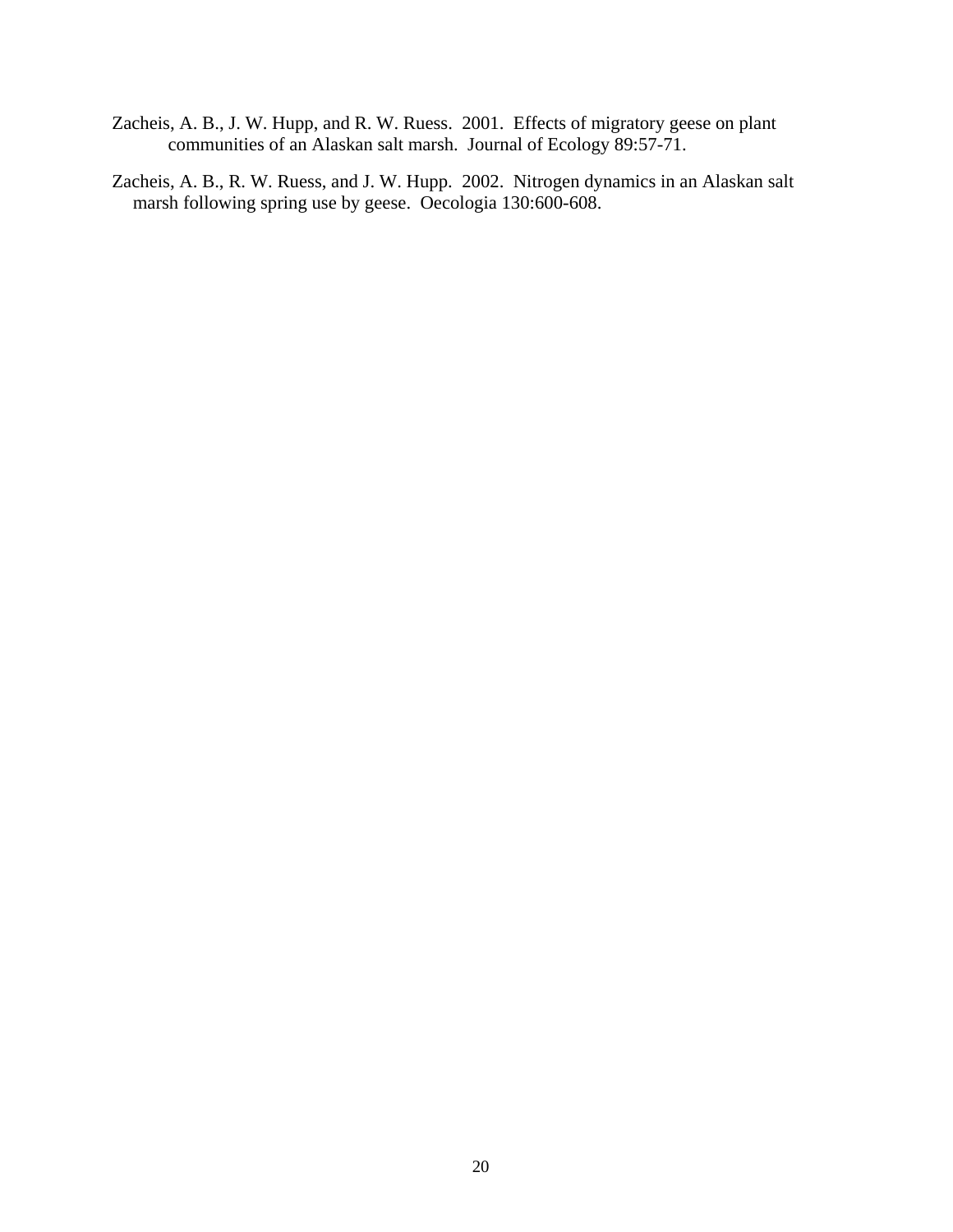| <b>YEAR</b>      | <b>TOTAL</b>  | <b>ADULTS</b>     | %JUV              | <b>BREED</b>      | <b>COLONY NESTS</b> |      | %SUCC.       | CLUTCH BROOD     |                  | <b>BROOD</b>     |  |
|------------------|---------------|-------------------|-------------------|-------------------|---------------------|------|--------------|------------------|------------------|------------------|--|
|                  | <b>SPRING</b> | <b>SPRING</b>     | <b>SPRING</b>     | POP               | SIZE (HA)           |      | <b>NESTS</b> | <b>SIZE</b>      | <b>SIZE LV</b>   | <b>SIZE LV</b>   |  |
|                  | POP.          |                   |                   |                   |                     |      |              |                  | <b>COLONY</b>    | <b>ISLAND</b>    |  |
| 1966             |               |                   |                   |                   |                     |      |              | 3.6              |                  |                  |  |
| 1967             |               |                   |                   |                   |                     |      |              | 4.9              |                  |                  |  |
| 1969             |               |                   |                   | 114.0             | 1962                | 58.2 |              | 3.7              |                  |                  |  |
| 1970             | 150.0         | 120.0             | 20.0              | 120.0             | 2600                | 60.0 | 96.0         | 3.7              | $\overline{3.5}$ | 2.5              |  |
| 1971             | 132.0         | 120.0             | 9.1               | 24.0              | 825                 | 12.0 | 55.0         | 4.7              | 3.4              | $2.3\,$          |  |
| 1972             | 107.0         | 106.0             | 0.6               | 36.0              | 950                 | 18.0 | 45.0         | 4.2              | 3.5              | 2.3              |  |
| 1973             | 86.0          | 85.9              | 0.0               | 12.0              | 200                 | 6.0  | 67.0         | 6.0              | $\overline{3.9}$ |                  |  |
| 1974             | 70.0          | 69.5              | 0.7               | 32.0              | 800                 | 15.0 | 0.0          | 4.7              |                  |                  |  |
| 1975             | 56.0          | 56.0              | 0.0               | 56.0              |                     | 28.0 | 74.4         | 3.8              | 3.4              | 2.4              |  |
| 1976             | 58.0          | 46.0              | $\overline{20.7}$ | 46.0              | 1840                | 23.0 | 79.0         | $\overline{3.7}$ | $\overline{3.2}$ | 2.8              |  |
| 1977             | 68.2          | 57.2              | 16.1              | 10.0              | 400                 | 5.0  | 76.8         | 5.0              | 3.7              |                  |  |
| 1978             | 65.4          | 64.9              | 0.8               | 42.0              | 2200                | 21.0 | 80.0         | 4.2              | 3.7              | 2.4              |  |
| 1979             | 84.5          | 62.1              | $\overline{26.5}$ | 60.0              | 1860                | 30.0 | 90.0         | 3.8              | 3.6              |                  |  |
| 1980             | 90.7          | 80.3              | 11.5              | 20.0              | 315                 | 10.0 | 70.0         | 5.4              | 3.3              |                  |  |
| 1981             | 89.0          | 86.2              | 3.2               | 78.0              | 2118                | 39.0 | 95.0         | 4.0              | 3.7              | 3.1              |  |
| 1982             | 100.0         | 81.0              | 18.5              | 28.0              | 688                 | 14.0 | 65.0         | 4.1              | 3.2              | 2.8              |  |
| 1983             | 95.0          | 92.8              | 2.4               | 3.4               | $\overline{125}$    | 1.7  | 5.9          | 4.8              |                  |                  |  |
| 1984             | 85.0          | 85.0              | 0.0               | 42.0              | 1500                | 21.0 | 83.3         | 3.7              | 3.2              | $\overline{2.1}$ |  |
| 1985             | 85.0          | 80.0              | $\overline{5.4}$  | 50.0              | 1457                | 25.0 | 87.7         | 3.7              | 3.2              | 2.4              |  |
| 1986             | 90.0          | 70.0              | 20.4              | 58.0              | 2100                | 29.0 | 90.0         | 3.9              | 3.6              | 3.2              |  |
| 1987             | 100.0         | 85.0              | 15.0              | 47.0              | 1900                | 23.5 | 80.0         | 3.7              | 3.4              | 2.8              |  |
| 1988             | 80.0          | 80.0              | 17.7              | 13.0              | 675                 | 6.5  | 51.0         | 5.2              | 3.4              | 2.7              |  |
| 1989             | 70.0          | 70.0              | 1.4               | 60.0              | 1025                | 30.0 | 60.0         | 3.8              | 3.3              |                  |  |
| 1990             | 60.0          | 60.0              | 0.0               | 53.0              | 940                 | 26.5 | 49.2         | 3.8              | 3.2              | 2.2              |  |
| 1991             | 60.0          | 56.0              | 6.6               | 41.6              | 888                 | 20.8 | 82.0         | 4.1              | 3.4              | $\overline{2.7}$ |  |
| 1992             | 70.0          | 56.0              | 20.0              | 46.2              | 742                 | 23.1 | 70.1         | 4.0              | 3.5              | $\overline{3.5}$ |  |
| 1993             | 65.0          | 64.5              | $\overline{0.8}$  | $\overline{52.2}$ | 910                 | 26.1 | 85.1         | $\overline{3.9}$ | 3.2              |                  |  |
| 1994             | 70.0          | $\overline{52.5}$ | 25.0              | 30.0              | 1000                | 15.0 | 13.0         | 2.8              | $\overline{2.1}$ |                  |  |
| 1995             | 65.0          | 64.0              | 0.8               | 8.8               | 430                 | 4.4  | 50.0         | 4.7              | 2.8              |                  |  |
| 1996             | 75.0          | 75.0              | $\overline{0.0}$  | 75.4              | 740                 | 37.7 | 75.4         |                  | 3.7              | 2.4              |  |
| 1997             | 85.0          | 70.0              | 15.0              | 55.2              | 628                 | 22.6 | 71.2         | 4.0              | $\overline{3.5}$ |                  |  |
| 1998             | 90.0          | 80.0              | 10.0              | 31.8              | 750                 | 15.9 | 66.0         | 4.6              | 3.5              |                  |  |
| 1999             | 90.0          | 85.0              | $\overline{5.6}$  | $\overline{20.8}$ | 278                 | 10.4 | 75.0         | 4.7              | 3.3              |                  |  |
| 2000             | 95.0          | 87.4              | 8.0               | 49.6              | 738                 | 24.8 | 87.8         | 3.5              | 3.2              | 2.8              |  |
| 2001             | 105.0         | 92.4              | 12.0              | 48.0              | 900                 | 24.0 | 87.0         | 3.6              | 3.2              | 2.3              |  |
| 2002             | 110.0         |                   |                   | 60.6              |                     | 30.3 | 81.5         | 4.0              | $\overline{3.5}$ |                  |  |
| 2003             |               |                   |                   | 55.0              |                     | 27.5 | 77.5         |                  |                  |                  |  |
| 2004             | 117.5         | 105.0             | 4.9               | 56.8              |                     | 28.4 | 75.0         | 3.6              |                  |                  |  |
| $\frac{2005}{ }$ | 117.5         |                   |                   | 95.8              | 900                 | 47.9 | 82.3         | 4.2              | $\overline{3.7}$ |                  |  |
| 2006             | 132.5         |                   |                   |                   |                     |      |              | $\overline{3.7}$ |                  |                  |  |

Appendix A. Wrangel Island population / productivity information from Vasiliy Baranyuk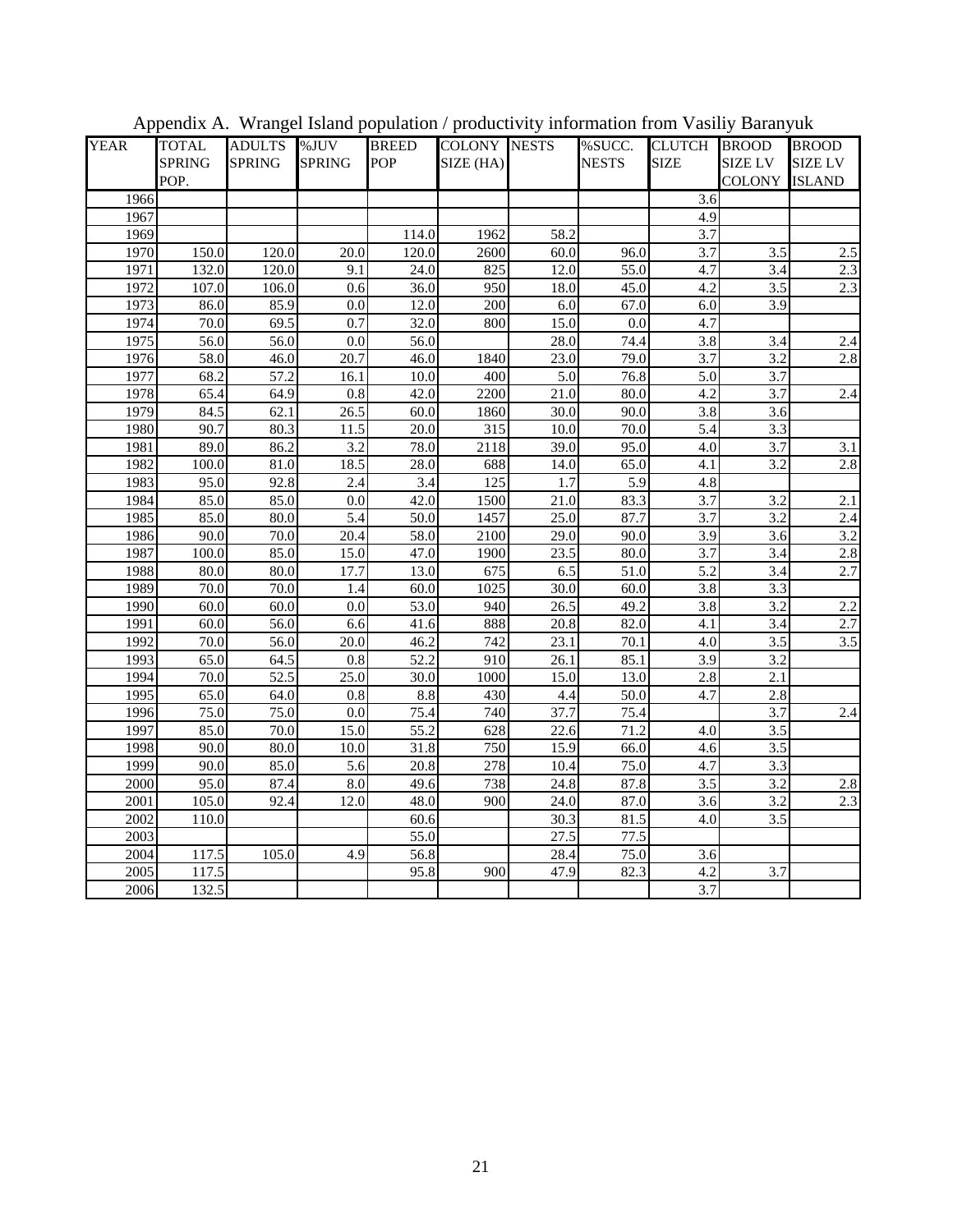| Area                       | Use             | Number            | Season       | Remarks                            | <b>Threats or Safeguards</b>                                  |
|----------------------------|-----------------|-------------------|--------------|------------------------------------|---------------------------------------------------------------|
| <b>RUSSIAN</b>             |                 |                   |              |                                    |                                                               |
| <b>FEDERATION</b>          |                 |                   |              |                                    |                                                               |
| Wrangel Island             | <b>Breeding</b> | ~120,000          | Summer       | Possibly 200,000 in 1960s          | State Nature Preserve. High predation pressure in some years. |
| <b>ALASKA</b>              |                 |                   |              |                                    |                                                               |
| North Slope                | Migration       | unknown (almost   | Fall, Spring | Molting area, Wrangel              | Region-wide oil and gas production, but most use areas not    |
|                            |                 | all geese from    |              | population interchange with        | developed.                                                    |
|                            |                 | Banks)            |              | Western Arctic population          |                                                               |
| Kobuk-Selawik Delta        | Migration       | Unknown           | Fall, Spring | Greater use in fall migration      |                                                               |
| Seward Peninsula           | Migration       | Unknown           | Fall, Spring | Spring staging area, up to 5000    |                                                               |
| St. Lawrence Island        | Migration       | Unknown           | Fall, Spring |                                    |                                                               |
| Yukon-Kuskokwim            | Migration       | Unknown           | Fall, Spring | Mostly Fraser-Skagit; 15-20,000    |                                                               |
| Delta                      |                 |                   |              |                                    |                                                               |
| Nunivak Island             | Migration       | 1,000 maximum     | Fall         | Fall staging                       |                                                               |
| Carter Spit                | Migration       | Unknown           | Spring       |                                    |                                                               |
| Egegik & Cinder Deltas     | Migration       | Unknown $-$       | Fall         | Fall only                          | Critical habitat designation by state                         |
| & Pilot Point              |                 | many thousands    |              |                                    |                                                               |
| Kenai & Kasilof River      | Migration       | Unknown           | Spring       | Mostly Fraser-Skagit flock         | Urban expansion on river deltas                               |
| <b>Chickaloon Flats</b>    | Migration       | 5,000             | Spring       | Mostly Fraser-Skagit flock         | State tidelands, adjacent to Kenai NWR                        |
| Cook Inlet: Palmer-Hay     | Migration       | Unknown           | Fall, Spring | Spring 10-20,000                   | Nearly all habitats designated state game refuges or critical |
| Flats, Trading Bay,        |                 |                   |              | Fall small variable numbers        | habitats. Active oil and gas production.                      |
| Susitna Flats, Redoubt     |                 |                   |              |                                    |                                                               |
| Bay                        |                 |                   |              |                                    |                                                               |
| Copper River Delta         | Migration       | Unknown           | Fall         | Fall staging                       | USFS owned & state critical habitat                           |
| Yakutat Area               | Migration       | Unknown           | Fall, Spring | Mostly Fraser-Skagit flock         | USFS & state owned                                            |
|                            |                 |                   |              | staging area                       |                                                               |
| <b>Stikine River Delta</b> | Migration       | Unknown           | Fall, Spring | Mostly Fraser-Skagit flock         | Mostly in USFS management                                     |
| <b>CANADA</b>              |                 |                   |              |                                    |                                                               |
| <b>Yukon North Slope</b>   | Migration       | Unknown           | Fall, Spring |                                    |                                                               |
|                            |                 | (almost all geese |              |                                    |                                                               |
|                            |                 | from Banks)       |              |                                    |                                                               |
| Hay Lake, Alberta          | Migration       | Unknown           | Fall         | Reliance on this location          | Possible oil spill; Ramsar Site + Wildland Park (Provincial   |
|                            |                 |                   |              | diminished considerably over       | designation)                                                  |
|                            |                 |                   |              | past 40+ years (from spring / fall |                                                               |
|                            |                 |                   |              | surveys at this location through   |                                                               |
|                            |                 |                   |              | the $80's$ and $90's$ )            |                                                               |

| Appendix B. Description of Habitats Used by Wrangel Island Snow Geese |  |  |  |
|-----------------------------------------------------------------------|--|--|--|
|                                                                       |  |  |  |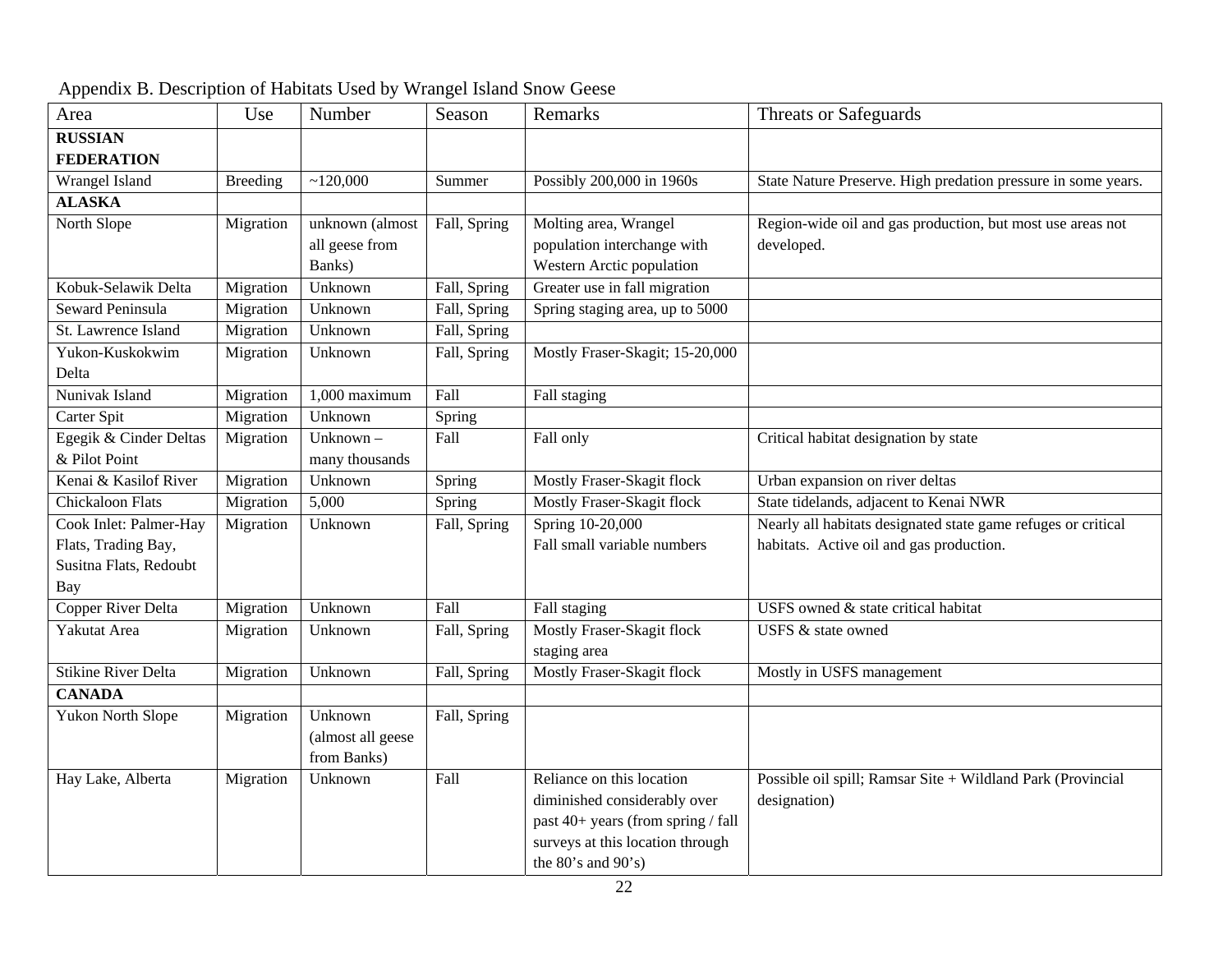| SE Alberta & SW         | Migration | 400,000 w/W.     | Fall         | Feeding & staging area    |                                                                |
|-------------------------|-----------|------------------|--------------|---------------------------|----------------------------------------------------------------|
| Saskatchewan            |           | Arctic           |              |                           |                                                                |
| Fraser River Delta, BC  | Winter    | 70,000           | Winter       | Population increasing     | Reifel Refuge, development                                     |
|                         |           | (w/Skagit)       |              |                           |                                                                |
| <b>WASHINGTON</b>       |           |                  |              |                           |                                                                |
| Skagit River Delta/Port | Winter    | 70,000           | Winter       | Population increasing     | State Wildlife Area & TNC                                      |
| Susan Bay               |           | (w/Fraser)       |              |                           | Possible oil spill, development                                |
| Willapa Bay             | Migration |                  | Fall         | Historical wintering      | Federal Refuge                                                 |
| <b>OREGON &amp;</b>     |           |                  |              |                           |                                                                |
| <b>NORTHERN</b>         |           |                  |              |                           |                                                                |
| <b>CALIFORNIA</b>       |           |                  |              |                           |                                                                |
| Sauvie Island and lower | Winter    | 2,500-3,500      | Winter       | Wrangel                   | Some state wildlife areas and federal refuges                  |
| Columbia River          |           |                  |              |                           |                                                                |
| <b>Summer Lake</b>      | Migration | 10,000-75,000    | Fall, Spring | Wrangel & W. Arctic       | State Wildlife Area                                            |
|                         |           | w/W. Arctic      |              |                           |                                                                |
| Klamath Basin &         | Migration | 10,000-50,000    | Fall, Spring | Wrangel & W. Arctic       | Mostly federal refuge                                          |
| Northeast California    |           | w/W. Arctic in   |              |                           |                                                                |
|                         |           | fall; 100,000-   |              |                           |                                                                |
|                         |           | $150,000$ w/W.   |              |                           |                                                                |
|                         |           | Arctic in spring |              |                           |                                                                |
| Lake and Harney Co.     | Migration | 10,000-150,000   | Spring       | Wrangel & W. Arctic       | Some federal refuge and state lands, but mostly private lands. |
|                         |           | w/W. Arctic in   |              |                           |                                                                |
|                         |           | spring           |              |                           |                                                                |
| <b>CENTRAL &amp;</b>    |           |                  |              |                           |                                                                |
| <b>SOUTHERN</b>         |           |                  |              |                           |                                                                |
| <b>CALIFORNIA</b>       |           |                  |              |                           |                                                                |
| Central Valley          | Winter    | $450,000$ w/W.   | Winter       | 80% in Sacramento Valley, | Some state & federal areas Agricultural development,           |
|                         |           | Arctic           |              | some are Wrangel birds    | disturbance, disease                                           |
| <b>Imperial Valley</b>  | Winter    | 12,600 w/ W.     | Winter       | Some Wrangel birds        | One state area & one federal refuge                            |
|                         |           | Arctic           |              |                           |                                                                |
| <b>MONTANA</b>          |           |                  |              |                           |                                                                |
| <b>Freezeout Lake</b>   | Migration | 50,000 w/W.      | Fall, Spring | Oregon-California flock   | State controlled                                               |
|                         |           | Arctic           |              |                           |                                                                |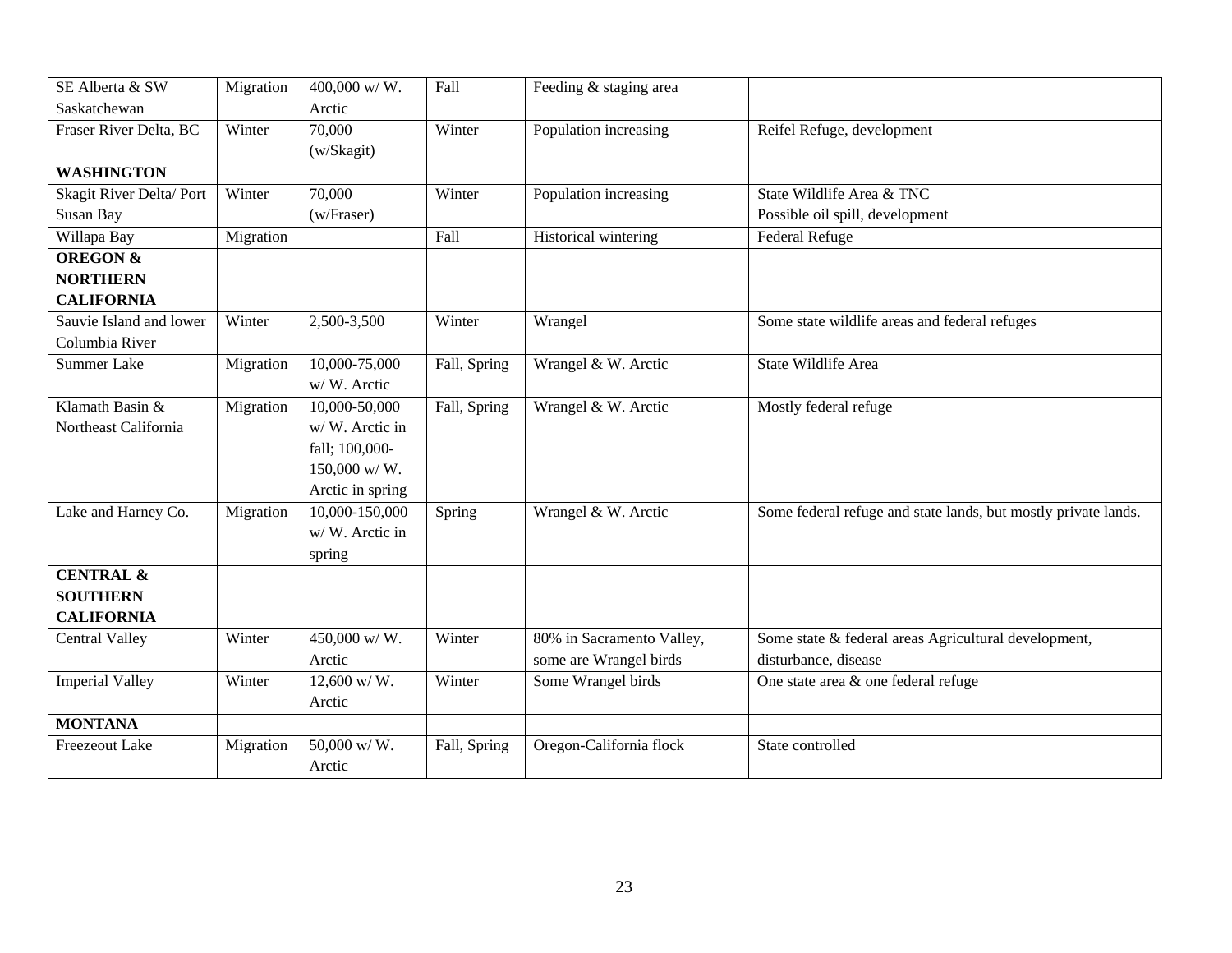|      |        | Peak Spring Index* |        | Peak Fall Index |                    |        |             | Winter Index   |                          |                  |             |
|------|--------|--------------------|--------|-----------------|--------------------|--------|-------------|----------------|--------------------------|------------------|-------------|
| Year |        | TLNWR LKNWR        | Total  |                 | <b>TLNWR LKNWR</b> | Total  | <b>SLWA</b> | <b>LCR-OR</b>  |                          | LCR-WA LCR-Total | CA Inferred |
| 1960 | 87000  | 40000              | 127000 | 74000           | 10000              | 84000  |             |                |                          |                  |             |
| 1961 | 75000  | 10000              | 85000  | 168000          | 6000               | 174000 |             |                |                          |                  |             |
| 1962 | 270000 | 28000              | 298000 | 107000          | 40000              | 147000 |             |                |                          |                  |             |
| 1963 | 67000  | 16200              | 83200  | 140000          | 45200              | 185200 |             |                |                          |                  |             |
| 1964 | 51600  | 25300              | 76900  | 218040          | 7050               | 225090 |             |                |                          |                  |             |
| 1965 | 102100 | 8600               | 110700 | 300050          | 7560               | 307610 |             |                |                          |                  |             |
| 1966 | 190150 | 4700               | 194850 | 318400          | 13160              | 331560 |             |                |                          |                  |             |
| 1967 | 352500 | 20000              | 372500 | 502000          | 19700              | 521700 |             |                |                          |                  |             |
| 1968 | 200500 | 17000              | 217500 | 277100          | 5800               | 282900 |             |                |                          |                  |             |
| 1969 | 240028 | 87725              | 327753 | 229900          | 1100               | 231000 |             | $\overline{c}$ |                          |                  |             |
| 1970 | 208500 | 123000             | 331500 | 230200          | 2050               | 232250 |             | 557            |                          |                  | 117767      |
| 1971 | 261000 | 40330              | 301330 | 289000          | 30200              | 319200 |             | 307            |                          |                  | 95725       |
| 1972 | 156000 | 20000              | 176000 | 306150          | 16450              | 322600 |             | 912            |                          |                  | 82288       |
| 1973 | 200000 | 22500              | 222500 | 168000          | 38400              | 206400 |             | 45             |                          |                  | 66975       |
| 1974 | 212000 | 52000              | 264000 | 191000          | 69000              | 260000 |             | 367            |                          |                  | 57183       |
| 1975 | 226000 | 6180               | 232180 | 172700          | 200                | 172900 |             | 440            |                          |                  | 43214       |
| 1976 | 304000 | 18100              | 322100 | 253000          | 6000               | 259000 |             | 845            |                          |                  | 41138       |
| 1977 | 241000 | 20000              | 261000 | 166200          | 12000              | 178200 |             | 468            |                          |                  | 42828       |
| 1978 | 127000 | 7000               | 134000 | 143600          | 40                 | 143640 |             | 1049           |                          |                  | 48276       |
| 1979 | 132000 | 200                | 132200 | 183000          | 5000               | 188000 |             | 1042           |                          |                  | 56567       |
| 1980 | 101900 | 42000              | 143900 | 172000          | 2000               | 174000 |             | 677            |                          |                  | 50323       |
| 1981 | 143350 | 6000               | 149350 | 110000          | 14360              | 124360 |             | 2008           |                          |                  | 46492       |
| 1982 | 24300  | 4000               | 28300  | 104200          | 15000              | 119200 |             | 702            |                          |                  | 56208       |
| 1983 | 45000  | 23600              | 68600  | 70000           | 50                 | 70050  | 51000       | 1002           |                          |                  | 49372       |
| 1984 | 159000 | 27000              | 186000 | 204000          | 4000               | 208000 | 58000       | 913            |                          |                  | 52487       |
| 1985 | 185000 | 26000              | 211000 | 94000           | 4100               | 98100  | 50000       | 2859           | 2706                     | 5565             | 39235       |
| 1986 | 54000  | 73000              | 127000 | 96000           | 7500               | 103500 | 70000       | 2037           | $\mathbf{1}$             | 2038             | 41724       |
| 1987 | 130700 | 52000              | 182700 | 120800          | 300                | 121100 | 69830       | 1521           | $23\,$                   | 1544             | 58816       |
| 1988 | 146800 | 14000              | 160800 | 128800          | 4300               | 133100 | 34750       | 1904           | $\sqrt{5}$               | 1909             | 22741       |
| 1989 | 80000  | 21000              | 101000 | 46000           | $\boldsymbol{0}$   | 46000  | 17746       | 152            | $\overline{\mathcal{L}}$ | 156              | 26084       |
| 1990 | 41800  | 19000              | 60800  | 56000           | 600                | 56600  | 44000       | 1240           | $\overline{\mathcal{L}}$ | 1244             | 24987       |
| 1991 | 109000 | 24200              | 133200 | 66000           | $\boldsymbol{0}$   | 66000  | 35510       | 1427           | $\boldsymbol{0}$         | 1427             | 26515       |
| 1992 | 80000  | 27000              | 107000 | 12300           | 18000              | 30300  | 37381       | 621            | $\overline{\mathcal{L}}$ | 625              | 30276       |
| 1993 | 64000  | 21600              | 85600  | 17000           | $\boldsymbol{0}$   | 17000  | 47325       | 676            | 175                      | 851              | 17149       |
| 1994 | 67500  | 32000              | 99500  | 14000           | $40\,$             | 14040  | 37312       | $\sqrt{2}$     | 4                        | 6                | 28094       |
| 1995 | 55000  | 35000              | 90000  | 59000           | 30                 | 59030  | 42197       | 1506           | $\boldsymbol{0}$         | 1506             | 23894       |
| 1996 | 70000  | 26000              | 96000  | 11000           | 300                | 11300  | 27272       | 489            | 3                        | 492              | 29308       |
| 1997 | 68000  | 60400              | 128400 | 45100           | 77500              | 122600 | 33838       | 573            | $\boldsymbol{0}$         | 573              | 37444       |
| 1998 | 101000 | 46000              | 147000 | 61000           | 5500               | 66500  | 31150       | 1030           | $\boldsymbol{0}$         | 1030             | 41838       |
| 1999 | 52400  | 42000              | 94400  | 19000           | 11000              | 30000  | 31552       | 2568           | 20                       | 2588             | 37711       |
| 2000 | 66000  | 52000              | 118000 | 23000           | 2000               | 25000  | 21927       | 962            | $\boldsymbol{0}$         | 962              | 37820       |
| 2001 | 94000  | 27300              | 121300 | 14000           | 120                | 14120  | 19595       | 1750           | 6                        | 1756             | 46101       |
| 2002 | 120000 | 28000              | 148000 | 36000           | $\boldsymbol{0}$   | 36000  | 18859       | 429            | 2900                     | 3329             | 36208       |
| 2003 | 121500 | 53600              | 175100 | 73000           | 800                | 73800  | 14556       |                | 728                      | 728              |             |
| 2004 | 84600  | 52000              | 136600 | 6000            | 4000               | 10000  | 11882       | 1771           | 3                        | 1774             | 47585       |
| 2005 | 89000  | 43000              | 132000 | 11000           | 4000               | 15000  | 12525       | 2902           | $\boldsymbol{0}$         | 2902             | 34558       |

Appendix C. White goose indices in use areas south of Fraser-Skagit wintering area

\*For years at least after 1990, over 90% of spring white geese on Lower Klamath are Ross geese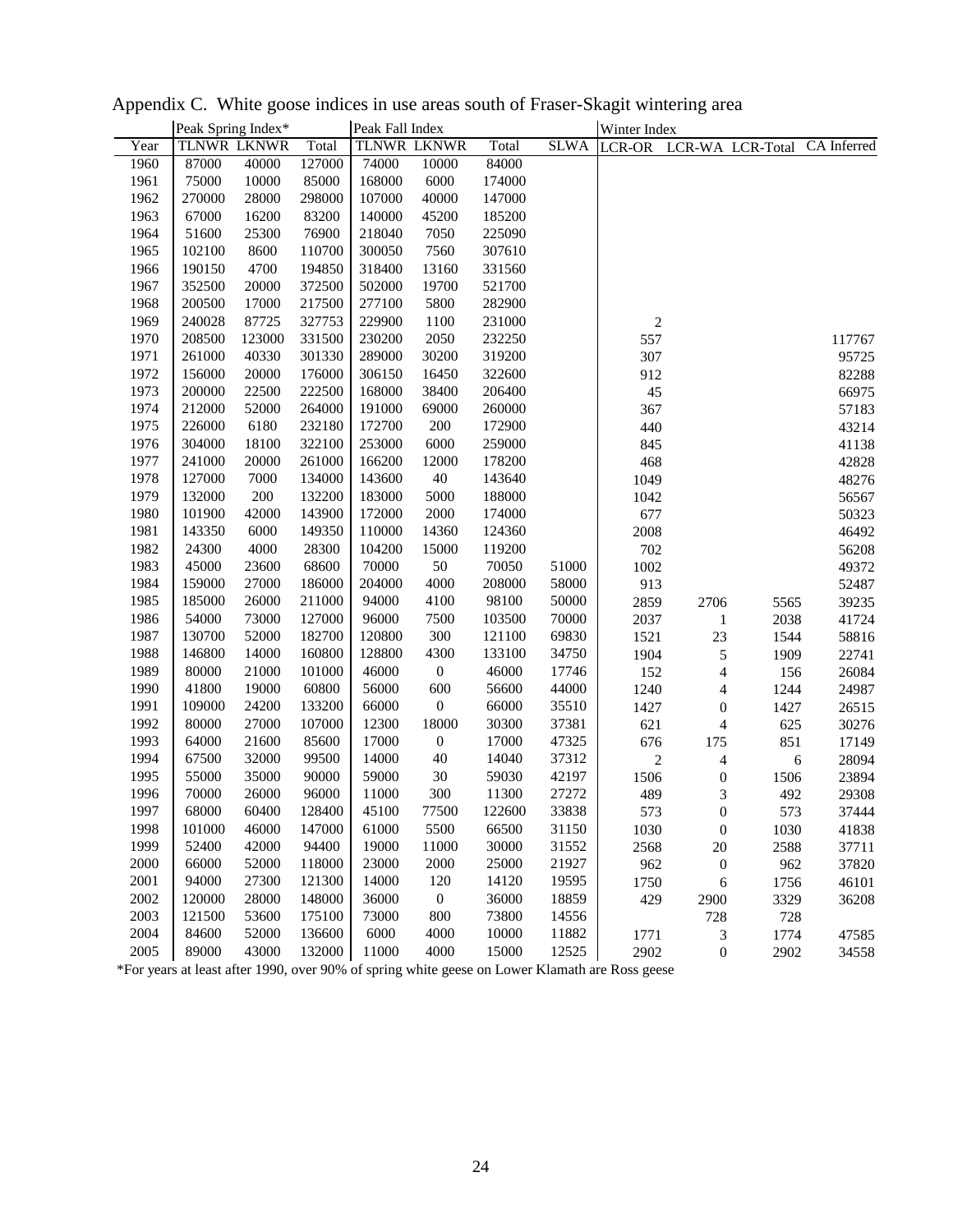|  | Appendix D. Fraser-Skagit wintering and harvest information |
|--|-------------------------------------------------------------|
|  |                                                             |

APPENDIX B. Fraser-Skagit population and harvest information

|                              |                | %YOUNG         |                | <b>WINTER</b>    | SURVEY                            |                | <b>HARVEST</b>  |                 |                |                 |                    | HARVEST STRATEGY PARAMETERS |                          |                  |                 |
|------------------------------|----------------|----------------|----------------|------------------|-----------------------------------|----------------|-----------------|-----------------|----------------|-----------------|--------------------|-----------------------------|--------------------------|------------------|-----------------|
| YEAR                         | <b>PRESEAS</b> | <b>POSTSEA</b> | <b>HARVEST</b> | <b>INDEX</b>     | <b>NOTES</b>                      | FRASER(BC)     | SKAGIT(WA)      | <b>BC-WA</b>    | <b>YKD</b>     | <b>TOTAL</b>    | <b>EST. ADULTS</b> | ADULTS (3-YR)               | TOT $(3-YR)$ H. $(3-YR)$ |                  | <b>HR (3-YR</b> |
| 1948                         | 34.9           | 16.3           | 79.6           | 26,000           |                                   |                | 6,948           | 6,948           |                | 6,948           | 21,762             | 21,762                      | 26,000                   | 6,948            | 0.267           |
| 1949                         | 10.0           | 10.4           | 50.0           | 29,400           | $\ast$                            |                | 720             | 720             |                | 720             | 26,342             | 24,052                      | 27,700                   | 3,834            | 0.138           |
| 1950                         | 5.5            | 4.1            | 40.6           | 18,160           |                                   |                | 960             | 960             |                | 960             | 17,415             | 21,840                      | 24,520                   | 2,876            | 0.117           |
| 1951<br>195                  | 34.6<br>25.0   | 24.1<br>14.8   | 77.5<br>63.9   | 16,075<br>25,700 | $\frac{1}{2}$                     |                | 6,600<br>7,200  | 6,600<br>7,200  |                | 6,600<br>7,200  | 12,201<br>21,896   | 18,653<br>17,171            | 21,212<br>19,978         | 2,760<br>4,920   | 0.130<br>0.246  |
| 195                          | 14.6           | 13.4           | 54.3           | 17,230           |                                   |                | 7,380           | 7,380           |                | 7,380           | 14,921             | 16,340                      | 19,668                   | 7,060            | 0.359           |
| 1954                         | 18.8           | 9.9            | 68.9           | 22,558           | **                                |                | 9,840           | 9,840           |                | 9,840           | 20,325             | 19,047                      | 21,829                   | 8,140            | 0.373           |
| 195                          | 22.7           | 4.6            | 61.7           | 19,091           | $\frac{d\mathbf{x}}{d\mathbf{x}}$ |                | 6,360           | 6,360           |                | 6,360           | 18,213             | 17,820                      | 19,626                   | 7,860            | 0.400           |
| 195                          |                |                | 54.9           | 15,100           |                                   |                | 6,144           | 6,144           |                | 6,144           | 6,810              | 15,116                      | 18,916                   | 7,448            | 0.394           |
| 195'                         | 33.0           |                | 75.6           | 20,373           | ž.                                |                | 10,920          | 10,920          |                | 10,920          | 13,650             | 12,891                      | 18,188                   | 7,808            | 0.429           |
| 195                          | 2.0            |                | 66.7           | 26,986           |                                   |                | 4,380           | 4,380           |                | 4,380           | 26,446             | 15,635                      | 20,820                   | 7,148            | 0.343           |
| 1959                         | 36.0           |                | 59.4           | 14,246           | *<br>***                          |                | 5,400           | 5,400           |                | 5,400           | 9,117              | 16,405                      | 20,535                   | 6,900            | 0.336           |
| 1960<br>1961                 | 3.4<br>25.0    |                | 42.9<br>63.4   | 24,425<br>22,180 |                                   |                | 3,480<br>4,320  | 3,480<br>4,320  |                | 3,480<br>4,320  | 23,595<br>16,635   | 19,719<br>16,449            | 21,886<br>20,284         | 4,420<br>4,400   | 0.202<br>0.217  |
| 1962                         | 0.0            |                |                | 27,641           | ***                               |                | 2,052           | 2,052           |                | 2,052           | 27,641             | 22,624                      | 24,749                   | 3,284            | 0.133           |
| 1963                         |                |                |                | 23,600           |                                   |                | 3,360           | 3,360           |                | 3,360           |                    | 22,138                      | 24,474                   | 3,244            | 0.133           |
| 1964                         | 30.3           | 15.8           | 49.8           | 21,800           | ***                               |                | 10,512          | 10,512          |                | 10,512          | 18,356             | 22,998                      | 24,347                   | 5,308            | 0.218           |
| 1965                         |                |                | 0.0            | 26,100           |                                   |                | 3,204           | 3,204           |                | 3,204           | 26,100             | 22,228                      | 23,833                   | 5,692            | 0.239           |
| 1966                         | 35.4           | 31.1           | 64.4           | 15,800           | ***                               |                | 9,300           | 9,300           |                | 9,300           | 10,886             | 18,447                      | 21,233                   | 7,672            | 0.361           |
| 196                          | 2.6            |                | 6.3            | 17,800           |                                   |                | 4,752           | 4,752           |                | 4,752           | 17,337             | 18,108                      | 19,900                   | 5,752            | 0.289           |
| 1968                         |                |                | 18.0           | 22,600           | ***                               |                | 6,252           | 6,252           |                | 6,252           | 18,532             | 15,585                      | 18,733                   | 6,768            | 0.361           |
| 1969                         | 25.0           |                | 73.3           | 15,400           | ***                               |                | 9,636           | 9,636           |                | 9,636           | 11,550             | 15,806                      | 18,600                   | 6,880            | 0.370           |
| 1970<br>197                  | 25.0<br>1.0    |                | 63.9           | 31,676           | $\frac{d\mathbf{x}}{d\mathbf{x}}$ |                | 9,024<br>7,728  | 9,024           |                | 9,024<br>7,728  | 23,757             | 17,946<br>23,638            | 23,225<br>27,681         | 8,304<br>8,796   | 0.358<br>0.318  |
| 197                          | 1.0            |                |                | 35,968<br>23,800 | ***                               |                | 8,016           | 7,728<br>8,016  |                | 8,016           | 35,608<br>23,562   | 27,642                      | 30,481                   | 8,256            | 0.271           |
| 197                          |                |                |                | 18,980           |                                   |                | 3,456           | 3,456           |                | 3,456           |                    | 29,585                      | 26,249                   | 6,400            | 0.244           |
| 1974                         | $\mathbf{0}$   |                |                | 12,450           |                                   |                | 2,460           | 2,460           |                | 2,460           | 12,450             | 18,006                      | 18,410                   | 4,644            | 0.252           |
| 197                          | 37.8           | 33.2           | 58.8           | 12,346           | $\ast$                            | 2,972          | 2,880           | 5,852           |                | 5,852           | 8,247              | 10,349                      | 14,592                   | 3,923            | 0.269           |
| 1976                         | 36.3           |                | 67.3           | 16,017           | $\ast$                            | 1,102          | 5,064           | 6,166           |                | 6,166           | 10,203             | 10,300                      | 13,604                   | 4,826            | 0.355           |
| 197                          | 3.4            |                | 19.0           | 24,904           | $\ast$                            | 576            | 1,680           | 2,256           |                | 2,256           | 24,057             | 14,169                      | 17,756                   | 4,758            | 0.268           |
| 1978                         | 40.0           |                |                | 16,075           | $\ast$                            | 401            | 3,420           | 3,821           |                | 3,821           | 9,645              | 14,635                      | 18,999                   | 4,081            | 0.215           |
| 1979                         | 36.4           |                |                | 26,891           | $\ast\ast$<br>$* *$               | 1,917          | 6,372           | 8,289           |                | 8,289           | 17,103             | 16,935                      | 22,623                   | 4,789            | 0.212           |
| 1980<br>1981                 | 11.0<br>49.5   | 19.0           |                | 39,700<br>40,500 | $**11/1$                          | 1,725<br>3,378 | 4.908<br>18,240 | 6,633<br>21,618 |                | 6,633<br>21,618 | 32,157<br>20,453   | 19.635<br>23,237            | 27.555<br>35,697         | 6,248            | 0.227<br>0.341  |
| 1982                         | 17.0           | 5.8            | 19.0           | 43,090           | $*$ <sup>*</sup> 12/4             | 2,666          | 2,664           | 5,330           |                | 5,330           | 40,591             | 31,067                      | 41,097                   | 12,180<br>11,194 | 0.272           |
| 198                          |                | 0.0            | 4.0            | 44,626           | $**11/8$                          |                | 3,648           | 3,648           |                | 3,648           | 44,626             | 35,223                      | 42,739                   | 10,199           | 0.239           |
| 1984                         | 16.3           | 12.6           |                | 31,600           | **                                | 2,700          | 5,352           | 8,052           |                | 8,052           | 27,618             | 37,612                      | 39,772                   | 5,677            | 0.143           |
| 198                          | 32.0           | 24.0           |                | 40,200           | $*$ 12/                           | 3,972          | 11,232          | 15,204          |                | 15,204          | 30,552             | 34,265                      | 38,809                   | 8,968            | 0.231           |
| 198                          | 29.0           | 25.0           |                | 46,238           | $*$ 11/4                          |                | 3,528           | 3,528           |                | 3,528           | 34,679             | 30,950                      | 39,346                   | 8,928            | 0.227           |
| 198                          | 43.0           | 40.0           |                | 39,640           | <sup>k*</sup> Ave                 | 2,329          | 2,964           | 5,293           | 2,102          | 7,395           | 23,784             | 29,672                      | 42,026                   | 8,008            | 0.191           |
| 198                          | 7.8            |                |                | 55,350           | $**11/1$                          | 1,556          | 2,860           | 4,416           | 5,201          | 9,617           | 51,033             | 36,498                      | 47,076                   | 4,412            | 0.094           |
| 1989                         | 0.0<br>12.2    |                |                | 43,760           | **Ave                             | 926<br>748     | 300             | 1,226           | 889            | 2,115<br>2,332  | 43,760             | 39,526                      | 46,250                   | 3,645            | 0.079           |
| 1990<br>1991                 | 30.3           | 28.6           |                | 33,769<br>32,058 | $**12/1$<br>$\pm\pm$              | 1,642          | 300<br>1,692    | 1,048<br>3,334  | 1,284<br>863   | 4,197           | 29,649<br>22,889   | 41,481<br>32,100            | 44,293<br>36,529         | 2,230<br>1,869   | 0.050<br>0.051  |
| 1992                         | 2.0            |                |                | 39,099           | $**$                              | 1,246          | 1,060           | 2,306           | 1,655          | 3,961           | 38,317             | 30,285                      | 34,975                   | 2,229            | 0.064           |
| 1993                         | 32.8           |                |                | 47,000           | $\pm \pm$                         | 2,232          | 2,231           | 4,463           | 2,119          | 6,582           | 31,584             | 30,930                      | 39,386                   | 3,367            | 0.085           |
| 1994                         | 5.4            | 8.5            |                | 41,900           | **                                | 1,838          | 1,294           | 3,132           | 2,115          | 5,247           | 38,339             | 36,080                      | 42,666                   | 3,300            | 0.077           |
| 199:                         | 5.0            | 5.4            |                | 39,600           | $\pm\pm$                          | 750            | 584             | 1,334           | 2,305          | 3,639           | 37,462             | 35,795                      | 42,833                   | 2,976            | 0.069           |
| 1996                         | 23.0           |                |                | 45,200           | **                                | 1,869          | 2,184           | 4,053           | 3,834          | 7,887           | 34,804             | 36,868                      | 42,233                   | 2,840            | 0.067           |
| 1997                         | 19.2           | 16.2           |                | 46,983           | $\pm \pm$                         | 1,536          | 1,598           | 3.134           | 1.379          | 4,513           | 39,372             | 37,212                      | 43.928                   | 2,841            | 0.065           |
| 1998<br>1999                 | 14.3           | 13.2           |                | 47,132           | $**$<br>$\ast\ast$                | 1,351          | 1,163           | 2,514           | 2,135          | 4,649           | 40,911             | 38,362                      | 46,438                   | 3,234            | 0.070           |
| 2000                         |                | 15.6<br>20.3   |                | 49,701<br>56,218 | $\pm\pm$                          | 1,380<br>1,893 | 1,781<br>2,394  | 3,161<br>4,287  | 1,339<br>1,495 | 4,500<br>5,782  | 41,948<br>44,806   | 40,743<br>42,555            | 47,939<br>51,017         | 2,936<br>3,321   | 0.061<br>0.065  |
| 2001                         |                | 21.1           |                | 57,143           | **                                | 1,458          | 1,744           | 3,202           | 3,072          | 6,274           | 45,086             | 43,946                      | 54,354                   | 3,550            | 0.065           |
| 2002                         |                | 26.7           |                | 70,463           | **                                | 2,230          | 3,026           | 5,256           | 1,871          | 7,127           | 51,649             | 47,180                      | 61,275                   | 4,248            | 0.069           |
| 200                          |                | 12.8           |                | 66,798           | $**$                              | 2,390          | 2,849           | 5,239           |                | 5,239           | 58,248             | 51,661                      | 64,801                   | 4,566            | 0.070           |
| 2004                         |                | 15.3           |                | 68,141           | $\pm \pm$                         | 2,387          | 2,592           | 4,979           | 1,388          | 6,367           | 57,715             | 55,871                      | 68,467                   | 5,158            | 0.075           |
| 200:                         |                | 39.0           |                | 80,040           | **                                | 3,991          | 8,150           | 12,141          |                | 12,141          | 48,824             | 54,929                      | 71,660                   | 7,453            | 0.104           |
| Mean 1948-60                 | 19.1           | 9.9            | 61.2           | 21,180           |                                   |                | 5,872           | 5,872           |                | 5,872           | 17,900             | 18,189                      | 21,606                   | 6,009            | 0.287           |
| Mean 1961-70                 | 20.1           | 23.5           | 47.5           | 22,460           |                                   |                | 6,241           | 6,241           |                | 6,241           | 18,977             | 19,233                      | 21,938                   | 5,730            | 0.268           |
| Mean 1971-80                 | 17.9           | 26.1           |                | 22,713           |                                   | 1,449          | 4,598           | 5,468           |                | 5,468           | 19,226             | 18,489                      | 21,795                   | 5,672            | 0.263           |
| Mean 1981-90<br>Mean 1991-00 | 22.1<br>13.8   | 16.9<br>12.5   | 9.5            | 41,877<br>44,489 |                                   | 2,284<br>1,574 | 5,109<br>1,598  | 6,936<br>3,172  | 2,068<br>2,145 | 7,884<br>5,096  | 34,674<br>37,043   | 33,953<br>36,093            | 41,710<br>42,794         | 7,544<br>2,891   | 0.187<br>0.068  |
| Mean 2001-05**               |                | 23.0           |                | 68,517           |                                   | 2,491          | 3,672           | 6,163           |                | 7,430           | 52,305             | 50,718                      | 64,111                   | 4,995            | 0.077           |
|                              |                |                |                |                  |                                   |                |                 |                 |                |                 |                    |                             |                          |                  |                 |

<sup>1</sup>WA harvest estimation method changed to mandatory permit in 1993; BC method changed to special mail survey in 1991

<sup>2</sup>Fraser-Skagit harvest estimates adjusted for 20% wounding loss<br>2005 Fraser harvest estimate preliminary<br>SURVEY NOTES: \*Photo count Skagit, visual estimate Fraser \*\*Photo count Skagit and Fraser \*\*\*Fraser not counted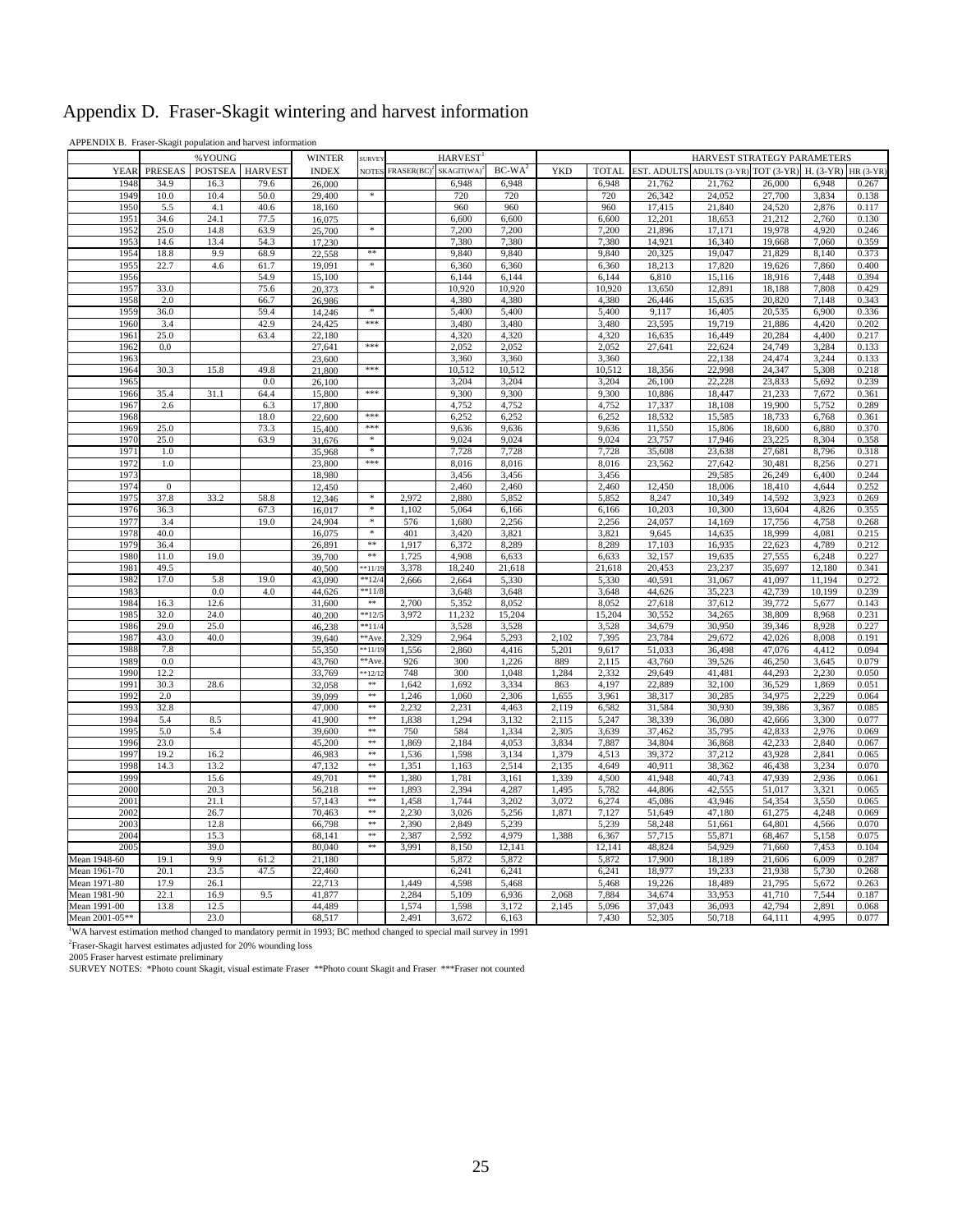| Year | AK:          | <b>Days</b> | <b>Daily</b> | <b>WA: Skagit</b>                      |      | Days Daily                 | <b>OR: Lake &amp; Klamath</b> | <b>Days</b>     | <b>Daily</b>      |
|------|--------------|-------------|--------------|----------------------------------------|------|----------------------------|-------------------------------|-----------------|-------------------|
| 1971 | Sep.1-Dec.14 | 105         | 6 geese      | Oct.16-Jan.16                          | 93   | 6 geese $(3 \text{ dark})$ | Oct. 9-Jan. 9                 | 93              | 6 geese (3 dark)  |
| 1972 | Sep.1-Dec.14 | 105         | 6 geese      | Oct.14-Jan.14                          | 93   | 6 geese $(3 \text{ dark})$ | Oct. 14-Jan. 14               | 93              | 6 geese (3 dark)  |
| 1973 | Sep.1-Dec.16 | 107         | 6 geese      | Oct.13-Jan.13                          | 93   | 3 geese                    | Oct. 13- Jan. 13              | 93              | 6 geese (3 dark)  |
| 1974 | Sep.1-Dec.16 | 107         | 6 geese      | Oct.12-Jan.12                          | 93   | 3 geese                    | Oct. 12-Jan. 12               | 93              | 6 geese (3 dark)  |
| 1975 | Sep.1-Dec.16 | 107         | 6 geese      | Oct.11-Dec.7                           | 58   | 2 geese                    | Oct.11-Jan.11                 | 93              | 3 snow            |
| 1976 | Sep.1-Dec.16 | 107         | 6 geese      | Oct.16-Dec.12                          | 58   | 3 geese (2 snow)           | Oct. 9-Jan. 9                 | 93              | 3 snow            |
| 1977 | Sep.1-Dec.16 | 107         | 6 geese      | Oct.15-Jan. 1                          | 79   | 3 geese (2 snow)           | Oct.15-Jan.15                 | 93              | 3 snow            |
| 1978 | Sep.1-Dec.16 | 107         | 6 geese      | Oct.14- Dec.31                         | 79   | 3 geese (2 snow)           | Oct. 14-Nov. 9 &              | 93              | 1 white, 1st part |
|      |              |             |              |                                        |      |                            | Nov. 10-Jan. 14               |                 | 3 white, 2nd part |
| 1979 | Sep.1-Dec.16 | 107         | 6 geese      | Oct.13-Dec.31                          | 80   | 3 geese                    | Oct. 13-26 &                  | 14              | 1 white, 1st part |
|      |              |             |              |                                        |      |                            | Oct.27-Jan.13                 | 79              | 3 white, 2nd part |
| 1980 | Sep.1-Dec.16 | 107         | 6 geese      | Oct.11-Dec.31                          | 82   | 3 geese                    | Oct. 18-31 &                  | 14              | 1 white, 1st part |
|      |              |             |              | (Whatcom Co. closed)------- ---------- |      |                            |                               | 79              | Nov. 1-Jan. 18    |
| 1981 | Sep.1-Dec.16 | 107         | 6 geese      | Oct. 10-Jan. 3                         |      | 86 3 geese                 | Oct. 17-30 &                  | 14              | 2 geese, 1st part |
|      |              |             |              | (Whatcom Co. closed)------- ---------  |      |                            | 79                            | Nov. 1 -Dec. 17 |                   |
| 1982 | Sep.1-Dec.16 | 107         | 6 geese      | Oct. 9-Jan. 2                          | 86   | 3 geese                    | Oct. 16-31 &                  | 16              | 3 geese, 1st part |
|      |              |             |              | (Whatcom Co. closed)------- ---------- |      |                            |                               | 77              | Nov. 1 -Dec. 16   |
| 1983 | Sep.1-Dec.16 | 107         | 6 geese      | Oct. 15-Jan. 1                         | 79   | 3 geese                    | Oct. 15-28 &                  | 14              | 3 geese, 1st part |
|      |              |             |              | (Whatcom Co Nov5-Jan 1)                | (58) | $(1 \text{ goes})$         | Oct.29-Jan.15                 | 79              | 3 white, 2nd part |
| 1984 | Sep.1-Dec.16 | 107         | 6 geese      | Oct.13-Dec.30                          | 79   | 3 geese                    | Oct.13-Jan.13                 | 93              | 3 white           |
|      |              |             |              | (Whatcom Co Nov3-Dec30)                | (58) | $(1 \text{ goes})$         |                               |                 |                   |
| 1985 | Sep.1-Dec.16 | 107         | 6 geese      | Oct.12-Dec.29                          | 79   | 3 geese                    | Oct.12-Jan.12                 | 93              | 3 white           |
| 1986 |              | 107         | 6 geese      | Oct. 11 -Dec. 28                       | 79   | 3 geese                    | Oct.18-Jan.18                 | 93              | 3 white           |
| 1987 | Sep.1-Dec.16 | 107         | 6 geese      | Oct. 17-Jan. 1                         | 77   | 3 geese                    | Oct.17-Jan.17                 | 93              | 3 white           |
| 1988 | Sep.1-Dec.16 | 107         | 6 geese      | Oct. 15-Jan. 8                         | 86   | 3 geese                    | Oct.15-Jan.15                 | 93              | 3 white           |
| 1989 | Sep.1-Dec.16 | 107         | 6 geese      | Oct. 14- Jan. 7 <sup>a</sup>           | 86   | 3 geese                    | Oct.14-Jan.14                 | 93              | 3 white           |
| 1990 | Sep.1-Dec.16 | 107         | 6 geese      | Oct.13-Dec.30 $b$                      | 79   | 3 geese                    | Oct.20-Jan.20                 | 93              | 3 white           |
| 1991 | Sep.1-Dec.16 | 107         | 6 geese      | Oct.12-Dec.29                          | 79   | 3 geese                    | Oct.19-Jan.19                 | 93              | 3 white           |
| 1992 | Sep.1-Dec.16 | 107         | 6 geese      | Oct. 17-Jan. 3                         | 79   | 3 geese                    | Oct.10-Jan.17                 | 100             | 3 white           |
| 1993 | Sep.1-Dec.16 | 107         | 6 geese      | Oct. 16-Jan. 2                         | 79   | 3 geese                    | Oct. 9-Jan. 16                |                 |                   |

Appendix E. Hunting seasons, season lengths and bag limits in certain key areas important in the harvest of the Wrangel Island Population of lesser snow geese.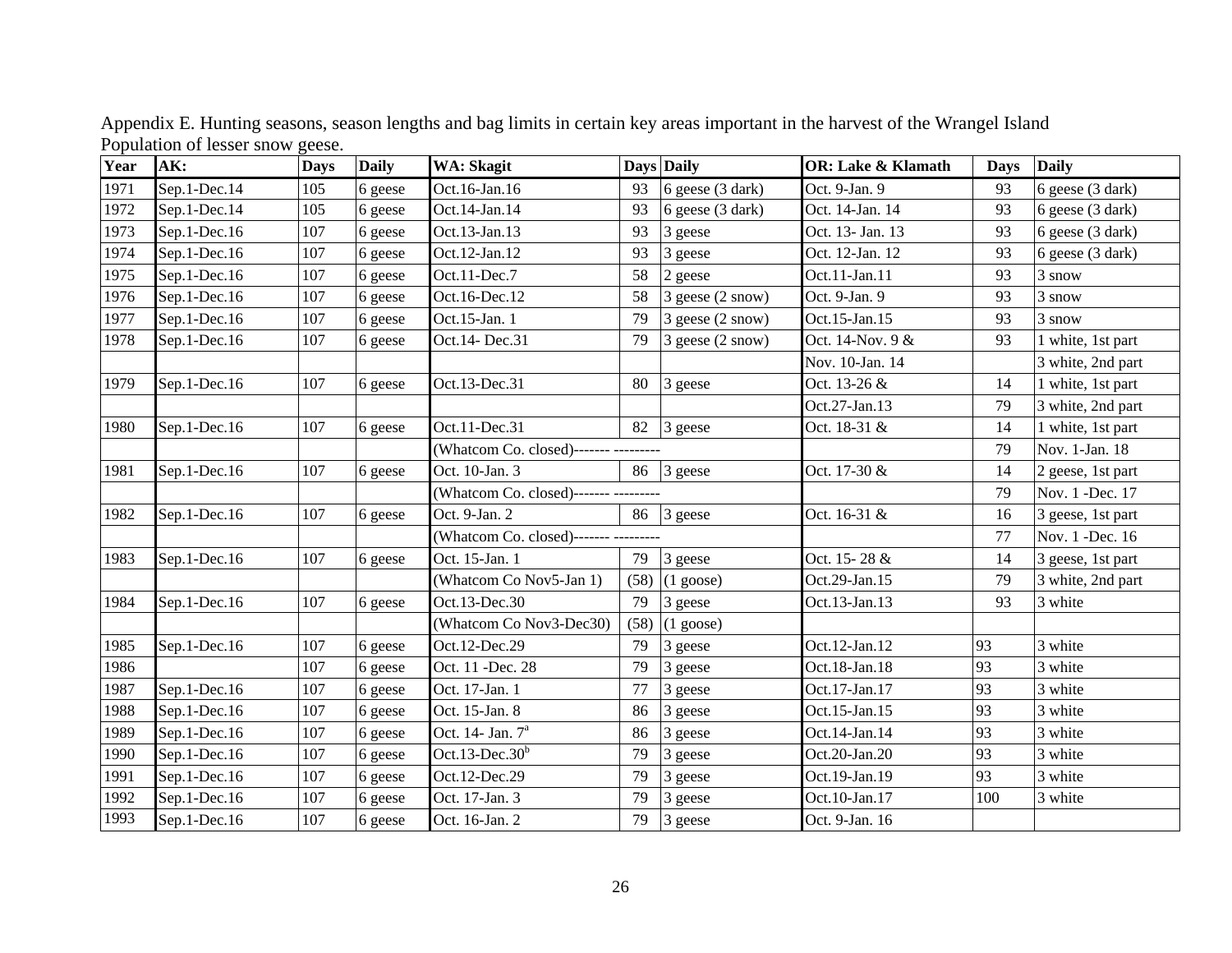| 1994 | $Sep.1-Dec.16$ | 107 | 6 geese | Oct. 15-Jan.1   | 79 | 3 geese | Oct. 8-Jan. 15     |
|------|----------------|-----|---------|-----------------|----|---------|--------------------|
| 1995 | $Sep.1-Dec.16$ | 107 | 6 geese | Oct. 14-Dec. 31 | 79 | 3 geese | Oct. 7-Jan. 14     |
| 1996 | $Sep.1-Dec.16$ | 107 | 3 light | Oct. 12-Dec. 29 | 79 | 3 geese | Oct. 5-Jan. 12     |
| 1997 | $Sep.1-Dec.16$ | 107 | 3 light | Oct. 11-Jan. 4  | 86 | 3 geese | Oct. 5-Jan. 11     |
| 1998 | $Sep.1-Dec.16$ | 107 | 3 light | Oct. 10-Jan. 3  | 86 | 3 geese | Oct. 3-Jan. 9      |
| 1999 | $Sep.1-Dec.16$ | 107 | 3 light | Oct. 9-Jan. 2   | 86 | 3 geese | Oct. 9-Jan. 16     |
| 2000 | $Sep.1-Dec.16$ | 107 | 3 light | Oct. 7-Jan. 1   | 86 | 3 geese | Oct. 7-Oct. 18 &   |
|      |                |     |         |                 |    |         | Oct. 21-Jan. 14    |
| 2001 | $Sep.1-Dec.16$ | 107 | 3 light | Oct. 6-Jan. 6   | 93 | 3 geese | Oct. 6-Oct. 17 &   |
|      |                |     |         |                 |    |         | Oct. 20-Jan. 13    |
| 2002 | $Sep.1-Dec.16$ | 107 | 3 light | Oct. 5-Jan. 5   | 93 | 3 geese | Oct. 5-Dec. $3 &$  |
|      |                |     |         |                 |    |         | Dec. 20-Jan. 26    |
| 2003 | $Sep.1-Dec.16$ | 107 | 3 light | Oct. 11-Jan. 4  | 86 | 3 geese | Oct. 11-Nov. 30 &  |
|      |                |     |         |                 |    |         | Dec. 10-Jan. 25    |
| 2004 | $Sep.1-Dec.16$ | 107 | 3 light | Oct. 16-Jan. 9  | 86 | 3 geese | Oct.9-Nov. $30 \&$ |
|      |                |     |         |                 |    |         | Dec. 17-Jan. 30    |
| 2005 | $Sep.1-Dec.16$ | 107 | 3 light | Oct. 15-Jan. 8  | 86 | 4 geese | Oct. 8-Nov. 29 &   |
|      |                |     |         |                 |    |         | Dec. 15-Jan. 29    |

## Appendix E. Continued.

| Year BC |                      | <b>Days</b>      | <b>Daily</b> | CA:NE               |    | <b>Days Daily</b>    | <b>CA: N.C. Valley</b> | <b>Days</b> | <b>Daily</b>               |
|---------|----------------------|------------------|--------------|---------------------|----|----------------------|------------------------|-------------|----------------------------|
| 1971    | Oct 9-Dec 5          | 58               | 5 geese      | Oct. 9-Jan. 9       | 93 | $6$ geese $(3$ dark) | Oct. 16-Jan. 16        | 93          | 6 geese (3 dark)           |
|         | Feb 5-Mar 10         | 35               | 5 geese      |                     |    |                      |                        |             |                            |
| 1972    | Oct7-Dec 3           | 58               | 5 geese      | Oct.14-Jan.14       | 93 | 6 geese $(3$ dark)   | Oct. 14-Dec. 20 &      | 68          | 6 geese $(3 \text{ dark})$ |
|         | Feb 3-Mar 10         | 36               | 5 geese      |                     |    |                      | Dec. 27-Jan. 20        | 25          | $6$ geese $(3$ dark)       |
| 1973    | Oct 6-Dec 2          | 58               | 5 geese      | Oct. 13-Jan.13      | 93 | 6 geese $(3$ dark)   | Oct. 20-Jan. 20        | 93          | $6$ geese $(3$ dark)       |
|         | Feb 2-Mar 10         | 37               | 5 geese      |                     |    |                      |                        |             |                            |
| 1974    | Oct 5-Dec 1          | 58               | 5 geese      | Oct.12-Jan.12       | 93 | 6 geese $(3$ dark)   | Oct. 19-Jan. 19        | 193         | 6 geese $(3 \text{ dark})$ |
|         | Feb 9-Mar 9          | 29               | 5 geese      |                     |    |                      |                        |             |                            |
| 1975    | <b>Oct 11-Nov 30</b> | 51               | 5 geese      | $Oct.11$ -Jan. $11$ | 93 | 3 snow               | Oct.18-Jan.18          | 93          | 3 snow                     |
|         | Jan 31-Mar 10        | 40               | 5 geese      |                     |    |                      |                        |             |                            |
|         | 1976 Oct 9-Nov 28    | $\vert 51 \vert$ | 5 geese      | Oct. 9-Jan. 9       | 93 | 3 snow               | Oct.23-Jan.23          | 93          | 3 snow                     |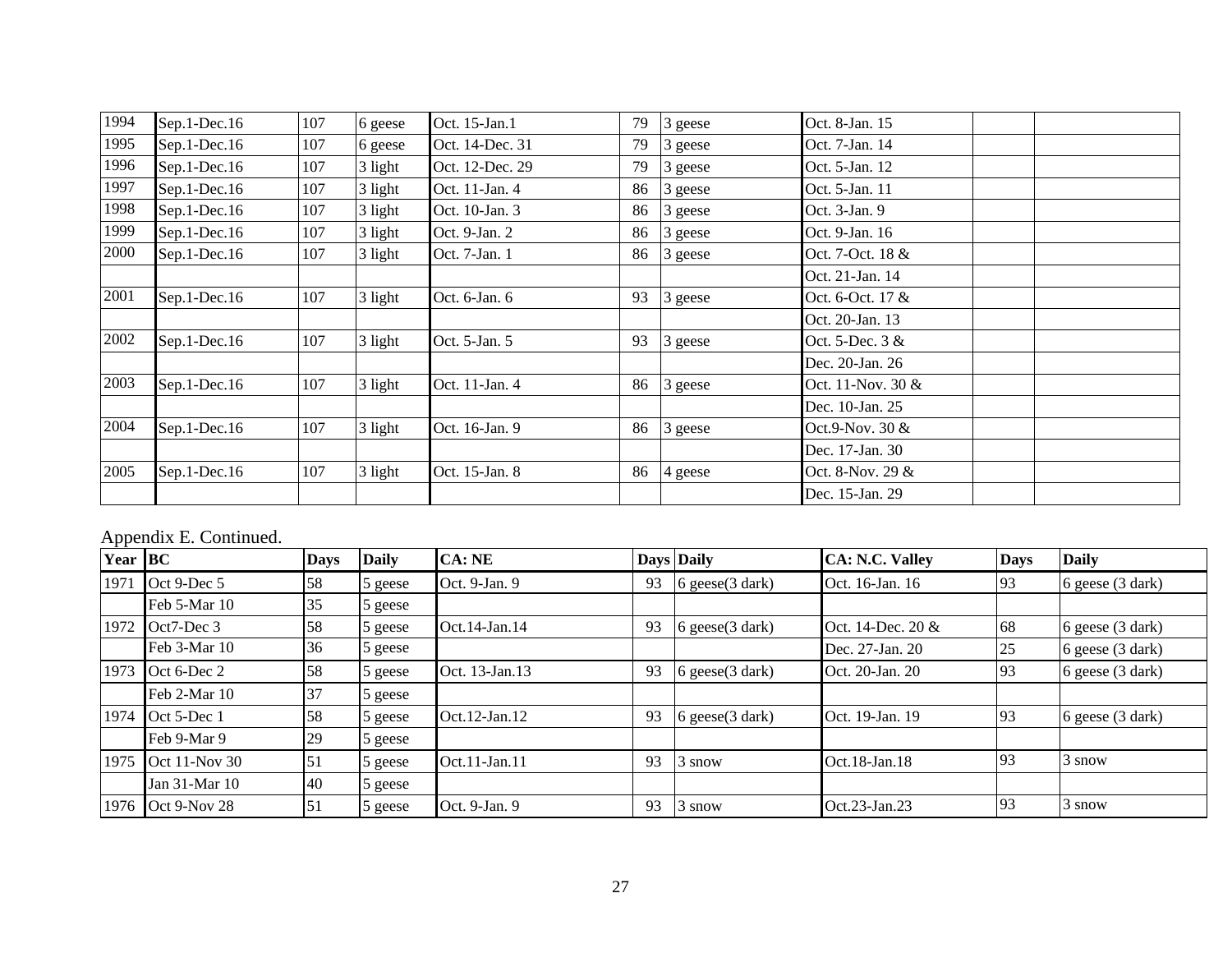|      | Jan 29-Mar 10        | 41            | 5 geese   |                  |    |                   |                     |    |                   |
|------|----------------------|---------------|-----------|------------------|----|-------------------|---------------------|----|-------------------|
| 1977 | Oct 8-Nov 27         | 51            | 5 geese   | Oct.15-Jan.15    | 93 | 3 snow            | Oct. 22-Jan. 22     | 93 | 3 snow            |
|      | Jan 28-Mar 10        | 42            | 5 geese   |                  |    |                   |                     |    |                   |
| 1978 | Oct 7-Nov 28         | 53            | 5 geese   | Oct. 14-Nov. 9&  | 27 | 1 white, 1st part | Oct. 21 - Dec. 25 & | 36 | 3 white, 1st part |
|      | Jan 27-Mar 10        | 43            | 5 geese   | Nov. 10-Jan. 14  | 66 | 3 white, 2nd part | Dec, 26-Jan. 21     | 57 | 1 snow, 2nd part  |
| 1979 | Oct 6-Nov 25         | 51            | 5 geese   | Oct. 13-26 &     | 14 | 1 white, 1st part | Oct. 20-Jan. 20     | 93 | 1 white           |
|      | Jan 26-Mar 10        | 45            | 5 geese   | Oct.27-Jan.13    | 79 | 3 white, 2nd part |                     |    |                   |
| 1980 | <b>Oct 11-Nov 30</b> | 51            | 5 geese   | Oct. 18-31 &     | 14 | 1 white, 1st part | Nov. 1-Jan. 18      | 79 | 2 white           |
|      | Jan 25-Mar 10        | 45            | 5 geese   | Nov. 1 -Jan. 18  | 79 | 3 white, 2nd part |                     |    |                   |
| 1981 | Oct 10-Nov 29        | 51            | 5 geese   | Oct. 17-30 &     | 14 | 1 goose, 1st part | Oct.31-Jan.17       | 79 | 3 white           |
|      | Jan 23-Mar 10        | 47            | 5 geese   | Nov. 1 - Dec. 17 | 79 | 3 white, 2nd part |                     |    |                   |
| 1982 | Oct 9-Nov 28         | 51<br>5 geese |           | Oct. 16-29 &     | 14 | 1 goose, 1st part | Nov. 6-Jan.23       | 79 | 3 white           |
|      | Jan 22-Mar 10        | 48            | 5 geese   | Oct. 30-Jan. 16  | 79 | 3 white, 2nd part |                     |    |                   |
| 1983 | Oct 8-Nov 27         | 51            | 5 geese   | Oct. 15-29 &     | 14 | 1 goose, 1st part | Nov. 5-Jan. 22      | 79 | 3 white           |
|      | Jan 21-Mar 10        | 50            | 5 geese   | Oct. 29-Jan. 15  | 79 | 3 white, 2nd part |                     |    |                   |
| 1984 | Oct 6-Nov 25         | 51            | geese     | Oct.13-Jan.13    | 93 | 3 geese           | Nov. 3-Jan. 20      | 79 | 3 geese           |
|      | Jan 19-Mar 10        | 51            | 5 geese   |                  |    |                   |                     |    |                   |
| 1985 | Oct 12-Nov 30        | 50            | 5 geese   | Oct.12-Jan.12    | 93 | 3 geese           | Nov. 2-Jan. 19      | 79 | 3 geese           |
|      | Jan 18-Mar 10        | 52            | 5 geese   |                  |    |                   |                     |    |                   |
| 1986 | Oct 10-Nov 30        | 51            | 5 geese   | Oct.11-Jan.11    | 93 | 3 geese           | Nov. 1-Jan. 18      | 79 | 3 geese           |
|      | Jan 17-Mar 10        | 53            | 5 geese   |                  |    |                   |                     |    |                   |
| 1987 | Oct 10-Nov 29        | 51            | $5$ geese | Oct.10-Jan.10    | 93 | 3 geese           | Oct. 31 - Jan. 17   | 79 | 3 geese           |
|      | Jan 16-Mar 10        | 55            | 5 geese   |                  |    |                   |                     |    |                   |
| 1988 | Oct 8-Nov 27         | 51            | 5 geese   | Oct. 8-Jan. 8    | 93 | 3 geese           | Oct.29-Jan.15       | 79 | 3 geese           |
|      | Jan 14-Mar 10        | 56            | 5 geese   |                  |    |                   |                     |    |                   |
| 1989 | Oct 7-Nov 26         | 51            | 5 geese   | Oct.14-Jan.14    | 93 | 3 geese           | Oct.28-Jan.14       | 79 | 3 geese           |
|      | Jan 13-Mar 10        | 56            | 5 geese   |                  |    |                   |                     |    |                   |
| 1990 | Oct 6-Nov 25         | 51            | 5 geese   | Oct.13-Jan.13    | 93 | 3 geese           | Oct.27-Jan.13       | 79 | 3 geese           |
|      | Feb 9-Mar 10         | 30            | 5 geese   |                  |    |                   |                     |    |                   |
| 1991 | Oct 12-Dec 1         | 51            | 5 geese   | Oct.12-Jan.12    | 93 | 3 geese           | Oct.26.-Jan.12      | 79 | 3 geese           |
|      | Feb 10-Mar 10        | 30            | 5 geese   |                  |    |                   |                     |    |                   |
| 1992 | Oct 10-Dec1 &        | 53            | 5 geese   | Oct.10-Jan.10    | 93 | 3 geese           | Oct.24-Jan.10       | 79 | 3 geese           |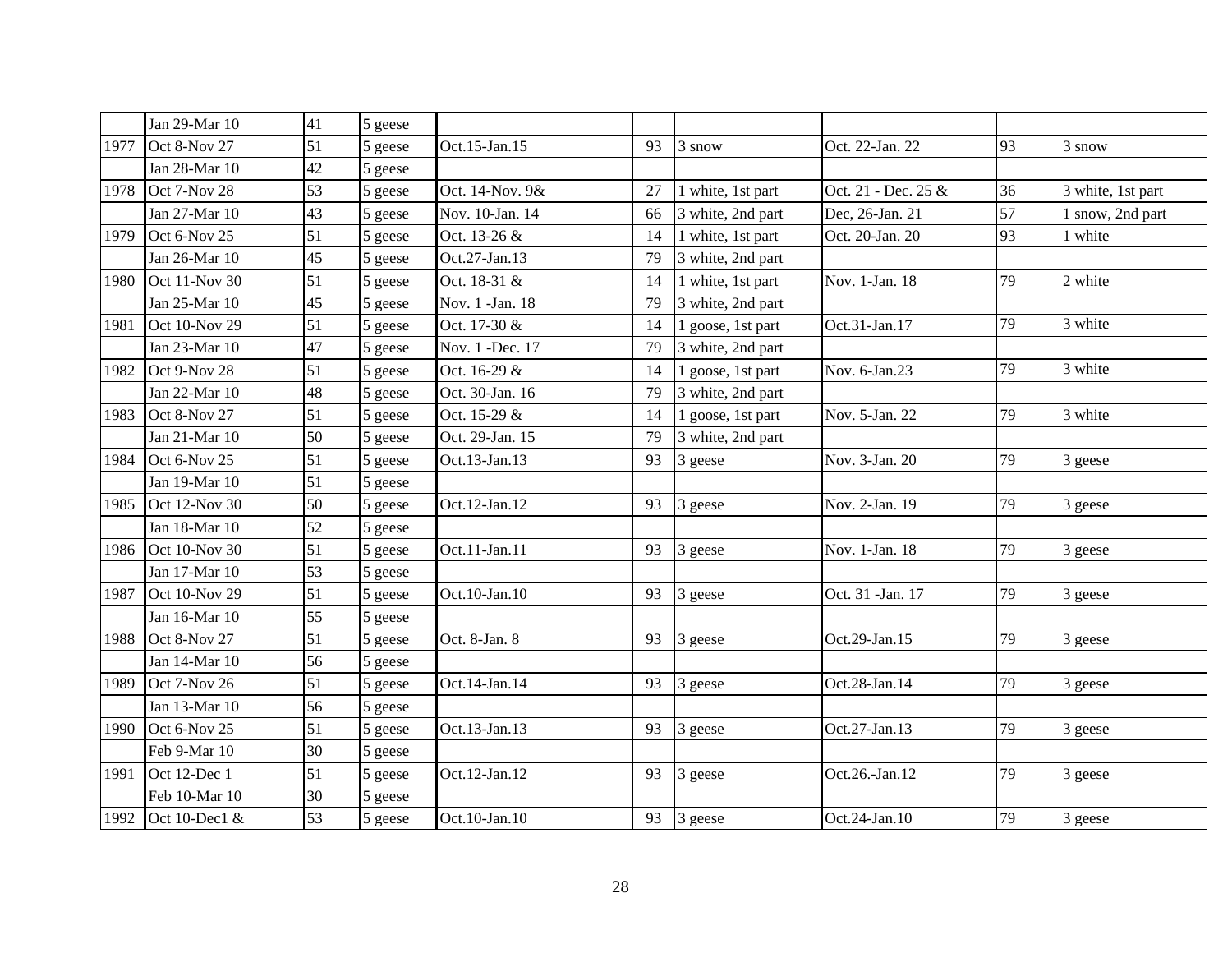|      | Feb 10 - Mar 10      | 29 | 5 geese |                 |    |                     |                 |     |         |
|------|----------------------|----|---------|-----------------|----|---------------------|-----------------|-----|---------|
| 1993 | Oct 9-Nov 30 &       | 53 | 5 geese | Oct. 9-Jan. 9   | 93 | 3 geese             | Oct. 30-Jan. 16 | 79  | 3 geese |
|      | Feb 10 - Mar 10      | 29 | 5 geese |                 |    |                     |                 |     |         |
| 1994 | Oct 8-Nov 27 &       | 51 | 5 geese | Oct. 8-Jan. 8   | 93 | 3 geese             | Oct. 29-Jan. 15 | 79  | 3 geese |
|      | Feb 11 - Mar 10      | 28 | 5 geese |                 |    |                     |                 |     |         |
| 1995 | Oct 7-Nov 26 &       | 51 | 5 geese | Oct. 7-Jan. 7   | 93 | 3 geese             | Oct. 28-Jan. 14 | 79  | 3 geese |
|      | Feb 11 - Mar 10      | 29 | 5 geese |                 |    |                     |                 |     |         |
|      | 1996 Oct 12-Nov 24   | 44 | 5 geese | Oct. 5-Jan. 5   | 93 | 3 geese             | Nov. 2-Jan. 19  | 79  | 3 geese |
|      | Feb $8 - Mar 10$     | 31 | 5 geese |                 |    |                     |                 |     |         |
|      | 1997 Oct 5-Nov 25    | 52 | 5 geese | Oct. 4-Jan. 4   | 93 | 3 geese             | Nov. 1-Jan. 18  | 79  | 3 geese |
|      | Feb $5 - Mar$ 10     | 34 | 5 geese |                 |    |                     |                 |     |         |
| 1998 | <b>Oct 10-Nov 29</b> | 51 | 5 geese | Oct. 3-Jan. 3   | 93 | 3 geese             | Oct. 31-Jan. 17 | 79  | 3 geese |
|      | Feb $6 - Mar$ 10     | 33 | 5 geese |                 |    |                     |                 |     |         |
| 1999 | Oct 9-Nov 28         | 51 | 5 geese | Oct. 9-Jan. 16  |    | $100 \vert 3$ geese | Nov. 6-Jan. 23  | 79  | 3 geese |
|      | Feb $5 - Mar$ 10     | 35 | 5 geese |                 |    |                     |                 |     |         |
| 2000 | Oct 7-Nov 26 &       | 51 | 5 geese | Oct. 7-Jan. 14  |    | 100 3 geese         | Nov. 4-Jan. 21  | 79  | 3 geese |
|      | Feb $3 - Mar$ 10     | 36 | 5 geese |                 |    |                     |                 |     |         |
| 2001 | Oct 6-Nov 25         | 51 | 5 geese | Oct. 6-Jan. 13  |    | $100$ 3 geese       | Nov. 3-Jan. 20  | 79  | 3 geese |
|      | Feb 9 - Mar 10       | 30 | 5 geese |                 |    |                     |                 |     |         |
|      | 2002 Oct 12-Dec 1 &  | 51 | 5 geese | Oct. 12-Jan. 19 |    | $100\,$ 3 geese     | Nov. 2-Jan. 26  | 86  | 3 geese |
|      | Feb $8 - Mar$ 10     | 31 | 5 geese |                 |    |                     |                 |     |         |
|      | 2003 Oct 11-Jan 4 &  | 85 | 5 geese | Oct. 11-Jan. 18 |    | $100 \vert 3$ geese | Nov. 1-Jan. 25  | 86  | 3 geese |
|      | Feb 21 - Mar 10      | 19 | 5 geese |                 |    |                     |                 |     |         |
|      | 2004 Oct 9-Jan 2 &   | 86 | 5 geese | Oct. 9-Jan. 16  |    | $100$ 3 geese       | Oct. 30-Jan. 30 | 93  | 3 geese |
|      | Feb 20 - Mar 10      | 19 | 5 geese |                 |    |                     |                 |     |         |
| 2005 | Oct 8-Jan 2 &        | 87 | 5 geese | Oct. 8-Jan. 15  |    | $100\;$ 4 geese     | Oct. 22-Jan. 29 | 100 | 4 geese |
|      | Feb 21 - Mar 10      | 18 | 5 geese |                 |    |                     |                 |     |         |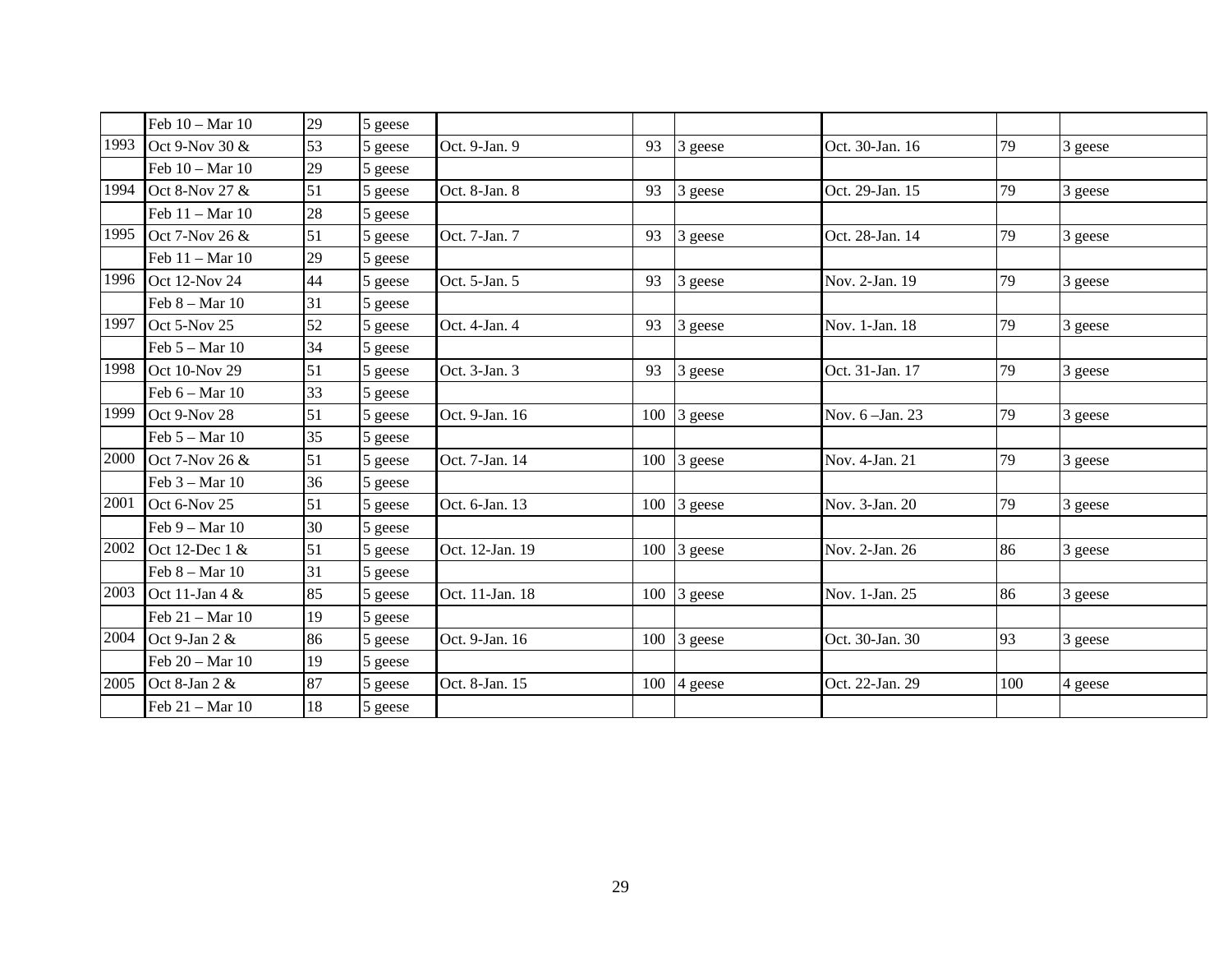APPENDIX F: Lesser snow goose harvest estimates from federal surveys.

| Year             | AZ          | CA     | CO          | ID       | МT     | NV       | <b>NM</b> | 0R       | UT       | <b>WA</b> |                      | <b>WY PF Total</b> |                   |             | AKI CF Total MF Total AF Total |          |
|------------------|-------------|--------|-------------|----------|--------|----------|-----------|----------|----------|-----------|----------------------|--------------------|-------------------|-------------|--------------------------------|----------|
| 1999             | 165         | 41.435 | $\mathbf 0$ | 336      | .485   | 193      | $\Omega$  | 4,473    | 187      | 2,683     | 67I                  | 51.025             |                   | 165 487.753 | 317.412                        | 54.820   |
| 2000             | 790         | 26.594 | 0           | $\Omega$ | .936   | 108      | 0         | 7.978    | 119      | ,421      |                      | 38,945             | 94II              | 380.158     | 234.699                        | 71,935   |
| 2001             | $\Omega$    | 33.377 | $\mathbf 0$ | 399      | 637    | 327      | 0         | 6,213    | 92       | 3,526     | nıı                  | 44.572             |                   | 345.139     | 315,508                        | 77,802   |
| 2002             | 274         | 30.279 | 0           | 179      | 938    | 117      | 0         | 7,845    | 0        | 6,566     |                      | 46.197             | 329               | 268.572     | 197.297                        | 39,295   |
| 2003             | 300         | 33.037 | 0           | 451      | 582    | 315      | 0         | 5,186    | 95       | 2,641     |                      | 42,607             |                   | 247.982     | 286.279                        | 36,105   |
| 2004             | ,200        | 35,355 | 0           | 124      | 1,188  | 183      | 0         | 945      | 80       | .535      |                      | 40,611             |                   | 개 216,202   | 192.256                        | 31,548   |
| Averages:        |             |        |             |          |        |          |           |          |          |           |                      |                    |                   |             |                                |          |
| 1999-00          | 478         | 34,014 | 0           | 168      | 1,710  | 151      | 0         | 6,226    | 153      | 2,052     | 34                   | 44.985             |                   | 130 433,955 | 276,056                        | 63,377   |
| 2001-10          | 443         | 33.012 | 0           | 288      | 837    | 235      | 0         | 5,047    | 67       | 3,567     |                      | 43,497             | 821               | 269.474     | 247.835                        | 46,187   |
| All Years        | 455         | 33.346 | 0           | 248      | 1.128  | 207      | 0         | 5,440    | 95       | 3,062     |                      | 43.993             | 98II              | 324.301     | 257.242                        | 51,917   |
| % Change from:   |             |        |             |          |        |          |           |          |          |           |                      |                    |                   |             |                                |          |
| 1999-03          | 292.4%      | 7.3%   |             | $-54.4%$ | 6.5%   | $-13.6%$ |           | $-85.1%$ | $-18.9%$ |           | $-54.4\%$ $-100.0\%$ |                    | $-9.1\% -100.0\%$ | $-37.5%$    | $-28.9%$                       | $-43.7%$ |
|                  | 2003 300.0% | 7.0%   |             | -72.4%   | 104.1% | -41.8%   |           | -81.8%   | $-16.3%$ | $-41.9%$  |                      | $-4.7%$            |                   | $-12.8%$    | $-32.8%$                       | -12.6%   |
| % Flyway Harvest |             |        |             |          |        |          |           |          |          |           |                      | % U.S. Harvest     |                   |             |                                |          |
| 1999-00          | 1.1%        | 75.6%  | $0.0\%$     | 0.4%     | 3.8%   | 0.3%     | 0.0%      | 13.8%    | 0.3%     | 4.6%      | 0.1%                 | 5.5%               | 0.0%              | 53.0%       | 33.7%                          | 7.7%     |
| 2001-10          | 1.0%        | 75.9%  | $0.0\%$     | 0.7%     | 1.9%   | 0.5%     | 0.0%      | 11.6%    | 0.2%     | 8.2%      | 0.0%                 | 7.2%               | 0.0%              | 44.4%       | 40.8%                          | 7.6%     |
| All Years        | $1.0\%$     | 75.8%  | 0.0%        | 0.6%     | 2.6%   | 0.5%     | $0.0\%$   | 12.4%    | 0.2%     | 7.0%      | 0.0%                 | 6.5%               | 0.0%              | 47.9%       | 38.0%                          | 7.7%     |

Lesser Snow (Blue) Goose Harvest (HIP) by State and Flyway, 1999-2004.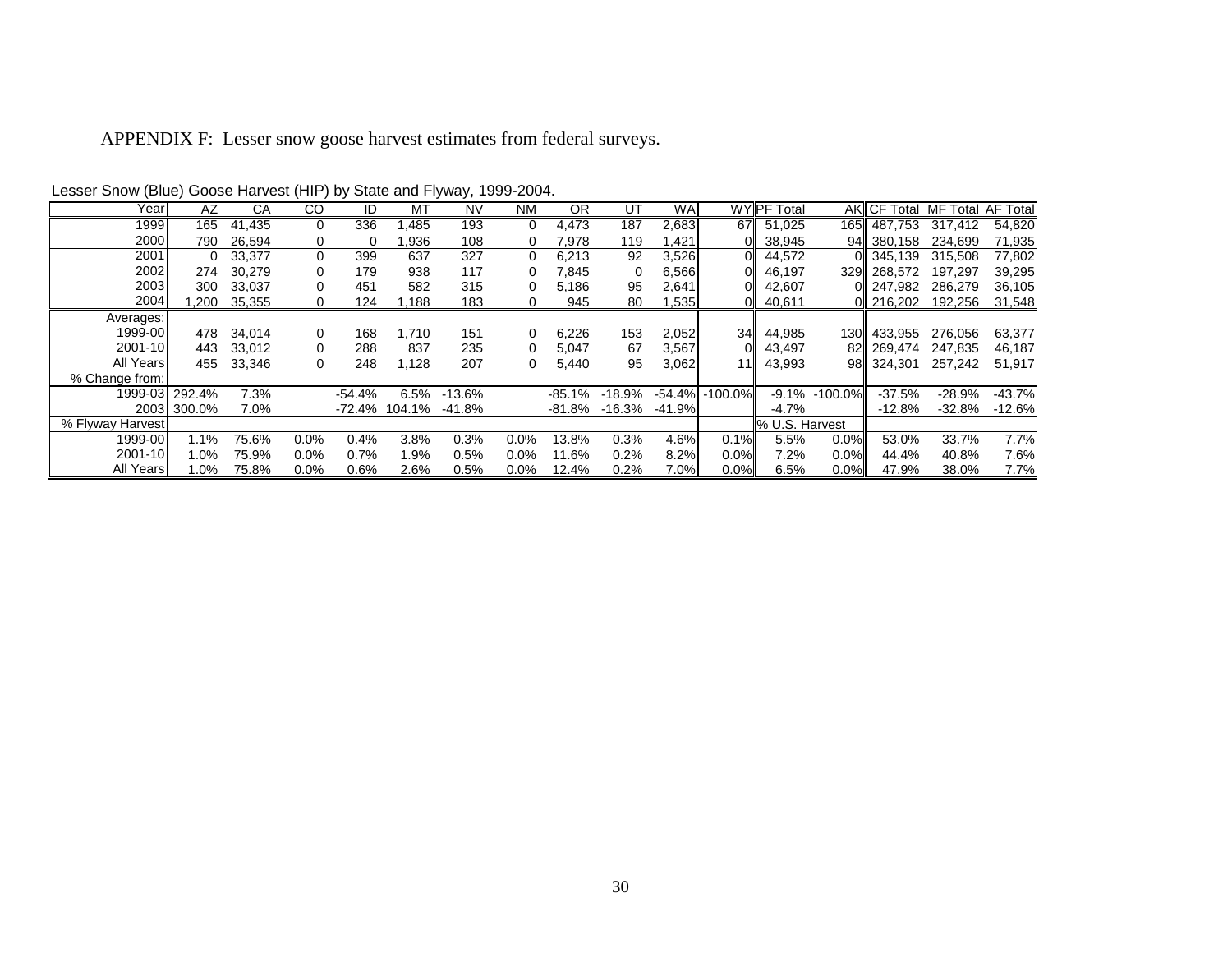Appendix G

## **HARVEST STRATEGY FOR THE WRANGEL ISLAND POPULATION OF LESSER SNOW GEESE 2006-2010**

## **BACKGROUND**

This harvest strategy is of interest to the U.S. Fish and Wildlife Service (USFWS), Canadian Wildlife Service (CWS), Pacific Flyway states and provinces, first nations, and other constituents to jointly conserve and manage the Wrangel Island population of lesser snow geese (WISG). Although WISG occur and are harvested in Alaska (AK), California (CA) and Oregon (OR), the Fraser-Skagit segment of the population wintering in British Columbia (BC) and Washington State (WA) accounts for about 60% of the population. It is almost impossible to estimate either abundance or harvest of the WISG wintering in CA and OR because these birds mix with much larger numbers of snow geese from northwest Canada. Accordingly, this Strategy is focused primarily on managing harvest on the Fraser-Skagit segment. Based on population dynamics and marking information, the Fraser-Skagit segment currently has strong winter philopatry, with very little documented immigration from or emigration to other wintering areas.

*Population growth*—- This harvest strategy stems, in part, from the increased abundance of this population since the early 1990s and from the need to maintain it within prescribed, manageable boundaries. The intent of this strategy is to maintain WISG into the future, but not allow it to grow out of control as has happened with the mid-continent population of lesser snow geese. The latter population grew exponentially in the 1980s and 1990s, resulting in crop depredation problems on the winter range and severe habitat degradation on the spring staging and breeding grounds (Batt 1997). However, the Wrangel Island ecosystem is different from mid-continent breeding areas; higher latitude nesting conditions, severe weather conditions, high predation pressure in some years, competition from other herbivores, and a limited carrying capacity on the molting area may limit growth rates compared to the mid-continent. Historically, estimates of WISG in the spring reached over 200,000 geese but declined to a low of 56,000 in 1975, and are currently estimated to be near the flyway plan objective of 120,000. (Appendix A).

*Trends in harvest--* Harvest estimates for the Fraser-Skagit segment have averaged 5,328  $(n=58 \text{ years})$  since 1948 and 6,163  $(n=5)$  for the period 2001-05 (see Appendix D). Except for most of the 1990s, fall harvest has historically been larger in WA than in BC. A total estimate of WISG fall harvest is not available because Wrangel Island geese mix with snow geese from the western Arctic in OR and CA. Alaska subsistence harvest may average approximately 6- 8,000 Wrangel Island snow geese per year (includes birds from both wintering segments), mostly taken on the Yukon-Kuskokwim Delta, with additional harvest in the Bering Strait and Northwest Arctic regions. Subsistence harvest in BC and WA is considered to be negligible. "Harvest rates" from the Fraser-Skagit segment, calculated by comparing harvest survey results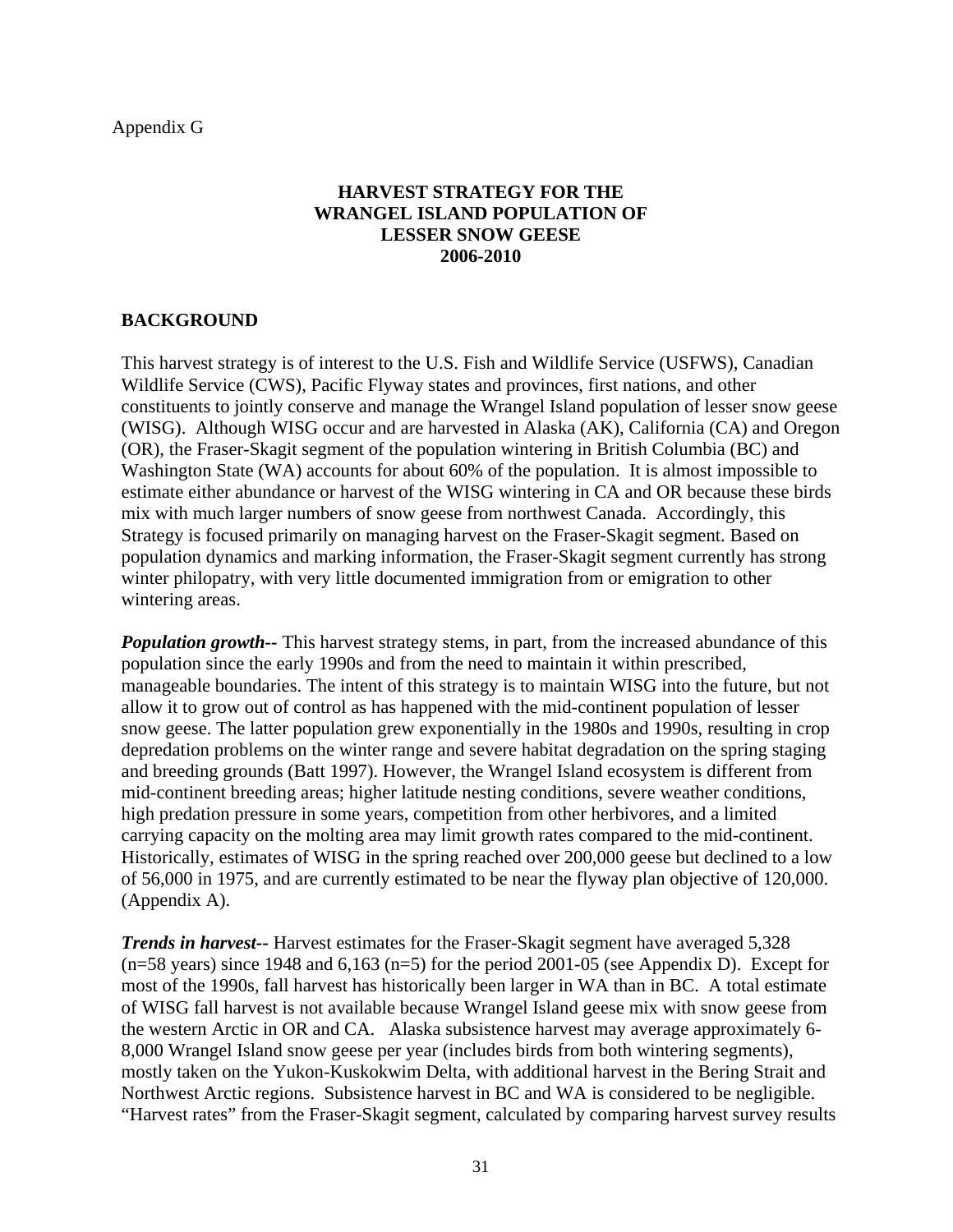(adults  $+$  juveniles) to fall/winter surveys, averaged about 7% between 1990 and 2005 (range  $=$ 5 - 10%) (see Figure A and Appendix D).

# **HARVEST STRATEGY**

*Entire population*—The parties to this plan recognize the need to support and maintain a longterm harvest strategy that ensures maintenance of the population and equitable harvests among users. The primary method of regulating the Wrangel Island population will be from sport and subsistence seasons. The response effects of changes in regulations and management programs should be evaluated every 5 years. In recognition that WISG are a shared resource throughout the flyway, the following harvest guidelines will apply to this population:

- 1. If the 3-year average population index on Wrangel Island drops below 50,000 geese, all hunting will be suspended in the Fraser-Skagit area and light goose seasons will be established to minimize the harvest of WISG in other areas of the flyway.
- 2. If the 3-year average population index on Wrangel Island is above 160,000, the flyway will evaluate the possibility of establishing new conservation seasons in migration and wintering areas.
- 3. Efforts to control overabundant white goose populations in other parts of North America (e.g. Alberta) should minimize effects on WISG.

*Fraser-Skagit flock--*A simple model for a closed population can be used to calculate the mean annual "harvest rate" needed to maintain a stable Fraser-Skagit flock:

# $N_{t+1} = N_t + Recruitment - Mortality$

where  $N_t$  = Population size in year 1;  $N_{t+1}$  = Population size in year 2; Recruitment = % young in the population (post-season); Mortality = Natural Mortality  $+$  (Subsistence) Harvest in Russia/YKD + (Sport) Harvest on the Fraser-Skagit deltas.

To maintain the Fraser-Skagit segment at a relatively "stable" level  $N_{t+1}$  must equal  $N_t$  over the long term, meaning that Recruitment must equal Mortality. Given that mean Recruitment for the Fraser-Skagit segment is approximately 20% and the sum of Natural Mortality + (Subsistence) Harvest in Russia/YKD is estimated at approximately 8%, the mean harvest rate needed to maintain a stable Fraser-Skagit segment should be 12% (=  $20\%$  - 8%), with a buffer of  $\pm 2\%$  to account for estimation errors.

The following harvest guidelines will apply to the Fraser-Skagit flock:

- 1. Harvest regulations will be directed at the growing wintering flock in the Fraser-Skagit area rather than the smaller, decreasing proportion that migrates through Oregon to winter in California.
- 2. When the adult segment of the population is greater than the upper threshold of 70,000 adults, (3-year average), the Fraser-Skagit harvest rate should be **>14%** of the most